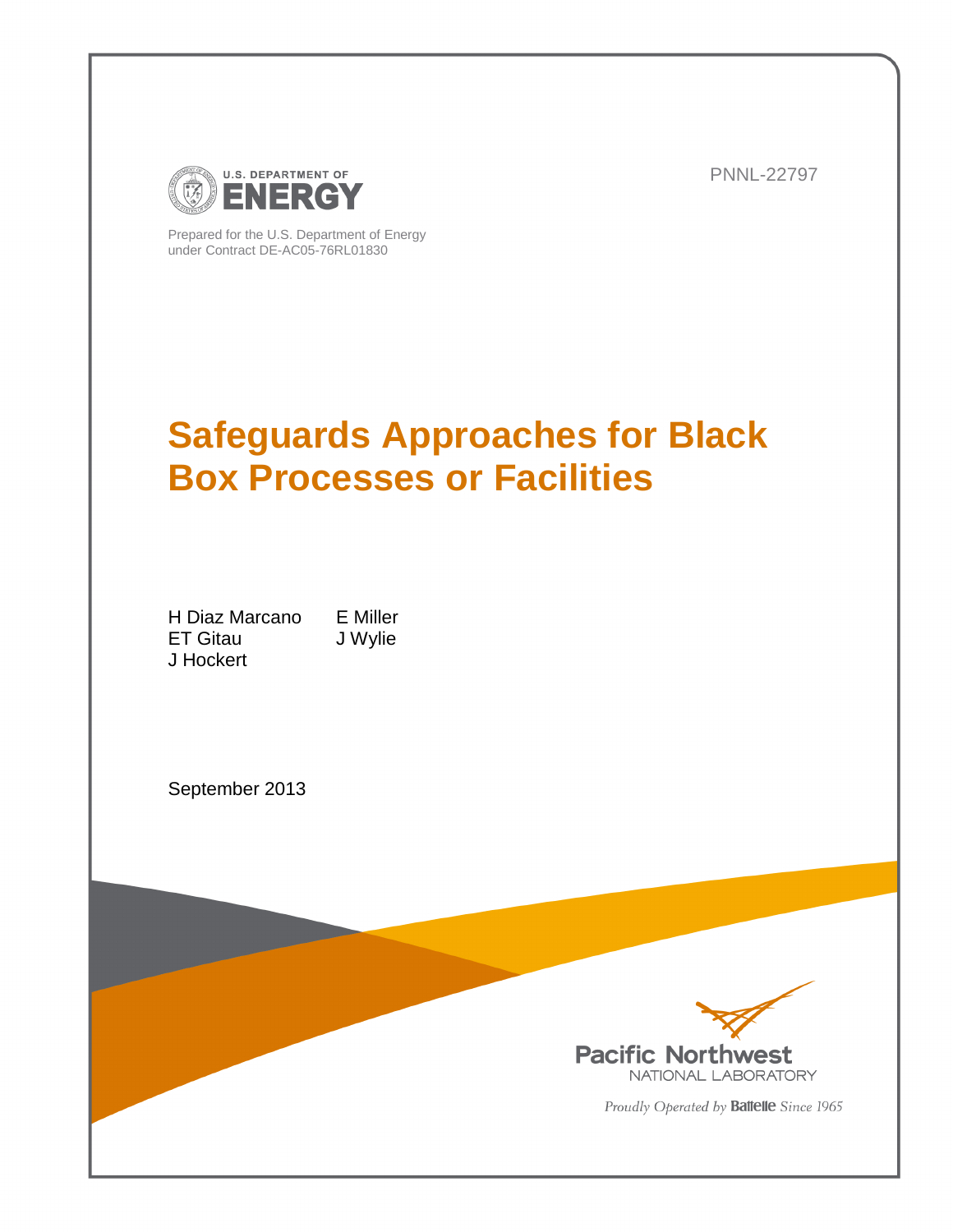#### **DISCLAIMER**

This report was prepared as an account of work sponsored by an agency of the United States Government. Neither the United States Government nor any agency thereof, nor Battelle Memorial Institute, nor any of their employees, makes any warranty, express or implied, or assumes any legal liability or responsibility for the accuracy, completeness, or usefulness of any information, apparatus, product, or process disclosed, or represents that its use would not infringe privately owned rights. Reference herein to any specific commercial product, process, or service by trade name, trademark, manufacturer, or otherwise does not necessarily constitute or imply its endorsement, recommendation, or favoring by the United States Government or any agency thereof, or Battelle Memorial Institute. The views and opinions of authors expressed herein do not necessarily state or reflect those of the United States Government or any agency thereof.

#### PACIFIC NORTHWEST NATIONAL LABORATORY operated by **BATTELLE** for the UNITED STATES DEPARTMENT OF ENERGY under Contract DE-AC05-76RL01830

#### **Printed in the United States of America**

Available to DOE and DOE contractors from the Office of Scientific and Technical Information, P.O. Box 62, Oak Ridge, TN 37831-0062; ph: (865) 576-8401 fax: (865) 576-5728 email: reports@adonis.osti.gov

Available to the public from the National Technical Information Service 5301 Shawnee Rd., Alexandria, VA 22312 ph: (800) 553-NTIS (6847) email: orders@ntis.gov <http://www.ntis.gov/about/form.aspx> Online ordering: http://www.ntis.gov

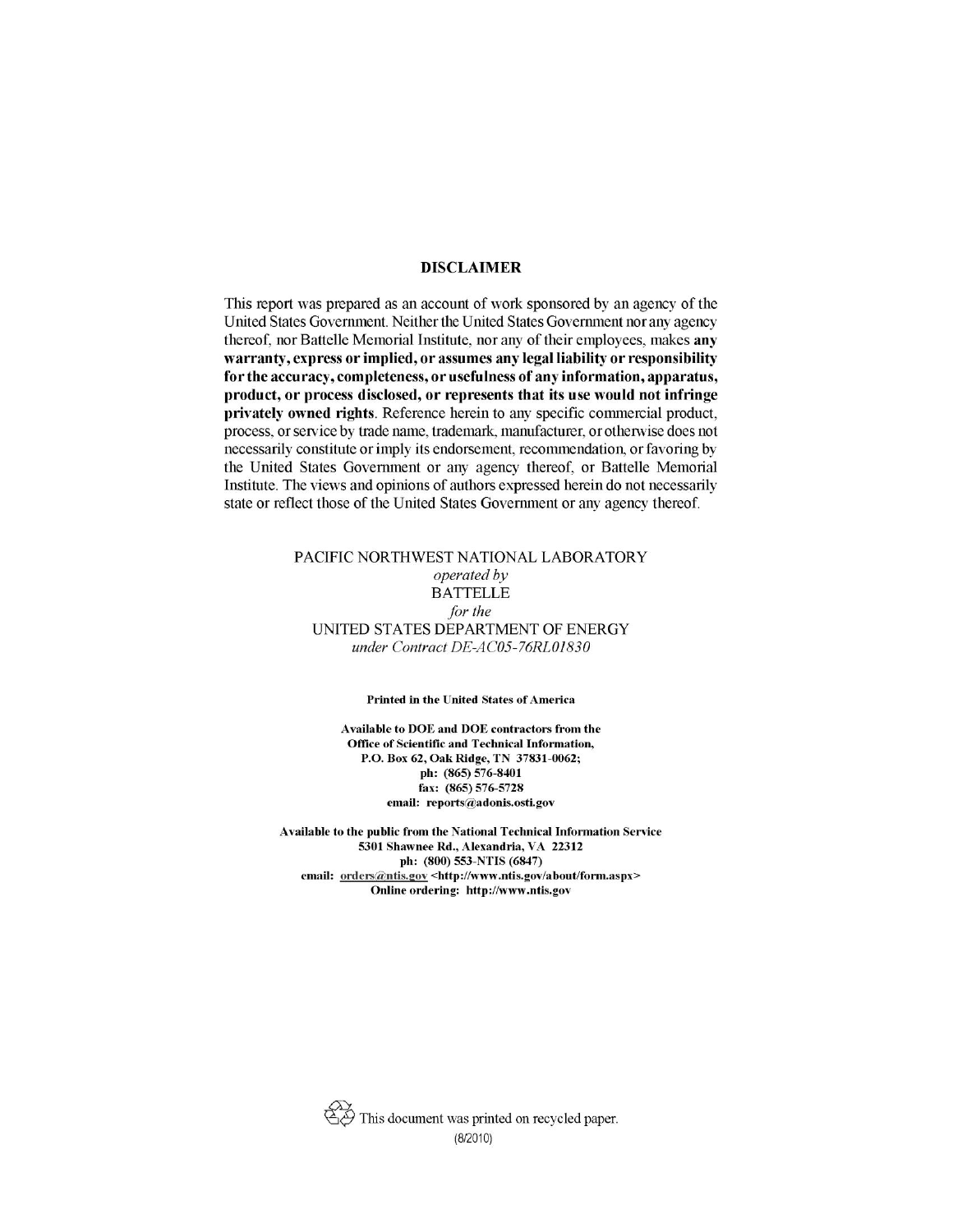PNNL-22797

# **Safeguards Approaches for Black Box Processes or Facilities**

<span id="page-2-0"></span>H Diaz Ma[r](#page-2-0)cano<sup>1</sup> E Miller<sup>2</sup><br>ET Gitau J Wylie<sup>2</sup> ET Gitau J Hockert $2$ 

September 2013

Prepared for the U.S. Department of Energy under Contract DE-AC05-76RL01830

Pacific Northwest National Laboratory Richland, Washington 99352

 1 Savannah River National Laboratory, Aiken, South Carolina

 $2$  XE Corporation, Idaho Falls, Idaho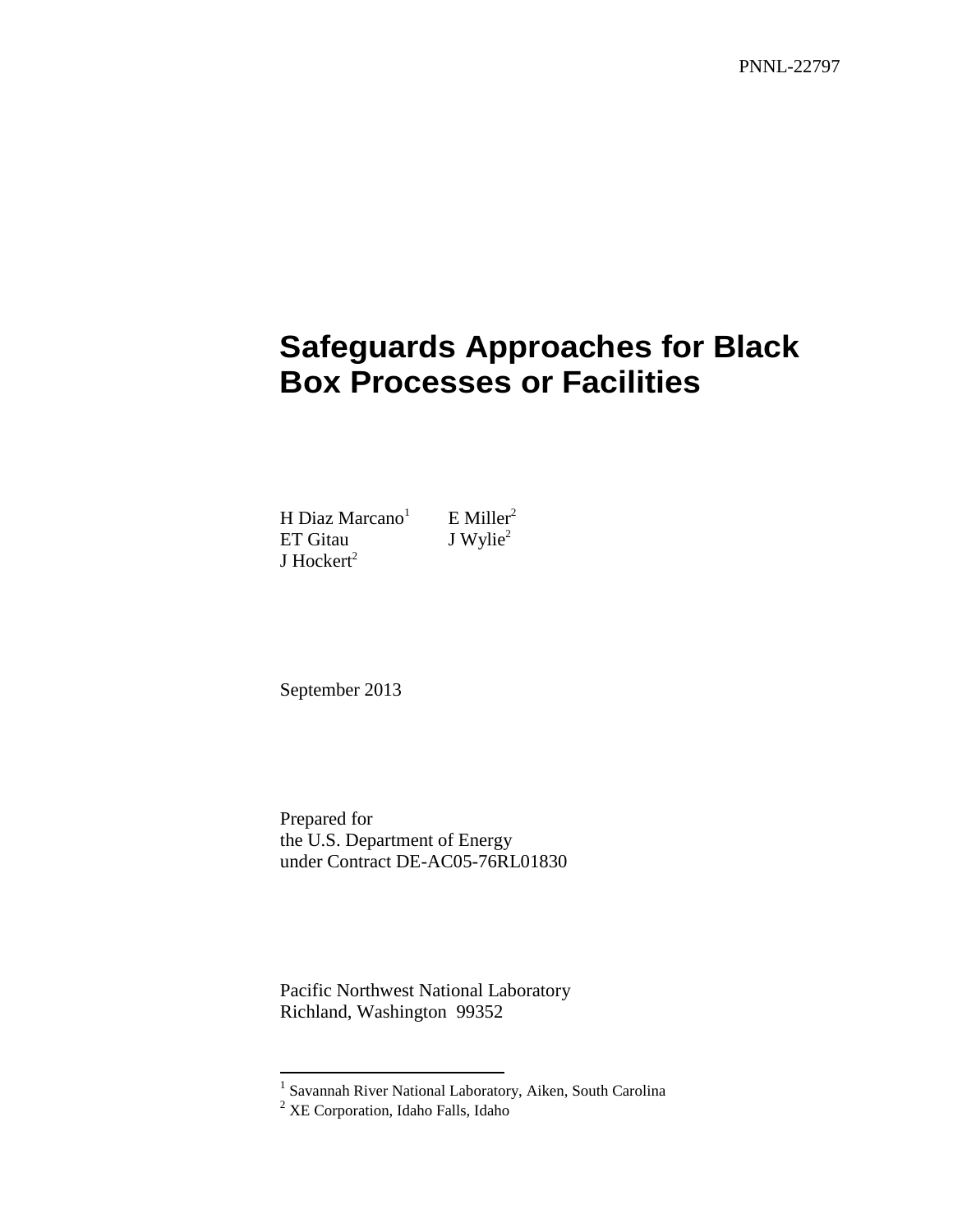## **Executive Summary**

<span id="page-3-0"></span>As part of the Next Generation Safeguards Initiative, the National Nuclear Security Administration is exploring and developing innovative safeguards approaches at nuclear facilities to increase the effectiveness of International Atomic Energy Agency (IAEA) safeguards. The body of research described in this report has particular relevance to facilities where the use of proprietary or classified technologies, or in some cases, radiation protection requirements, precludes IAEA access. In some cases, a State or operator may limit IAEA access to specific processes or portions of a facility; in other cases, the IAEA may be prohibited access to the entire facility.

The objective of this study is to determine whether a safeguards approach can be developed for such "black box" processes or facilities. The determination of whether a black box process or facility is safeguardable is dependent upon the details of the process type, design, and layout; the specific limitations on inspector access; and the restrictions placed upon the design information that can be provided to the IAEA. In short, this analysis identified the necessary conditions for safeguardability of black box processes and facilities.

The following conditions must be met in order for the IAEA to draw a valid conclusion that nuclear material has not been diverted from the black box process:

- The black box process is located within an area of the facility that is surrounded by a physical barrier and has been defined as a material balance area (MBA). The flow key measurement points for the black box process MBA are located outside of the physical barrier and are accessible for IAEA inspection.
- The nuclear material accounting and control (NMAC) system is sufficiently robust to detect the loss or diversion of the "test statistic" from the black box process MBA in a timely fashion.
- The design and layout of the black box process or area permits inspector verification of the measured values of the material balance components for the black box process MBA, with the exception of the quantity of nuclear material in inventory identified as unverifiable in the design information submittal.
- The design and layout of the black box process or area permits the installation and operation of containment and surveillance measures that provide assurance that all transfers of nuclear material are reflected in the NMAC system. Such measures should ensure that sensitive or radioactive equipment transferred into and out of the black box process MBA cannot be used to conceal transfers of undeclared nuclear material.
- The design and layout of the black box process or area permits design verification by inspector examination or other means to ensure that no undeclared penetrations have been made to the physical barrier surrounding the black box area.

The study also identified the following conditions that must also be met in order for the IAEA to draw a valid conclusion that the process has not been used for an undeclared purpose:

• The design and layout of the black box process or area permits inspector design verification to ensure that the as-built facility has not changed in ways that degrade the effectiveness of the containment or surveillance measures.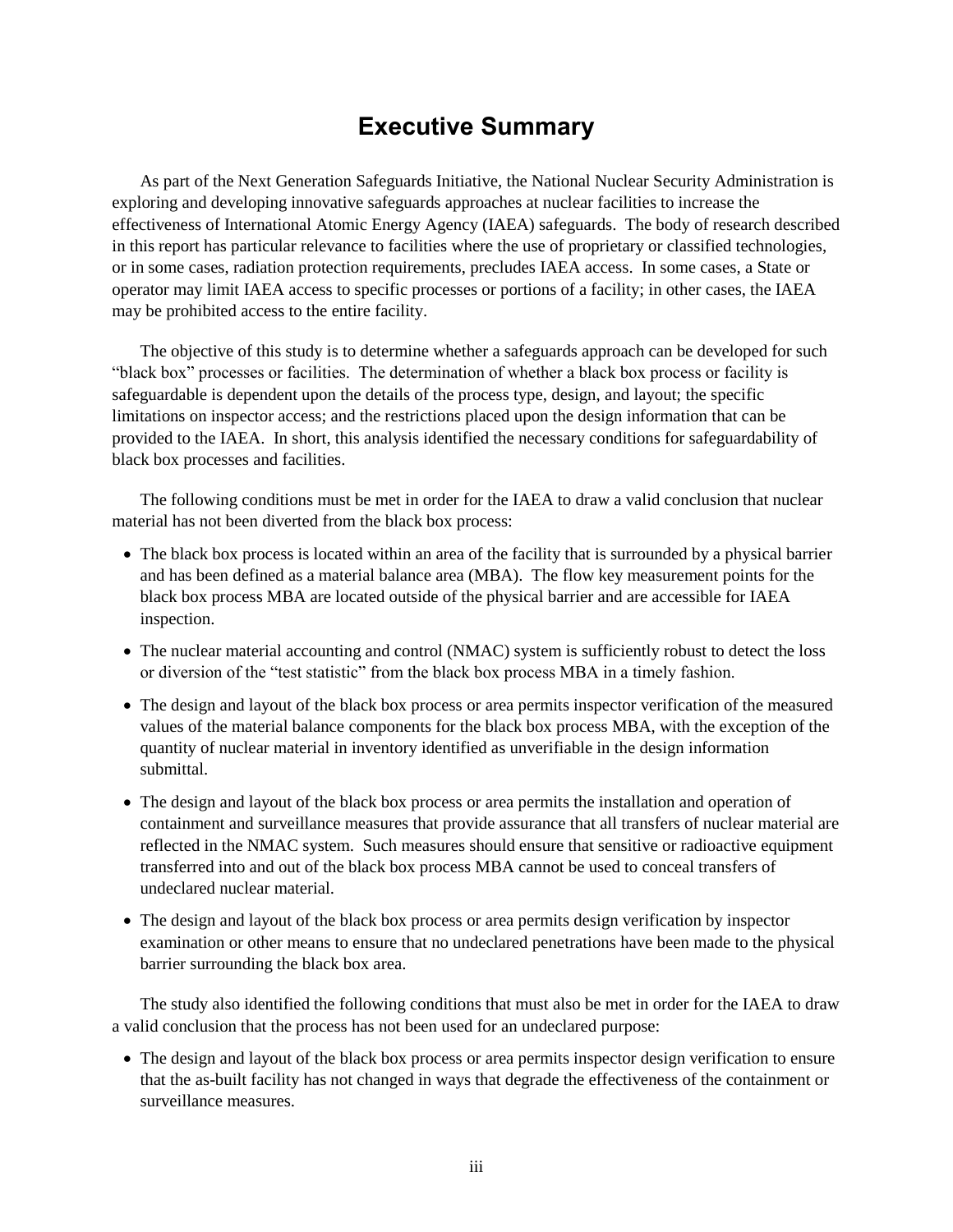• The design information provided by the State is sufficient for the IAEA to identify misuse paths (scenarios) and indicators, and to develop a safeguards approach that detects their use or closes the misuse paths.

Although facility designers can use the aforementioned conditions to consciously design black box facilities or processes for safeguardability, these requirements are not always sufficient. Verification capabilities of the IAEA at black box facilities can best be enhanced with the development of

- advanced detection materials that will push advancement in the non-destructive analysis and destructive analysis systems available to perform nuclear material measurement in support of NMAC
- containment and surveillance measures designed for use within black boxes where the IAEA has limited access, and for use at the exterior of the black box boundary to verify container integrity and contents
- systems capable of performing unattended, remote design information verification within black box areas and technologies capable of detecting undeclared, or hidden penetrations from outside the black box
- advanced systems capable of performing environmental sampling and analysis on-site
- real-time, or near-real-time, process monitoring systems capable of operating in an unattended manner and remotely or in sensitive process areas.

Ultimately, black box facilities, or entire facilities that are inaccessible to IAEA inspectors because of information protection or radiation protection purposes, pose the greatest challenge to IAEA effectiveness. In this case, the powers granted to the IAEA in a State with an Additional Protocol in force will be essential to the ability of the IAEA to verify that no diversion has occurred and that no undeclared material or activities have been pursued by the State at the black box facility. In addition, the development of safeguards design guidance and tools for determining safeguardability for use by facility designers, operators, and States, independent of engagement with the IAEA, will be crucial to reduce the need for black boxes that encompass entire facilities. With these types of tools, the safeguardability evaluation of black box processes can be initiated early in the design process such that design or process modifications can be completed to ensure that the as-built facility is safeguardable.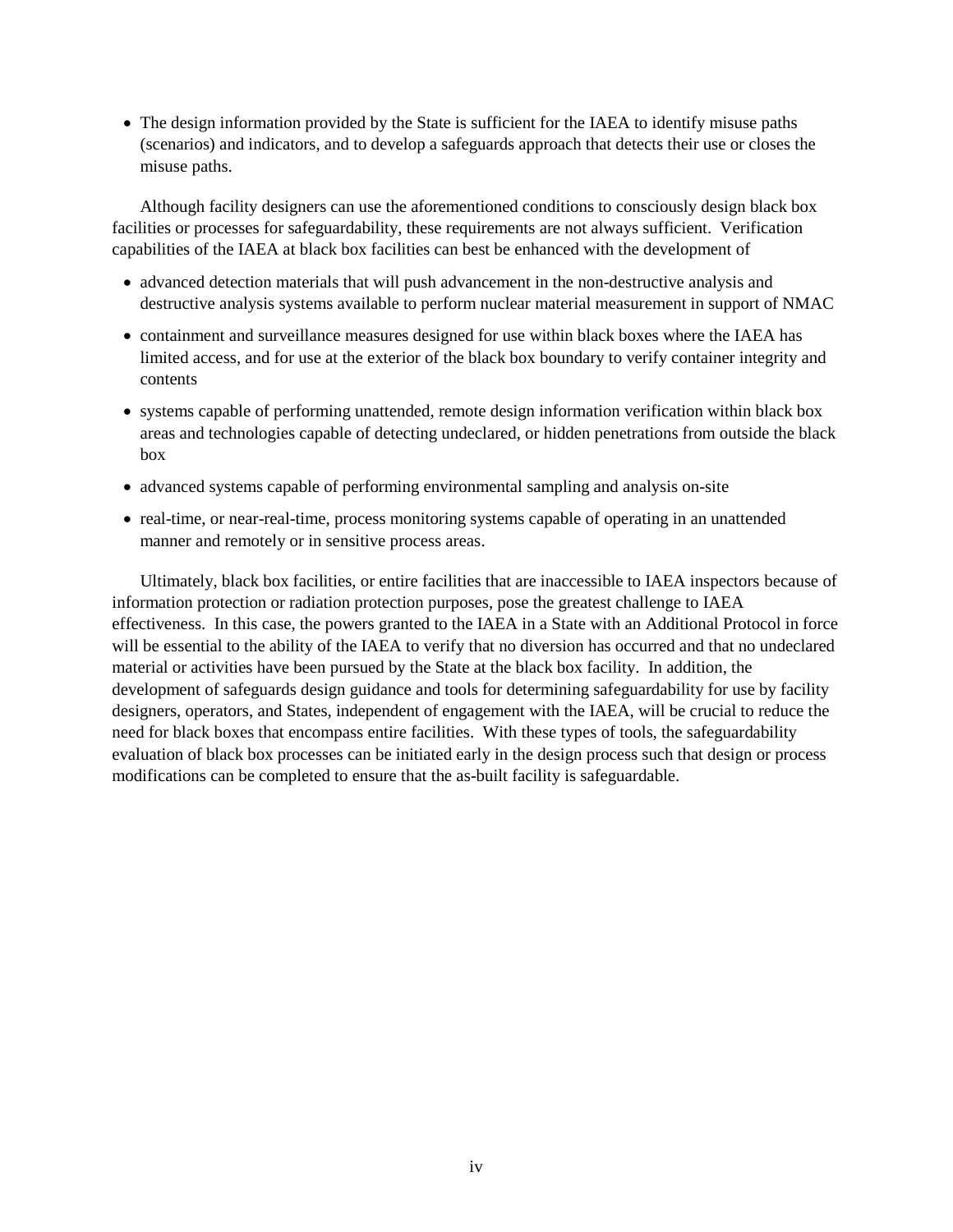# **Acronyms and Abbreviations**

<span id="page-5-0"></span>

| 3DLR           | 3D Laser Range Finder                                            |
|----------------|------------------------------------------------------------------|
| <b>AEM</b>     | advanced enrichment monitor                                      |
| AP             | <b>Additional Protocol</b>                                       |
| CA             | complementary access                                             |
| <b>CEMO</b>    | continuous enrichment monitor                                    |
| C/S            | containment and surveillance                                     |
| <b>CLYC</b>    | Cs <sub>2</sub> LiYCl <sub>6</sub> :Ce                           |
| DA             | destructive assay                                                |
| DIE            | design information examination                                   |
| <b>DIV</b>     | design information verification                                  |
| <b>EOSS</b>    | electronic optical sealing system                                |
| <b>ESI-MS</b>  | electrospray ionization mass spectroscopy                        |
| F&W            | feed and withdrawal                                              |
| <b>GCEP</b>    | gas centrifuge enrichment plant                                  |
| <b>HEU</b>     | highly enriched uranium                                          |
| <b>IAEA</b>    | <b>International Atomic Energy Agency</b>                        |
| <b>INFCIRC</b> | International Atomic Energy Agency Information Circular          |
| <b>KMPs</b>    | key measurement points                                           |
| <b>LAARS</b>   | laser ablation, absorbance ratio spectroscopy                    |
| <b>MBA</b>     | material balance area                                            |
| <b>MBP</b>     | material balance period                                          |
| <b>MTSWU</b>   | metric tonnes – separative work units                            |
| <b>MUF</b>     | material unaccounted for                                         |
| <b>NDA</b>     | non-destructive assay                                            |
| <b>NGSI</b>    | Next Generation Safeguards Initiative                            |
| <b>NMAC</b>    | nuclear material accounting and control                          |
| <b>NNSA</b>    | National Nuclear Security Administration                         |
| PIV            | physical inventory verification                                  |
| <b>RRP</b>     | <b>Rokkasho Reprocessing Plant</b>                               |
| <b>SMMS</b>    | solution measurement and monitoring system                       |
| <b>SRA</b>     | safeguards regulatory authority                                  |
| <b>SSAC</b>    | States' system of accounting for and control of nuclear material |
| SWU            | Separative Work Unit                                             |
| U              | uranium                                                          |
| $^{235}$ U     | uranium-235                                                      |
| $UF_6$         | uranium hexafluoride                                             |
|                |                                                                  |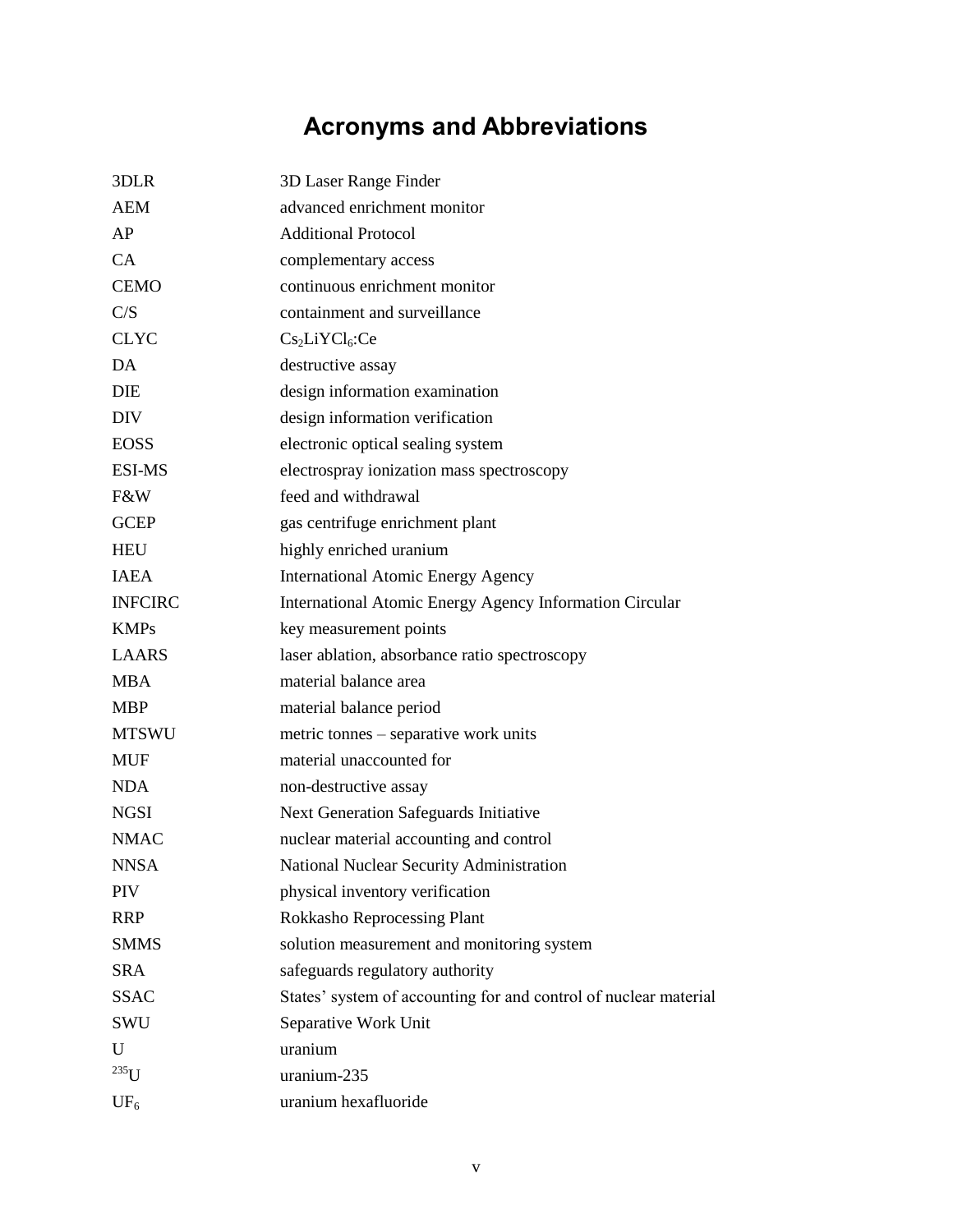## **Contents**

| 1.0 |     |  |                                                                        |  |  |
|-----|-----|--|------------------------------------------------------------------------|--|--|
|     |     |  |                                                                        |  |  |
| 2.0 |     |  |                                                                        |  |  |
|     | 2.1 |  |                                                                        |  |  |
|     |     |  |                                                                        |  |  |
|     |     |  |                                                                        |  |  |
|     |     |  |                                                                        |  |  |
|     |     |  | 2.1.4 Design Information Process (Examination and Verification) 2.5    |  |  |
|     |     |  |                                                                        |  |  |
| 2.2 |     |  |                                                                        |  |  |
|     |     |  | 2.2.1 Design Information Process (Examination and Verification) 2.9    |  |  |
|     |     |  |                                                                        |  |  |
|     |     |  |                                                                        |  |  |
|     |     |  |                                                                        |  |  |
|     |     |  | 2.2.5 Necessary Conditions for Safeguardability - Facility Misuse 2.15 |  |  |
| 3.0 |     |  |                                                                        |  |  |
|     | 3.1 |  |                                                                        |  |  |
|     |     |  |                                                                        |  |  |
|     |     |  |                                                                        |  |  |
|     | 3.2 |  |                                                                        |  |  |
|     | 3.3 |  |                                                                        |  |  |
|     | 3.4 |  |                                                                        |  |  |
|     | 3.5 |  |                                                                        |  |  |
| 4.0 |     |  |                                                                        |  |  |
| 5.0 |     |  |                                                                        |  |  |
|     |     |  |                                                                        |  |  |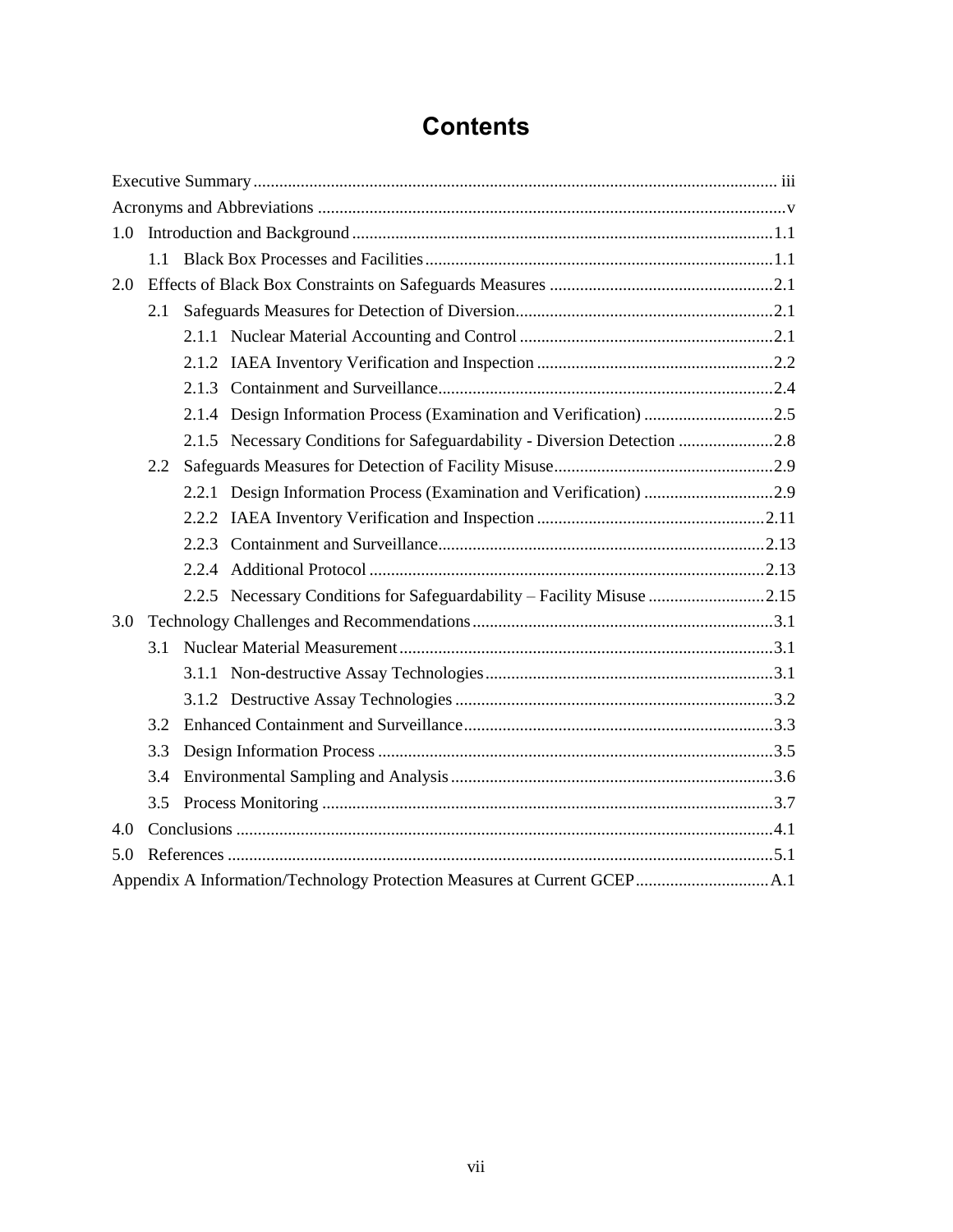### **1.0 Introduction and Background**

<span id="page-7-0"></span>The National Nuclear Security Administration (NNSA) is exploring and developing innovative safeguards approaches for nuclear facilities to increase the effectiveness of applied safeguards measures, and/or provide significant safeguards-related cost reduction for either the International Atomic Energy Agency (IAEA) or the facility operator without sacrificing effectiveness. As part of the Next Generation Safeguards Initiative (NGSI), NNSA asked Pacific Northwest National Laboratory to investigate whether a safeguards approach can be developed for "black box" processes or facilities.

A black box process or facility is one where inspector access is limited or entirely precluded because of the use of proprietary or classified technologies, safety, or inaccessibility. As new processes for enrichment or reprocessing are developed, limitations on inspector access may make consideration of black box facilities more common. The goal of this study was to determine whether standard application of IAEA safeguards measures to these black box processes and facilities permits the IAEA to draw valid conclusions as to the absence of diversion of nuclear materials and facility misuse. In cases where definitive limitations hinder the IAEA's ability to draw valid conclusions, the authors discuss advanced technologies or methodologies that could allow it to fulfill its verification responsibilities at black box facilities.

#### <span id="page-7-1"></span>**1.1 Black Box Processes and Facilities**

l

The extent of the black box could range from a small portion of the facility to the entire facility. A facility could contain one or more black box processes or areas. This study primarily considers individual black box processes, as it is expected that for facilities with multiple black box processes, the overall facility safeguards approach could be assembled from the safeguards approaches for each individual black box process and any remaining facility processes.<sup>1</sup>

In the case where an entire facility is considered a black box, early and frequent communication between the State, designer, operator, and the IAEA is necessary to ensure that the IAEA can confidently draw a conclusion that all material within the State was used for peaceful purposes and that no undeclared production has occurred.

The primary conditions that warrant the demarcation of a black box are defined by information protection or safety requirements. There are some facilities with processes that are simply physically inaccessible to inspectors for the purpose of viewing or sampling as such activities would disrupt the integrity of the process underway. Information protection requirements are established by the State or operator whose facility employs proprietary, sensitive, or classified technologies, processes, or equipment. In these cases, the State and operator have access to the black box, but the IAEA has limited, or no access to perform inspection activities. In the context of nuclear fuel cycle facilities, safety requirements typically originate from the presence of environments deemed hazardous by the IAEA, State, or operator, such as areas with high radiation fields. In these cases, the same access limitations

<sup>&</sup>lt;sup>1</sup> Facilities with multiple black box processes may have diversion or misuse paths that combine specific aspects of individual black box processes. This must be addressed in the development of safeguards approaches for such facilities; but that analysis would unnecessarily complicate this analysis. It is likely that safeguards approaches discussed here for individual black box processes will also be a significant component of the safeguards approach developed such facilities.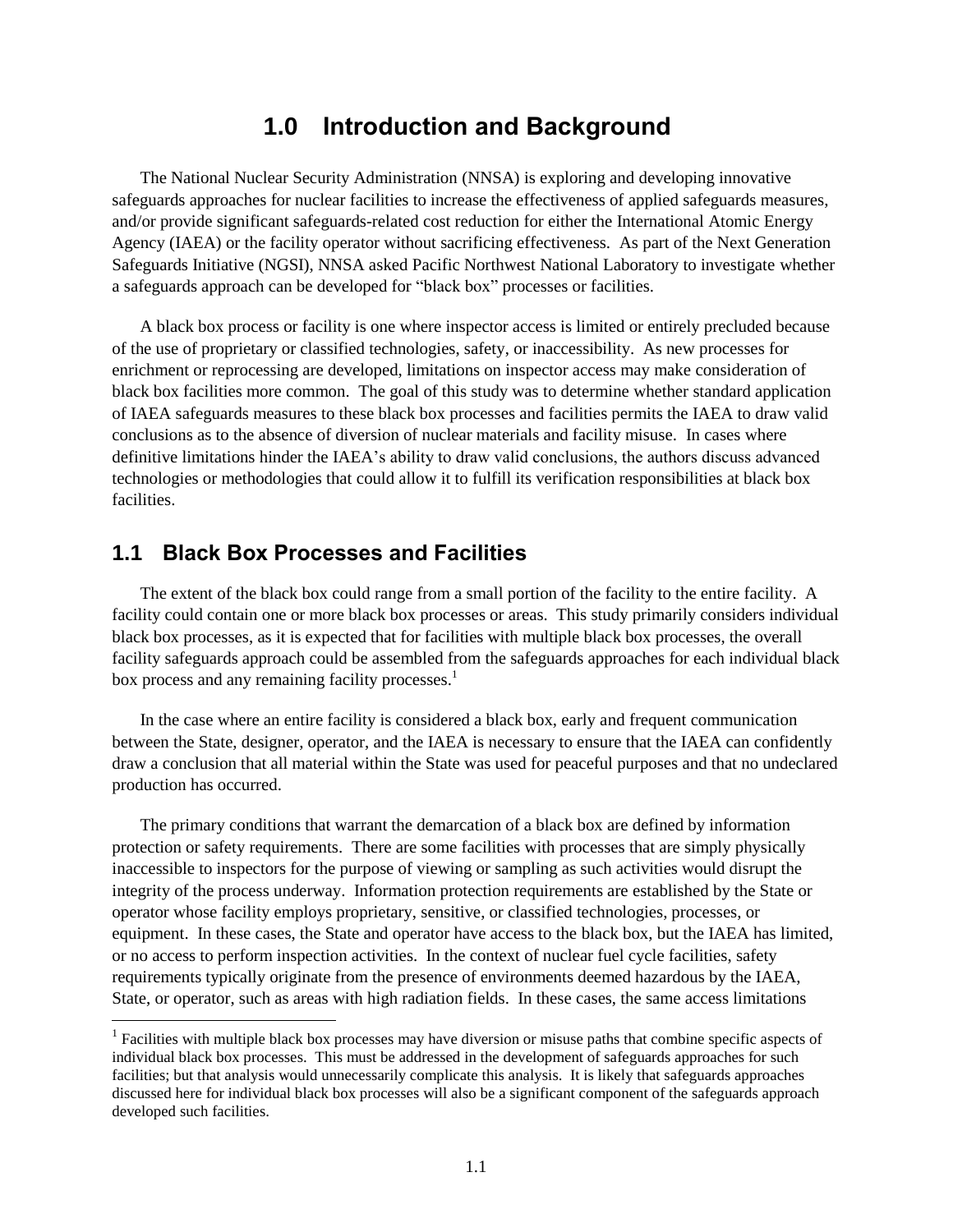apply to the State, operator, and IAEA. It is conceivable that a facility could house processes that require a black box area for both radiation and information protection purposes. In this case, the IAEA may have full access, limited access, or be prohibited from process or facility design information.

The IAEA currently safeguards facilities that contain black box areas that encompass process areas. However, as new process and facility designs are developed that employ new technologies, information security considerations may make it difficult for the IAEA to employ current techniques for verification. Some of these processes and technologies may also create radiation hazards that limit the IAEA's capacity for verification. Other black box facilities may contain design or configuration information that is considered propriety or proliferation sensitive. Examples of such facilities are gas centrifuge enrichment plants (GCEPs) and laser enrichment plants. In this case, the IAEA access to design information may also be limited.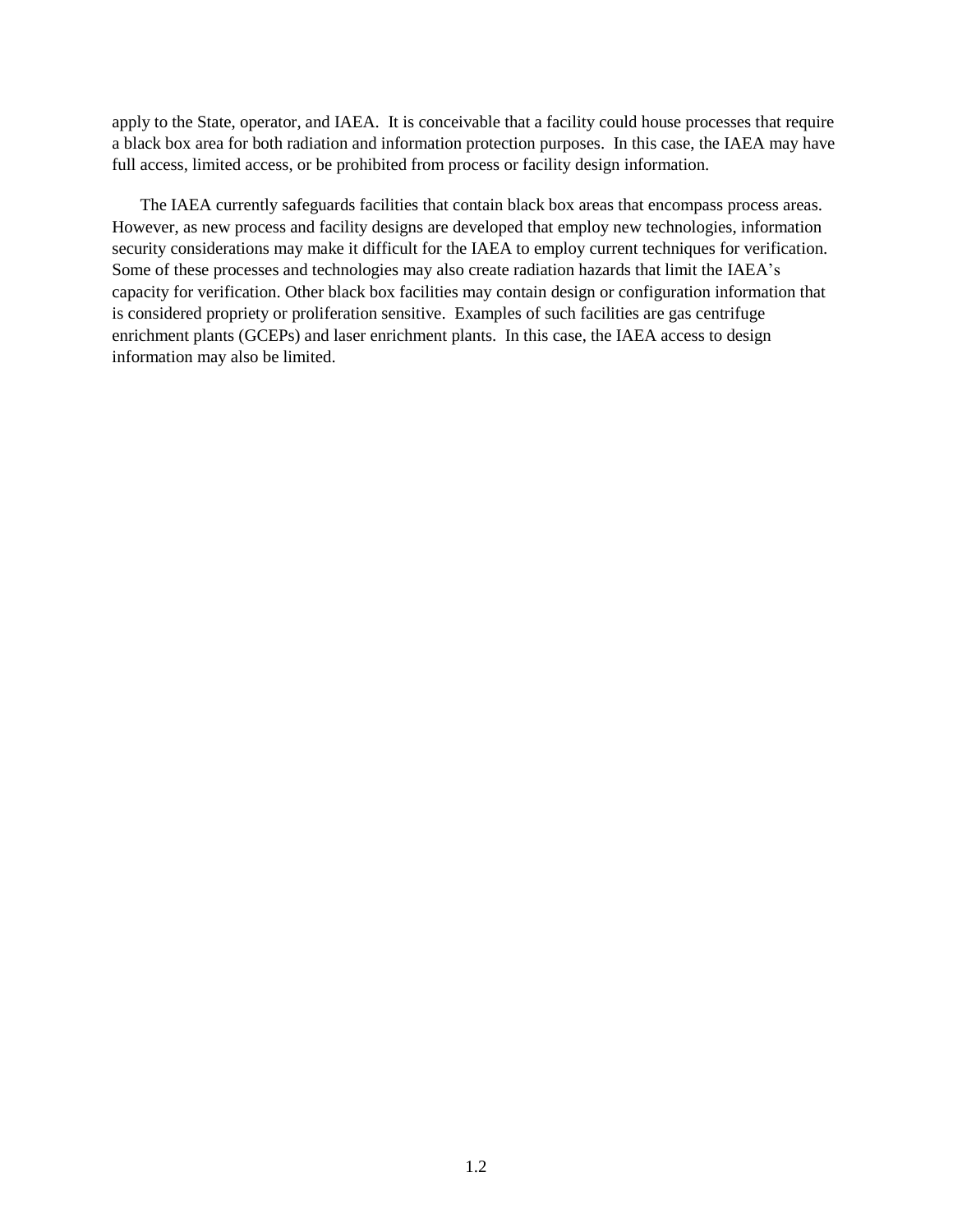## <span id="page-9-0"></span>**2.0 Effects of Black Box Constraints on Safeguards Measures**

The IAEA implements safeguards to provide for the timely detection of the diversion or undeclared production of a significant quantity of nuclear material and the deterrence of such behaviors. This section briefly describes the safeguards measures and the way that these measures are affected by the constraints associated with black box processes or areas. The authors also suggest compensatory measures to address these constraints.

This section is divided into two parts. The first part discusses safeguards measures to detect diversion. The second part discusses safeguards measures for detection of facility misuse. Diversion is the covert removal of declared special nuclear material from declared activities or the use of this material for undeclared purposes. Facility misuse refers to reconfiguration of a declared facility for undeclared activities, such as enrichment of material beyond the stated enrichment level, or use of declared facilities for processing of undeclared nuclear material (IAEA 2002, IAEA 2008).

### <span id="page-9-1"></span>**2.1 Safeguards Measures for Detection of Diversion**

Measures for detection of diversion include: nuclear material accounting and control; IAEA inspection; containment and surveillance; and design information examination and verification. This section is organized to reflect the importance of each safeguard measure in detecting diversion.

#### <span id="page-9-2"></span>**2.1.1 Nuclear Material Accounting and Control**

l

The fundamental diversion detection measure is nuclear material accounting and control (NMAC).<sup>1</sup> For NMAC, the operator or State draws a nuclear material balance for a predetermined material balance area (MBA) to determine whether all nuclear material in that MBA is accounted for. The frequency of this closure, or material balance period (MBP), is determined by the State and operator, but the MBP must also satisfy IAEA requirements for allowable material uncertainties and detection timeliness within that defined period. The safeguards regulatory authority (SRA) submits reports to the IAEA that detail measurement of nuclear material that traverses an MBA boundary and nuclear material that is stored within the MBA. The IAEA reviews these reports and performs verification activities at the facility to determine whether the calculated material unaccounted for (MUF) in the MBA, and its associated measurement uncertainty, or  $\sigma_{MUF}$ , are within allowable tolerances. These verification activities provide assurance that nuclear material has not been diverted to undeclared uses or locations. (IAEA 2002, IAEA 2008)

#### **2.1.1.1 Black Box Process or Area Constraints on Nuclear Material Accounting and Control**

The operator or State is not constrained in performing NMAC activities within black box processes or areas to which IAEA access is limited by information protection requirements. In these cases the operator

<sup>&</sup>lt;sup>1</sup> At the State level, a States' system of accounting for and control of nuclear material (SSAC) is required to be established in accordance with INFCIRC/153 (IAEA 1972).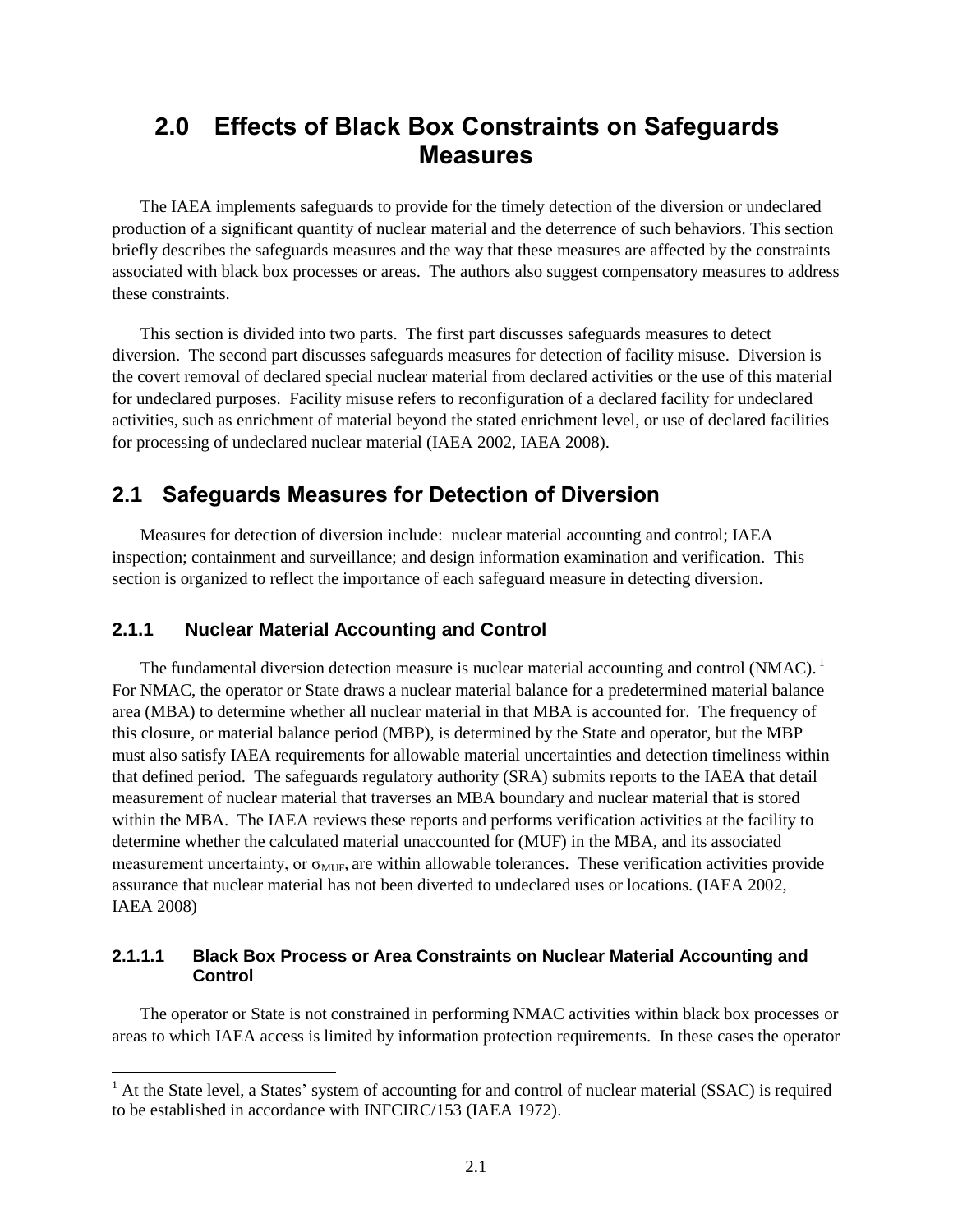or State discloses accountancy information to the IAEA, but this information may not be complete from the perspective of the IAEA. For example, the operator or State may not provide NMAC information that could reveal sensitive design information.

For processes or areas to which access is limited by radiation protection requirements, physical inventories are constrained to use of measurement methods that can be conducted remotely (e.g., remote sampling or monitoring and volume measurements, hot cell analysis of samples, etc.). Measurements of highly radioactive transfer streams are also constrained to methods that can be conducted remotely.

#### **2.1.1.2 Compensatory Measures for Black Box Constraints on Nuclear Material Accounting and Control**

When IAEA access to areas or processes is prohibited because of information protection requirements, the IAEA will need to conduct NMAC activities immediately outside the MBA boundaries as a compensatory measure.

Black box processes or areas to which access is limited by radiation protection requirements can best be overcome during negotiation of the facility attachment when MBA boundaries are defined. To the extent practical, MBAs should be defined in a way that incorporates only the facilities and processes for which access is not available. The MBA should minimize the number of penetrations, or material transfer routes into and out of the MBA, to limit the number of ways in which material can be removed.

Should the inputs and outputs (including measured discards) from these areas be material forms that cannot be accurately measured, then it may be necessary to enlarge the MBA to include the additional process steps required to convert the special fissile material to a form that can be more accurately measured.

Additional mitigation measures for black box processes or areas to which access is limited by radiation protection requirements include design measures to facilitate remote sampling, monitoring, and volume measurements. These include design features (e.g., spargers for vessels containing aqueous solutions) to ensure the homogeneity of the materials to be sampled. They also include design of tanks or process vessels to facilitate accurate volume measurements of highly radioactive materials outside of the black box area.

#### <span id="page-10-0"></span>**2.1.2 IAEA Inventory Verification and Inspection**

The IAEA inspection activities related to detecting diversion are primarily focused on verifying that the operator or State NMAC activities properly documents the physical inventories and transfers that compose the material balance. The inspection activities include verification of the physical inventory taken by the State or operator and changes to the inventory. These verification activities may be accomplished by supplementing regularly scheduled inspections with unannounced, short notice, or random inspections (IAEA 2002, IAEA 2008). The IAEA also inspects to ensure that the facility has not been modified in ways that degrade the effectiveness of NMAC or containment or surveillance measures. These factors are addressed in the discussion of design information examination and verification in Section 2.1.6.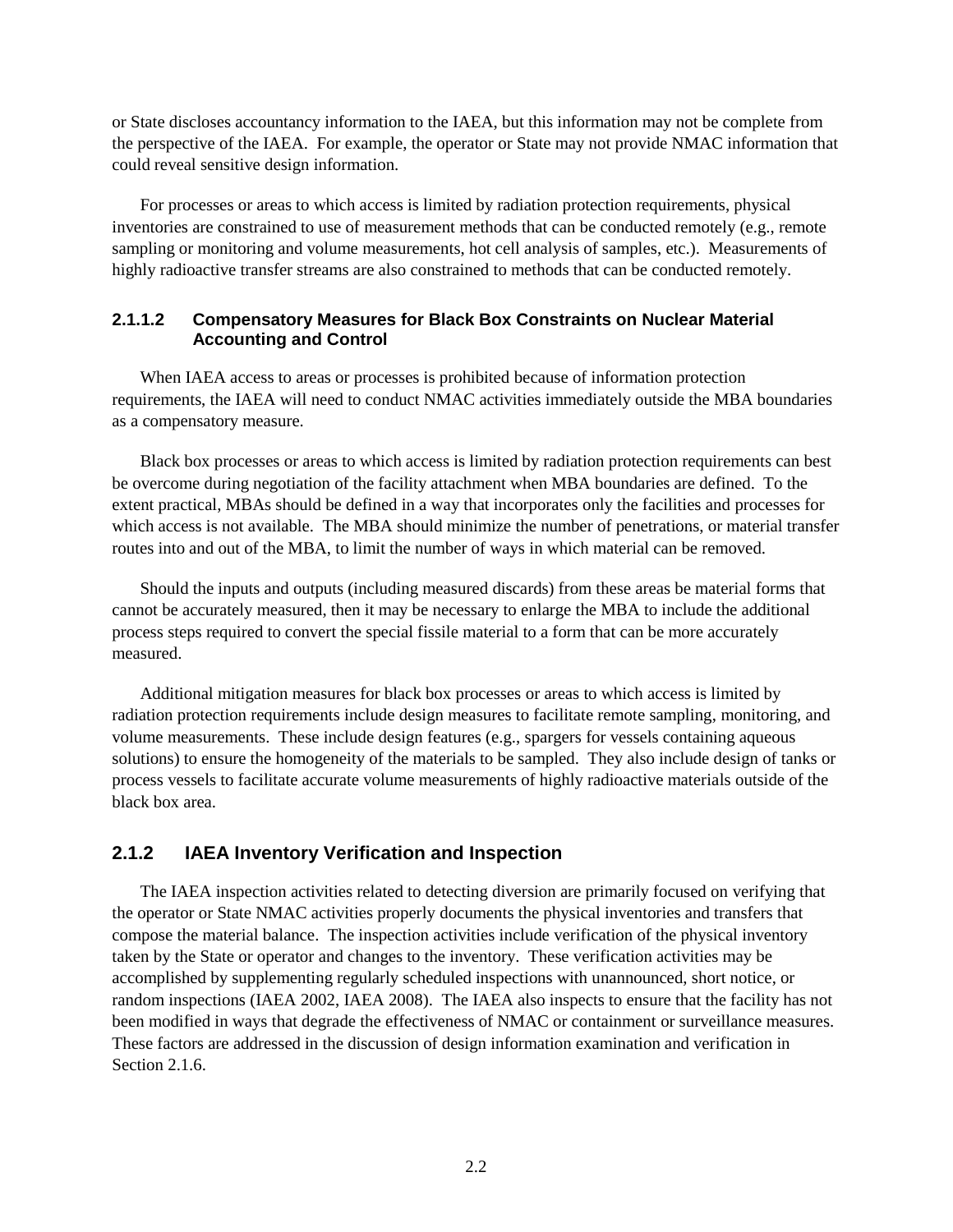#### **2.1.2.1 Black Box Process and Area Constraints on IAEA Inventory Verification and Inspection**

Black box processes and areas limit inspector access to physical inventory items for verification and hinder IAEA verification of inter-MBA transfer measurements. The overall effect of these constraints depends, in part, upon the nature of the black box process. If the material balance is inventory-dominated (i.e., the beginning and ending inventories are large in comparison to the total material transferred into and out of the MBA during a MBP), then the main constraint relates to inspector capability to verify the physical inventory for the black box. If the material balance is throughput-dominated (i.e., the total material transferred into and out of the MBA during a MBP is large in comparison to the beginning and ending inventory), then the main constraint relates to inspector capability to verify measurements of transfers into and out of the MBA. It is possible that the material balance will not be inventory- or throughput-dominated, in which case attention must be paid to the constraints on verification of both physical inventory and transfer measurements.

#### **2.1.2.2 Compensatory Measures for Black Box Constraints on IAEA Inventory Verification and Inspections**

Compensatory measures discussed in this section focus on determining whether facility anomalies or losses are occurring within black box areas. To make this determination, MBA boundaries must be defined so that they encompass only the black box process locations to the maximum extent practicable. The State and operator should then work with the IAEA to create a managed access plan that allows verification activities of nonsensitive or safe areas that may share the MBA with the black box process or equipment. The State should be encouraged to limit the area to which access is restricted and confine the area with a physical barrier with the minimum number of penetrations. This practice reduces the number of items that must be covered by surveillance or monitoring for detection of covert movement of nuclear material into or out of the MBA. To the extent practicable, the inventory and flow key measurement points (KMPs) should be located outside of the physical barrier to permit inspector verification of physical inventory and transfers (inventory changes).

The safeguards impact of the inability to perform physical inventory verification (PIV) within a black box area could be mitigated by removing items created for inventory (e.g., containers under operator or State's system of accounting for and control of nuclear material [SSAC] seal) from the black box area for inspector verification. If this approach were employed, measures would need to be taken to prevent operator or State deception. For example, to disguise loss, the operator could present the same nuclear material in several different containers for verification. The IAEA could preclude this kind of deception by requiring all such items be removed to an area accessible to IAEA inspectors until the PIV is completed. If this were not possible, the IAEA inspector could apply IAEA seals to containers as they are verified and, near the conclusion of the PIV, request access to previously verified and IAEA-sealed containers to verify that they had not been tampered with. The PIV on this material can also be used by the inspector to assess the measurement uncertainty associated with the measurement systems used by the operator or State.

The effectiveness of this mitigation measure would be limited if the operator could not remove some of the material (e.g., holdup) from the black box area for PIV. Black box processes should therefore be designed to minimize process elements with potential for process holdup. Furthermore, process and equipment design that facilitates cleanout after shutdown would aid IAEA verification by reducing the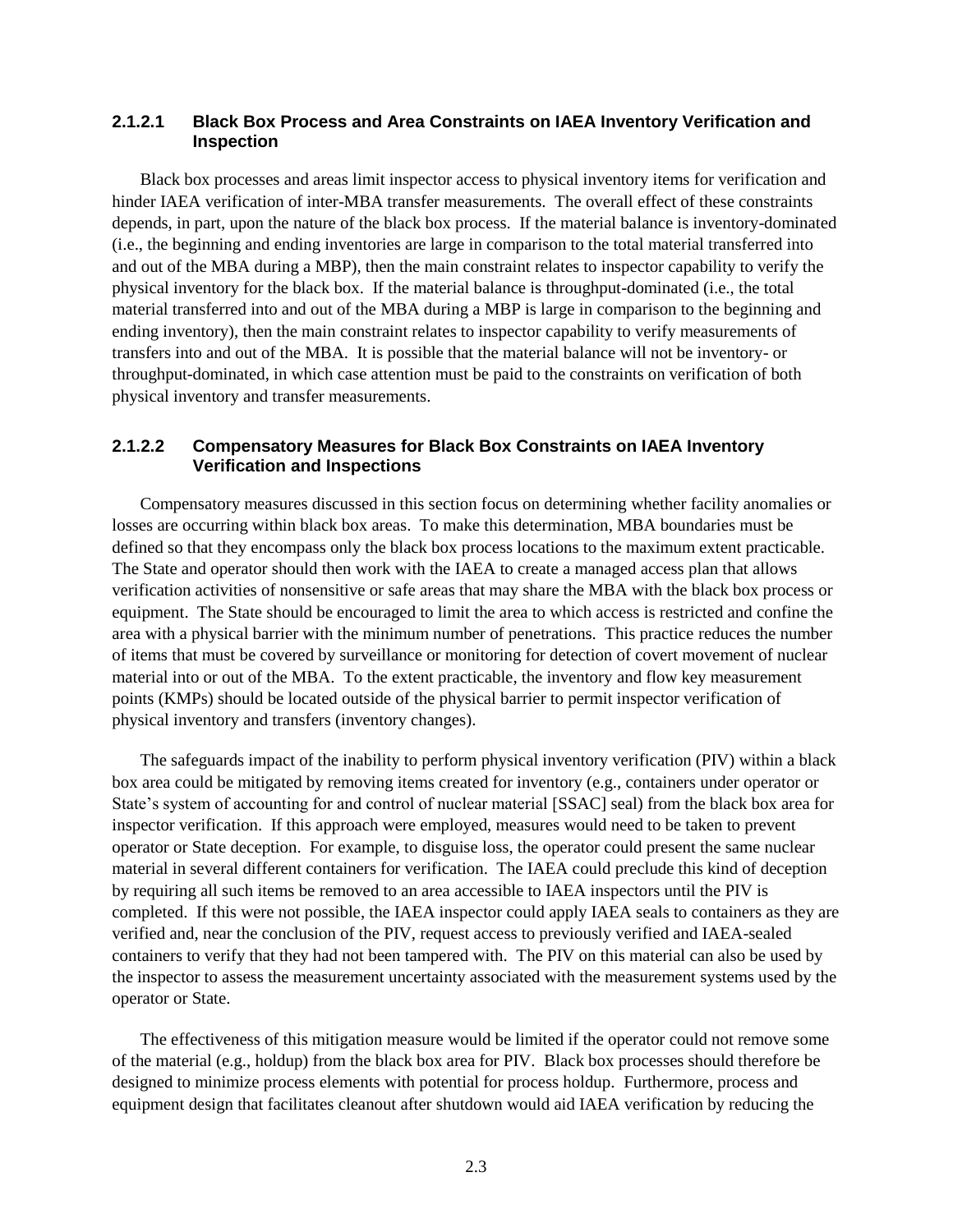amount of holdup in process, enabling the operator to properly account for all material in the facility. Interaction between the State, operator, and IAEA to identify and mitigate these types of process design issues during facility design is especially important for black boxes to which access is limited by radiation protection requirements.

Regardless, there always will be some holdup material that cannot be removed from the black box area for PIV. However, if the sum of the holdup and the calculated MUF for the facility are with acceptable uncertainty tolerances, $2$  then the IAEA can reach a conclusion that no material has been (abruptly) diverted from that MBA. This is likely to be the case for processes in which most of the inventory can be verified by the inspector (low holdup) or processes where the inventory is relatively low (throughput dominated processes like gas centrifuge enrichment) compared to the significant quantity.<sup>3</sup>

Protracted diversion (over several inventory periods) can be detected by statistical trend analysis of cumulative MUF and the quantities of nuclear material not subject to PIV measurement. The latter quantity of material should be expected to be approximately normally distributed around its mean and not exhibit statistically significant trends after the first few inventory periods.

#### <span id="page-12-0"></span>**2.1.3 Containment and Surveillance**

 $\overline{a}$ 

Containment and surveillance (C/S) measures are used by the IAEA to maintain continuity of knowledge on the integrity of safeguards-relevant data or material and the movement of safeguarded material. In the context of black box areas within a facility, physical containment barriers bound the MBA and direct material through flow KMPs to prevent undeclared movement of nuclear material into or out of the MBA. Where appropriate, surveillance measures monitor physical transfers and correlate them to material measurements at the flow  $KMP<sup>4</sup>$  (IAEA 2002, IAEA 2008).

#### **2.1.3.1 Black Box Process or Area Constraints on Containment and Surveillance**

For black box areas where access is constrained by information protection requirements, the IAEA would have limited, if any, ability to install and verify the effectiveness, integrity, or operation of C/S measures. Any installed surveillance equipment would likely have a constrained field of view to prevent release of sensitive information about the equipment or process. Information protection requirements may also mandate that sensitive components being transferred to or from the black box area be shrouded or packaged during movement, preventing visual verification that nuclear material is not being removed with the sensitive components.

For black box areas where access is limited by radiation protection requirements, similar constraints apply. The State, operator, and IAEA would not have access to the black box, limiting IAEA ability to verify seal integrity during subsequent inspections. The IAEA would have no ability to verify the

<sup>&</sup>lt;sup>2</sup> Procedures for calculating MUF and its uncertainty can be found in Safeguards Technical Report, "Material Balance Evaluation," IAEA Department of Safeguards, April 2002.

 $3$  For high throughput processes care will need to be taken to verify measured inventory changes, employing measures like shipper-receiver-difference verification and short-notice or no-notice inspections. So long as the flow key measurement points are located outside the area to which inspector access is precluded, the information protection requirements do not affect these measures.

<sup>&</sup>lt;sup>4</sup> IAEA generally considers surveillance to involve visual surveillance only. Thus, radiation or process flow monitoring does not fall within the IAEA's use of the word.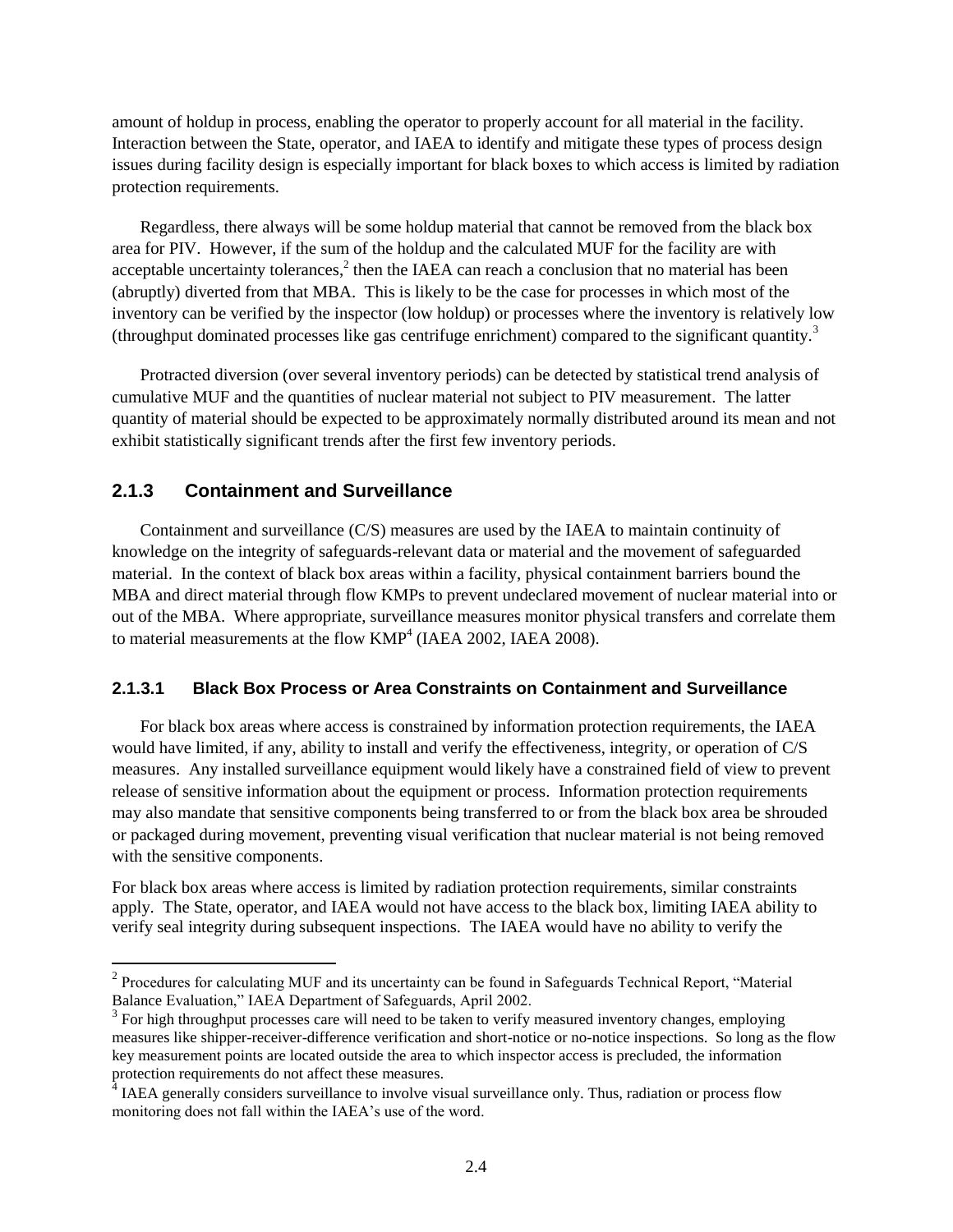integrity and operation of installed surveillance equipment. Without access to the black box to repair or replace equipment, the IAEA could not verify the removal of material shrouded by shielded containers from the black box.

Black box area access limitations of either type also constrain the ability of the inspector to verify the continued integrity of structures internal to the black box (e.g., the floor of an MBA that is at ground level) used to ensure the containment of the black box.

#### **2.1.3.2 Compensatory Measures for Black Box Constraints on Containment and Surveillance**

Safeguards approaches should minimize use of C/S measures, to the extent practicable, within the black box area due to the limitation of inspector access for installation and verification of such measures. This means that the State and operator should work to design a black box area as a single MBA that only limits access to the necessary components or process areas. Process or equipment design should be such that flow and storage KMPs can be located outside of the black box and include containment barriers. These would serve to direct people and material to these KMPs to preclude illicit transfer of nuclear material into and out from the black box area.

Even with this configuration, the operator will likely need to transport shrouded or packaged equipment into and out of the black box area. Shrouding and packaging protect sensitive design information and protect personnel against radiation. In either case, C/S measures alone will not be sufficient to detect movement of undeclared nuclear material. The process for making these transfers should be established during the design phase, and information about the design of the container or shroud assembly should be shared with the IAEA to the extent possible. The IAEA can use this information to develop safeguards measures capable of verifying that the transfer is not being used to surreptitiously insert or remove nuclear material (see Section 3 for technology recommendations).

Containment and surveillance measures could also be used to address vulnerabilities associated with penetrations to the black box. Undeclared penetrations of the containment barrier could be used to surreptitiously move nuclear material into and out of the black box area. IAEA efforts to detect such activities would be impeded if the physical and visual access limitations to the black box area preclude detection of process modifications, installation of additional equipment for material movement, or the creation of undeclared penetrations. The IAEA could use surveillance or monitoring to detect the type of activities that an operator might employ to disguise the creation of such undeclared penetrations (e.g., heavy maintenance). In this case, such monitoring could be supplemented with a managed access plan that is negotiated between the IAEA, the State, and operator to verify containment integrity after the work is completed. For declared penetrations, the installation of seals (e.g., for infrequently used doors) or monitoring equipment (e.g., for ventilation duct work) on the outside of the containment barrier can detect undeclared movement of material.

#### <span id="page-13-0"></span>**2.1.4 Design Information Process (Examination and Verification)**

Within the context of diversion detection, the focus of design information examination (DIE) and design information verification (DIV), also referred to as design information process, is making sure that the measurement systems and measurement controls in the NMAC system provide adequate capability to detect the diversion of a significant quantity of nuclear material in a timely manner. The DIE/DIV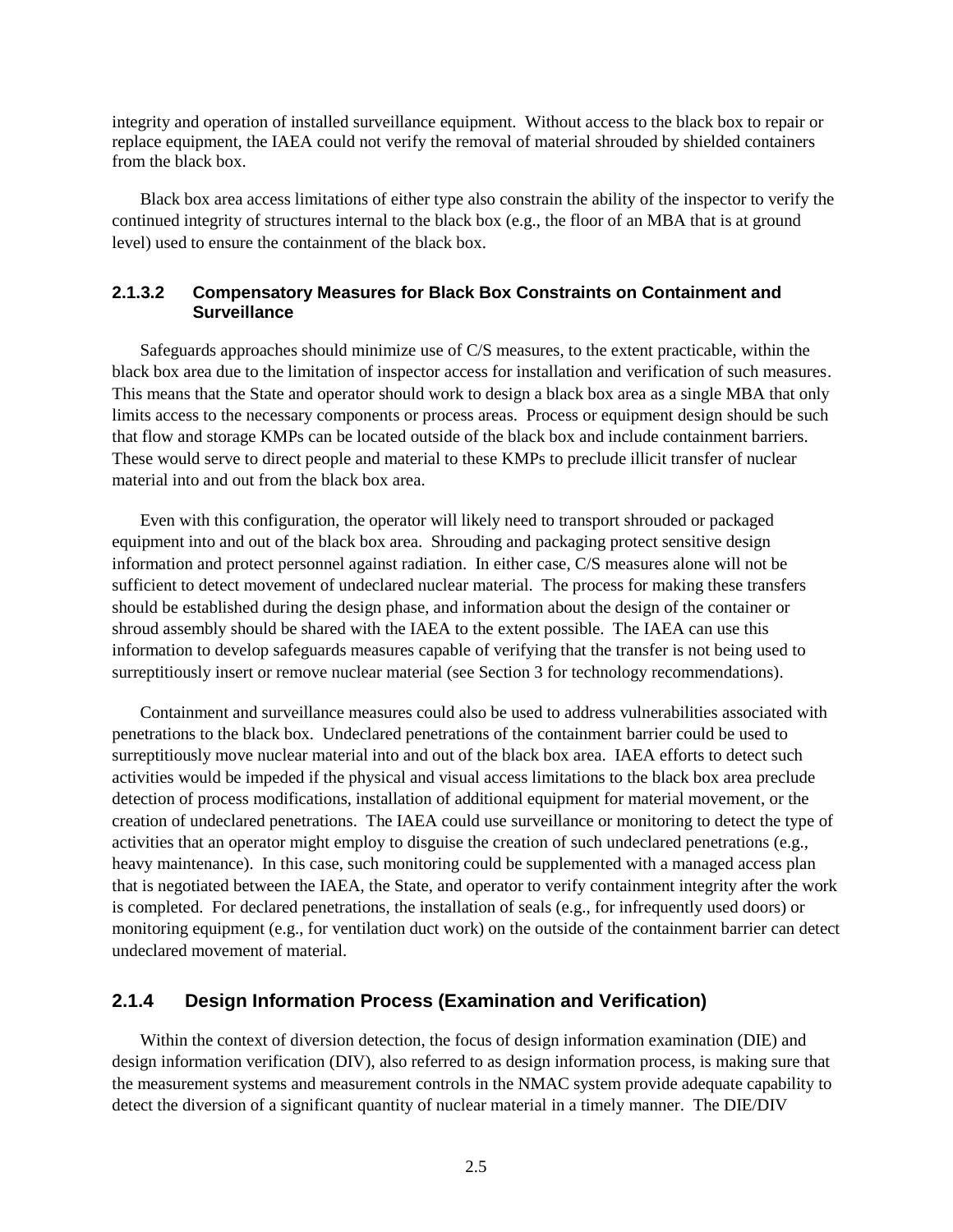process also ensures that adequate C/S measures can be implemented to ensure the integrity of the NMAC system will be maintained and adequate provisions have been made for inspectors to verify the components of the material balance.

As part of the DIE, the State or operator submits design information to the IAEA on new nuclear facilities during the design and construction phase of the new facility. Design information includes the facility description; the form, quantity, location and flow of nuclear material being used; facility layout and containment features; and procedures for nuclear material accountancy and control. Among other things, this information is used by the IAEA to design the facility safeguards approach, determine material balance areas and select key flow and inventory measurement points and other strategic points, develop the design information verification plan, and establish the essential equipment list. Any changes that are relevant to safeguards are also provided to the IAEA until the facility is decommissioned for safeguards purposes (IAEA 2002, IAEA 2008).

During DIV, the IAEA visits the facility to verify the correctness and completeness of the design information provided by the State or operator and confirms that the facility is built as declared. Periodic DIVs are performed, sometimes in conjunction with routine inspections, to confirm that the safeguards approach remains appropriate, and that any changes to the facility do not degrade the effectiveness of applied safeguards measures such as the NMAC system and C/S measures.

#### **2.1.4.1 Black Box Process or Area Constraints on the Design Information Process**

To support the design information process, the design and layout of the black box process or area must permit the installation and operation of C/S measures to monitor transfers of nuclear material and ensure that transfers of sensitive or radioactive equipment into and out of the black box process MBA cannot be used to conceal transfers of undeclared nuclear material. The design and layout must also permit inspector verification of the measured values of the material in the black box process MBA, with the exception of the quantity of nuclear material on inventory identified as unverifiable in the design information submittal.

For black box process areas where the limitations are imposed for radiation protection reasons, the access limitations are not expected to affect the submittal of design information. Examination, and subsequent verification, of any design information under these requirements will require inspector access to the black box area prior to the creation of hazardous conditions. For black box process areas where the limitations are imposed for information protection, it is expected that the State will submit as much design information as practical without violating information protection requirements. The more extensive the design information submitted about a black box process or area, the more options there are likely to be for developing a safeguards approach. Black boxes that encompass entire facilities, precluding the provision of any design information, cannot be adequately safeguarded without significant compensatory measures, as the design information process is the foundation from which safeguards approaches can be structured to ensure the absence of diversion.

Once sensitive equipment is installed, or radioactivity limits IAEA access, inspectors will not have access to black box process for design verification. In some cases special procedures may permit IAEA access to certain areas with shrouding of sensitive equipment and processes.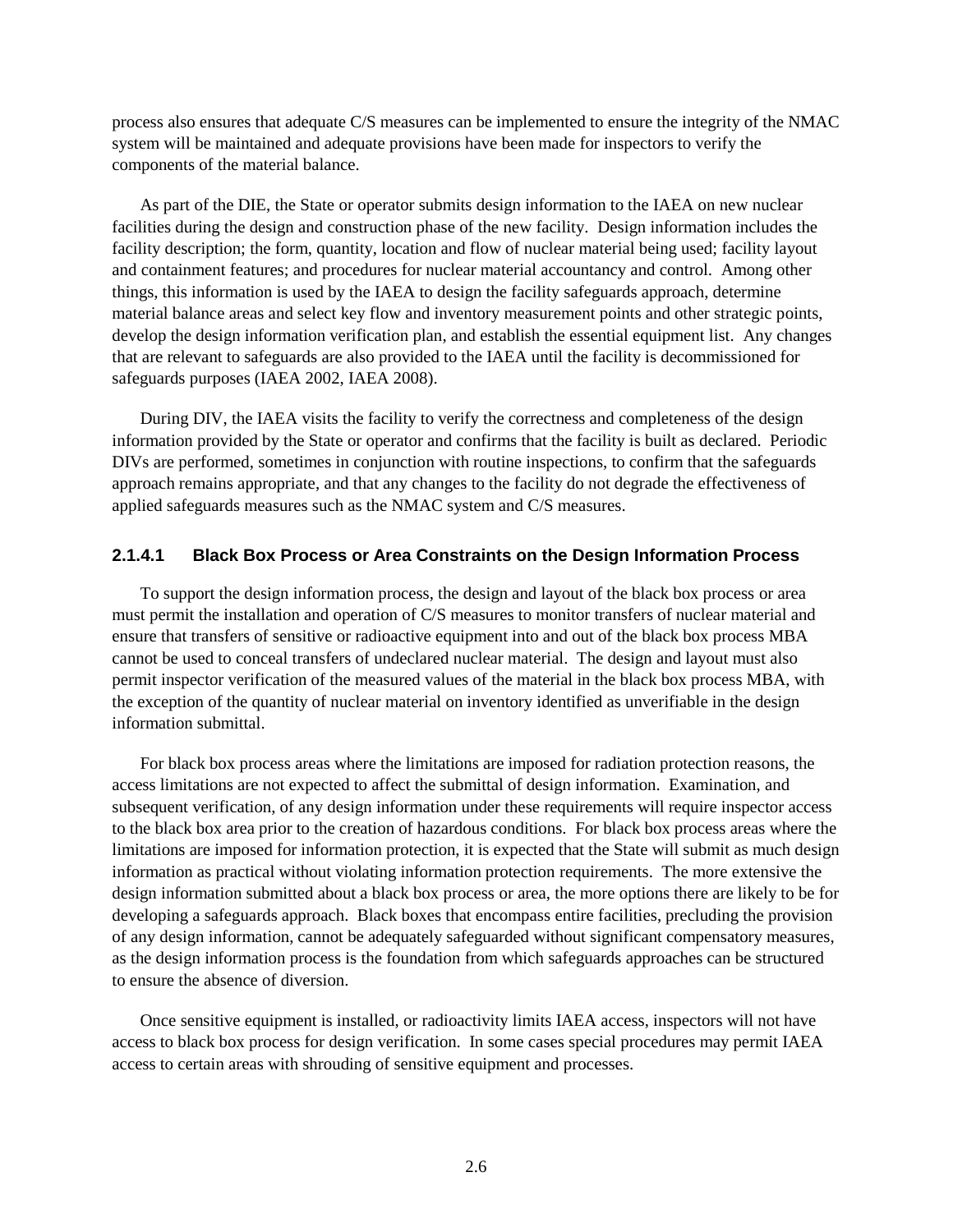#### **2.1.4.2 Compensatory Measures for Black Box Constraints on the Design Information Process**

As part of the DIE process, the State should be encouraged to provide as much information as practicable, within the constraints imposed by information protection requirements. Specifically, the estimate of uncertainty in MUF, the type and form of nuclear material that will flow through the facility, and the estimated quantity of nuclear material on inventory that cannot be verified by IAEA inspectors as a part of physical inventory verification can be used to establish whether the black box process can be safeguarded. For example, in order to divert a significant quantity in the "unverifiable inventory," the State or operator must divert an additional quantity of nuclear material that is equal to the difference between the significant quantity and the unverifiable inventory. If the NMAC system has sufficient power to detect the diversion of this difference, referred to here as the "test statistic," in a timely fashion, then the IAEA can draw a valid conclusion that nuclear material has not been diverted from the black box process.<sup>5</sup>

The focus of DIV would be to ensure that all penetrations of the physical barriers surrounding the MBA have been constructed as specified in the submitted design information and that there are no undeclared penetrations. The inspector should determine the surveillance and other safeguards measures that would detect creation of undeclared penetrations. Special attention should be given to portions of the physical barrier where undeclared barrier penetrations would not be readily visible outside the material balance area (e.g., ceiling penetrations into the area between building floors or the ceiling and roof, floor penetrations into the area between building floors or that continue underground, or wall penetrations into the area between rooms). Depending upon the process layout, it may be possible to provide visual access within the black box area to those portions of the containment barrier that cannot be accessed outside the black box area. This visual access might be provided by use of an IAEA camera operated by facility operations or State personnel. The secondary focus of the initial design verification will be ensuring that the as-built facility has not changed in ways that degrade the effectiveness of the containment or surveillance measures.

For black box areas where radiation protection requirements limit inspector access, the IAEA should be able to perform an initial design verification before the facility begins processing highly radioactive material. This may also provide an opportunity to install radiation resistant monitoring equipment. For black box areas where access is limited by information protection requirements, the IAEA should be able to perform a limited design verification before the sensitive equipment is installed. They should inspect the interior of the material balance black box area prior to installation of the sensitive equipment and controls. Subsequent design verification activities over the life of the facility will be focused on examination of the outside of the physical barrier to ensure that additional barrier penetrations have not been installed and the as-built facility has not changed in ways that degrade the effectiveness of the containment or surveillance measures.

If the IAEA is unable to perform independent verification of any NMAC measurements for the black box area, it cannot safeguard the facility. However, in certain cases, it might be possible for the IAEA to rely upon complementary safeguards measures, such as C/S. For such an approach to be effective, the

l

<sup>&</sup>lt;sup>5</sup> Note that, although a single diversion can theoretically be concealed in this manner, attempts to conceal multiple diversions (protracted diversion) in this manner will be revealed by a cumulative sum test of the MUF series or by an increasing trend in the quantity of inventory that cannot be verified by IAEA inspectors.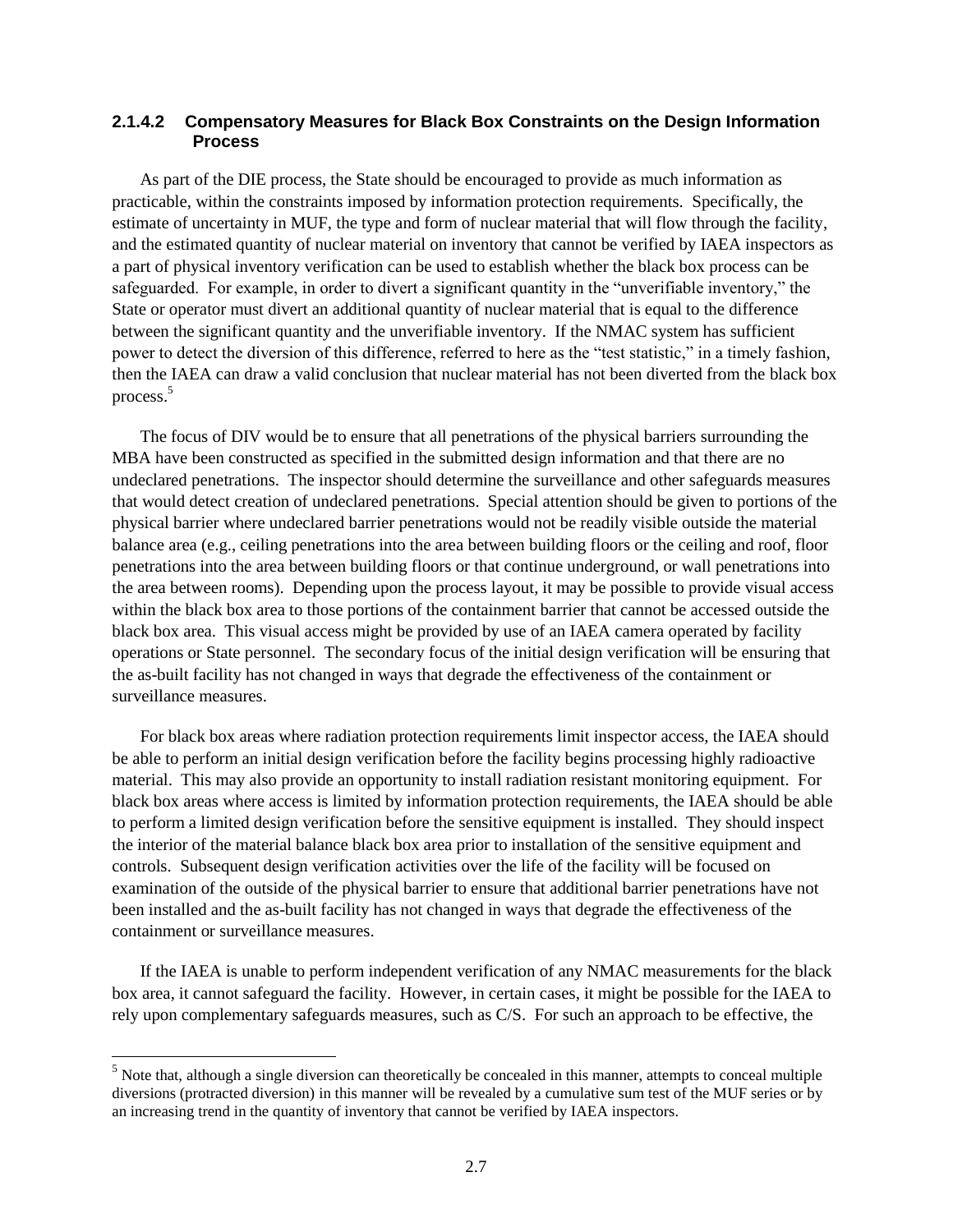material form for the black box process would need to be such that a significant quantity of the declared nuclear material occupies such a large volume that detection of the loss of anything approaching a significant quantity would be likely with C/S measures. In order for the IAEA to rely upon such measures, the State would need to provide sufficient design information so that the IAEA could ensure that the operator was not able to process nuclear material into an undeclared form that occupied a significantly smaller volume. The State would also need to provide sufficient information about routine process flows for the IAEA to determine clearly detectable indications of undeclared activities to compare to surveillance observations.

If the IAEA determines that the black box process or area still cannot be safeguarded, then design changes need to be considered to reduce measurement uncertainty, reduce the holdup and in-process inventory not subject to IAEA verification, or increase the inventory frequency to improve diversion detection. From the perspective of diversion detection, it might be possible to safeguard such a black box facility based upon shipper and receiver verification if the estimated facility inventory was much less than the IAEA significant quantity for the type of material processed and shipper and receiver data from other safeguarded facilities were available in a sufficiently timely manner for the form of material processed. Such a facility would not be safeguardable from a facility misuse perspective because it would be impossible to draw a valid conclusion that the facility had not processed undeclared nuclear material, which would be outside the NMAC system providing reports to the IAEA.

Finally, in cases where information is sensitive because of proliferation concerns rather than commercial or proprietary concerns, it may be possible for the IAEA to establish an agreement for review of the design information for the black box process or area under special security controls. For example, access to the information could be granted only to reviewers who were appropriately cleared personnel from nuclear weapon states.

#### <span id="page-16-0"></span>**2.1.5 Necessary Conditions for Safeguardability - Diversion Detection**

The analysis presented in this section establishes the following as necessary conditions for safeguardability from the perspective of diversion detection. That is, the following conditions must be met in order for the IAEA to draw a valid conclusion that nuclear material has not been diverted from the black box process:

- The black box process is located within an area of the facility that is surrounded by a containment physical barrier and has been defined as an MBA. The transfer key measurement points for the black box process MBA are located outside of the containment physical barrier and are accessible for IAEA inspection.
- The NMAC system has sufficient power to detect the loss or diversion of the "test statistic" from the black box process MBA in a timely fashion.
- The design and layout of the black box process or area permits inspector verification of the measured values of the material balance components for the black box process MBA, with the exception of the quantity of nuclear material in inventory identified as unverifiable in the design information submittal.
- The design and layout of the black box process or area permits the installation and operation of C/S that provides assurance that all physical transfers and all transfers of nuclear material are reflected in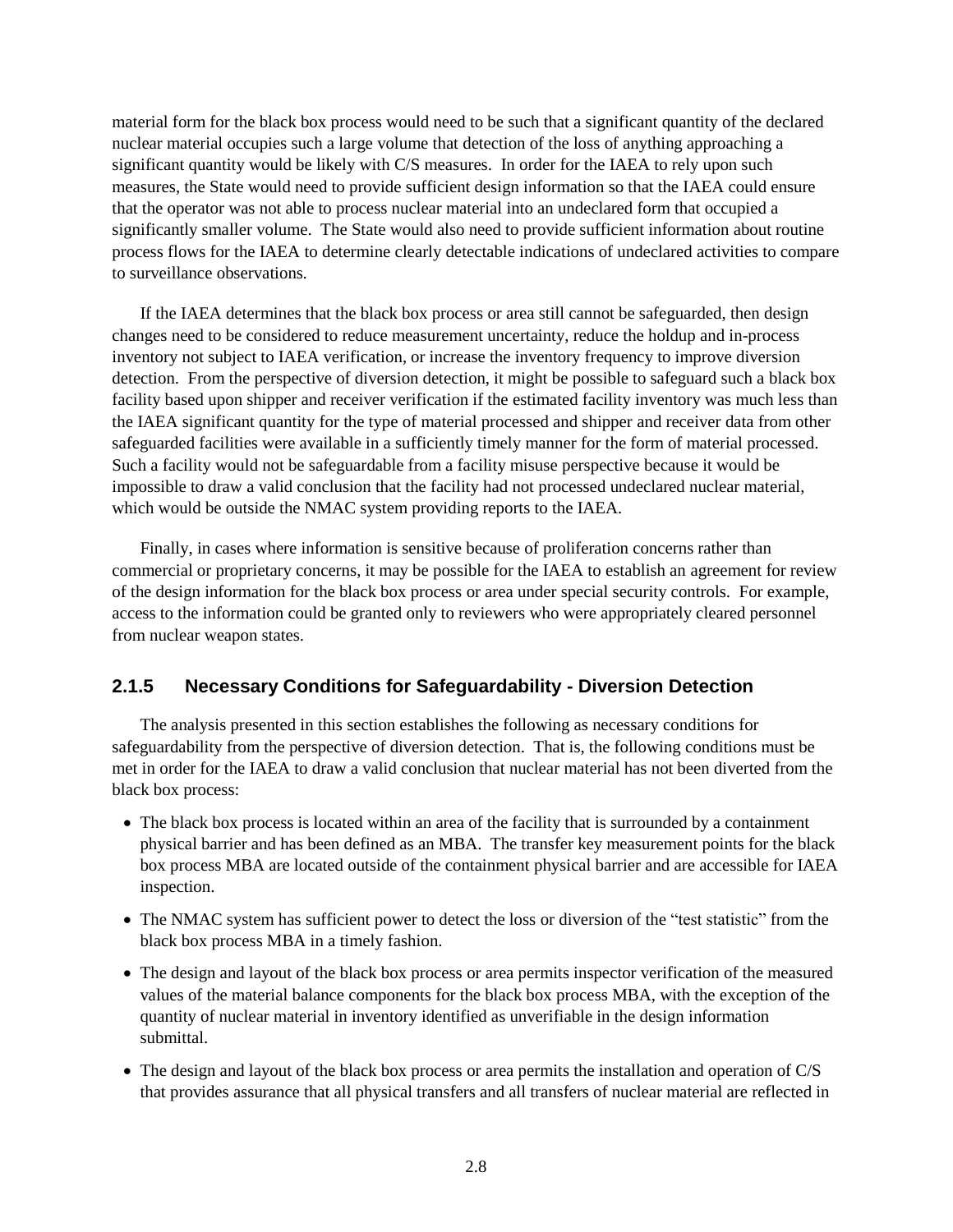the NMAC system, including measures to ensure that transfers of sensitive or radioactive equipment into and out of the black box process MBA cannot be used to conceal transfers of undeclared nuclear material.

- The design and layout of the black box process or area permits design verification by inspector examination or other means to ensure that no undeclared penetrations have been made to the physical barrier surrounding the black box area.
- The design and layout of the black box process or area permits inspector design verifications to ensure that the as-built facility has not changed in ways that degrade the effectiveness of the containment or surveillance measures.

#### <span id="page-17-0"></span>**2.2 Safeguards Measures for Detection of Facility Misuse**

Measures for detecting facility misuse include: design information examination and verification, IAEA inspection, containment and surveillance, and measures available under the Additional Protocol (AP). This section is organized to reflect the importance of each safeguard measure in detecting misuse. Measures under the AP are discussed separately as they only apply in States where an AP is in force.

#### <span id="page-17-1"></span>**2.2.1 Design Information Process (Examination and Verification)**

The design information process, supplemented by related inspection activities, is the primary measure relied upon to detect facility misuse. During design information examination, the IAEA determines whether or how the facility could be reconfigured to conduct undeclared activities, with primary focus on activities that change the type or form of nuclear material in a way that makes it more attractive for proliferation. The design examination includes reviewing the black box process and layout information to identify misuse paths (scenarios) and indicators for all planned configurations, developing a safeguards approach to close the misuse paths or detect their use, identifying undeclared process reconfigurations, and monitoring the misuse indicators. This review is more complex for facilities or processes designed to be reconfigurable. In this case, the design information provided by the State also needs to include a description of all planned process configurations, the initial process configuration, and any commitments to notify the IAEA when the configuration changes.

The focus of design information verification is to ensure that the facility or process has not been reconfigured or operated in a manner to permit undeclared activities. DIVs also focus on ensuring that the as-built facility has not changed in ways that degrade the effectiveness of the physical barriers, containment, surveillance, or other measures used in the safeguards approach to preclude misuse. The DIV also focuses particularly on detection of undeclared penetrations in physical barriers or degradation of C/S measures that could permit introduction or removal of undeclared material. These activities are much more challenging when inspector access to the area or process equipment is restricted because of information protection or radiation safety requirements.

#### **2.2.1.1 Black Box Process/Area Constraints on the Design Information Process**

For black box process areas where the limitations are imposed for radiation protection, access limitations are not expected to affect the design information submittals. For black box process areas where the limitations are imposed for information protection, the State or operator will not provide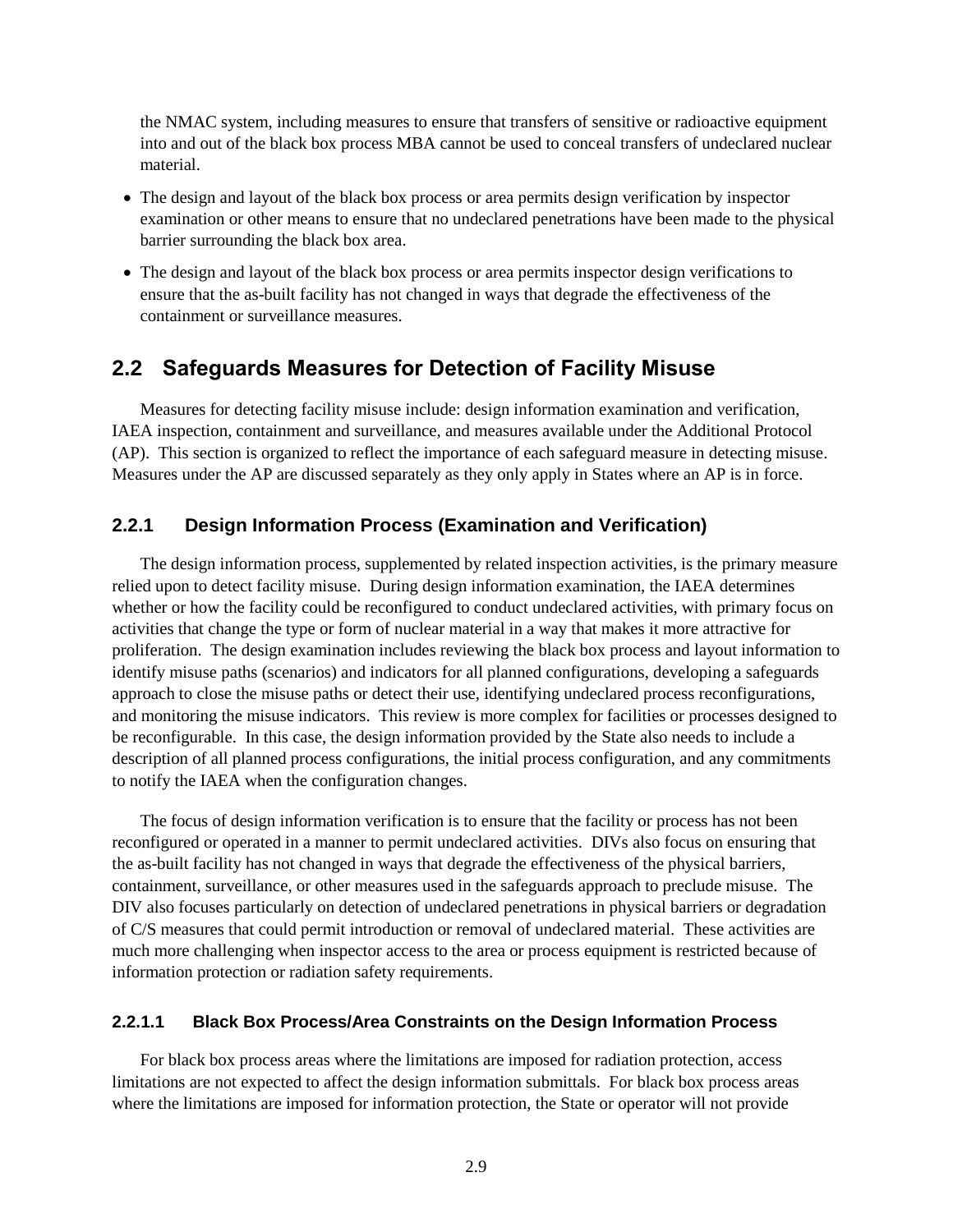sensitive design information. These information gaps are likely to increase the difficulty of identifying misuse paths, indicators of misuse, and undeclared process reconfigurations.

Once sensitive equipment is installed, for areas where access is limited by information protection requirements, or once processing of highly radioactive material begins, access to black box processes areas for design verification to identify undeclared process or facility reconfiguration will be restricted. Special procedures or compensatory measures will be required to verify that misuse is not occurring.

#### **2.2.1.2 Compensatory Measures for Black Box Constraints on the Design Information Process**

As discussed in Section 2.1.4.2, it is important for the State to provide to the IAEA as much relevant information as practicable about the black box design early in the design process.<sup>6</sup> In addition to the information typically provided to the IAEA, facilities with black box processes constrained by information protection requirements should be required to identify the portions and locations of the process equipment that are not sensitive and that could be monitored or possibly inspected under complementary access measures to provide assurance that the process has not been reconfigured. The design information submittal should also describe the design provisions that the State or operator have made to accommodate initial and periodic design information verification in the black box area.

Information protection requirements will significantly constrain the ability for the IAEA to perform design information verification in the black box area. Thus, design verification of the facility before the installation of sensitive equipment could allow the inspector to verify that there are no undeclared containment barrier penetrations that could permit the introduction or removal of undeclared material. Scheduling the installation of all sensitive equipment and materials as late as practicable in construction would also enable the IAEA to verify that the construction conforms to as much of the nonsensitive elements of the design information reported to IAEA as practicable. This mitigation measure will need to be negotiated with the State or operator and would require flexibility and responsiveness in the deployment of IAEA inspectors to minimize impact on the construction schedule.

If the inspector is prohibited from accessing the MBA for radiation protection purposes, the IAEA should be able to perform an initial design information verification before the facility begins processing highly radioactive material. This may also provide an opportunity to install any radiation resistant monitoring or surveillance equipment. It also may be possible to provide visual access within the black box area to those portions of the containment barrier that cannot be accessed outside the black box area. This visual access might be provided by an IAEA camera operated by facility operations or State personnel. An inspector might also focus on possible misuse indicators that can be detected outside the black box process area, such as NMAC anomalies, environmental sampling evidence of undeclared material types, or indicators of process anomalies, such as unusual utility usage. Ultimately, the IAEA will need to determine whether the information that has been provided is sufficient to identify misuse paths (scenarios) and indicators, for all planned process configurations. Early provision of design information would also help the IAEA identify undeclared process reconfigurations, preclude or detect

 $\overline{a}$ 

 $6$  As noted, it may be possible for the IAEA and the State to establish protocols for IAEA information protection to enable the State to provide additional sensitive information.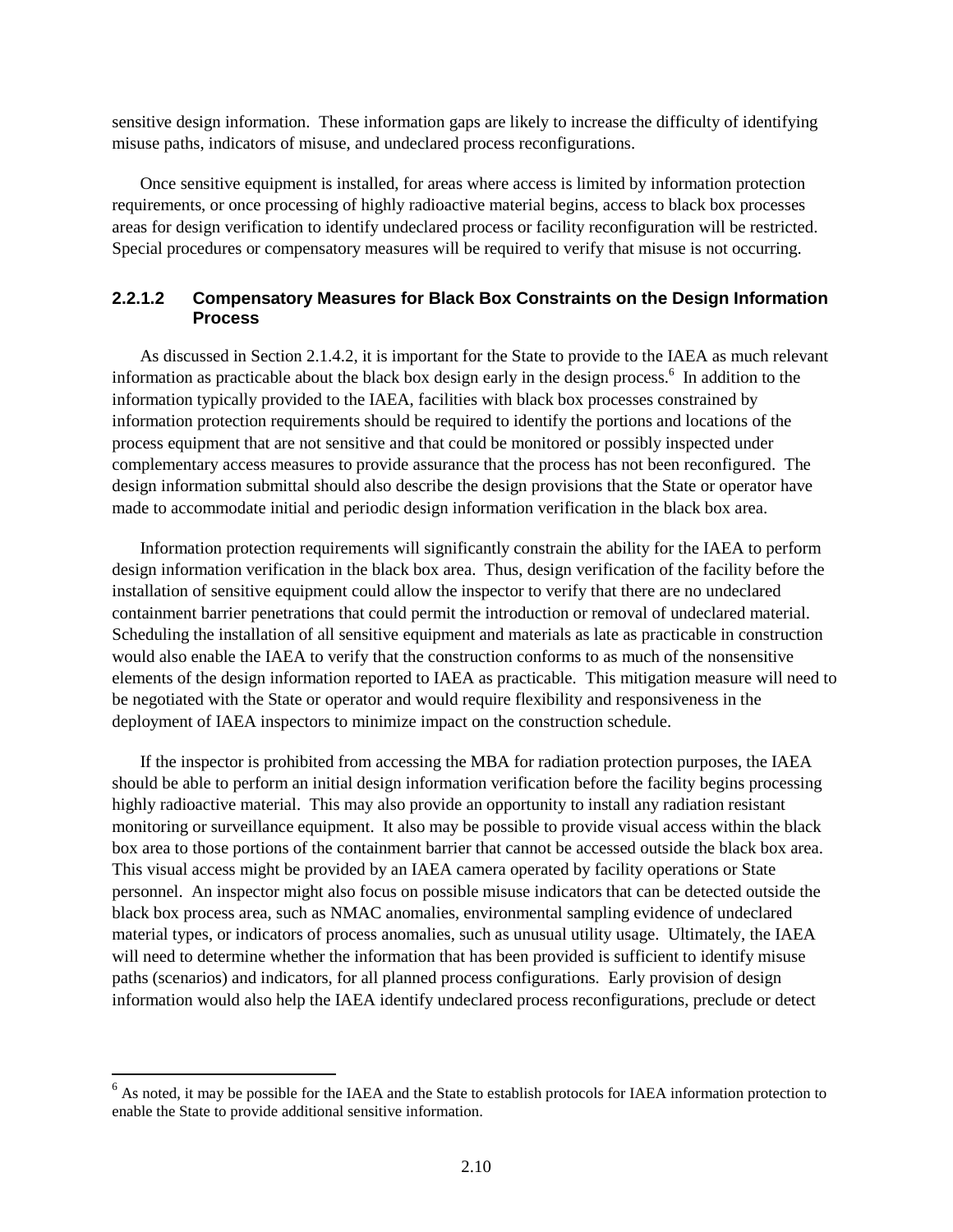initiation of undeclared activities, and monitor misuse indicators.<sup>7</sup> Using Safeguards by Design approaches may increase the likelihood of a process design that is sufficiently transparent for the IAEA to develop an effective safeguards approach (Bari et al. 2012).

In cases where facility reconfiguration can be accomplished in a relatively short time, design verification must be accomplished as a part of short-notice or no-notice inspections. Such inspections deter or detect attempts to reconfigure the design to permit misuse and then return to the declared configuration prior to IAEA inspection (IAEA 2002, IAEA 2008). Subsequent installation of C/S or other equipment could enable the IAEA to verify that the black box process has not been reconfigured to permit misuse.<sup>8</sup> For example, an IAEA camera can be installed to photograph the piping or valve configuration of the process to verify that it was unchanged.<sup>9</sup>

If the process equipment can be designed in a way that all credible misuse strategies require reconfiguration<sup>10</sup> of nonsensitive portions of the equipment or physical barriers, it may be possible to shroud sensitive equipment or sensitive portions of the equipment to permit limited inspector access for design verification purposes. There may also be approaches where remote cameras (in high-radiation fields) or cameras operated by facility personnel could provide photographs to the IAEA of portions of equipment that would need to be reconfigured for credible misuse strategies. Such approaches would need to be carefully developed to permit detection of falsification of the photographs (e.g., use of tampersafe IAEA cameras and time stamp information internal to the camera and in the external photographic field of view to ensure that the photo reflected conditions at the time of the inspection). Safeguards by Design principles would facilitate such an approach. (Bari et al. 2012)

#### <span id="page-19-0"></span>**2.2.2 IAEA Inventory Verification and Inspection**

 $\overline{a}$ 

IAEA inspection activities can supplement design information activities to provide assurance that misuse has not occurred. These include verification of the operability of any C/S measures relied upon in the safeguards approach to preclude misuse. They may also include review of State or operator NMAC information to identify unusual variations in process yields, waste or scrap streams, or other process streams that are indicative of misuse. IAEA inspections may also include measures such as

 $<sup>7</sup>$  The review needs to consider the detection or elimination of misuse scenarios where undeclared material is</sup> produced and staged within the black box area pending a "breakout" accompanied by renunciation of IAEA safeguards. The main concern here is with detection of illicit staging areas. As long as the introduction of undeclared material can be precluded / detected, transfer measurements can be verified, and adequate physical inventory measurement verification can be accomplished. The stockpile of undeclared material will be detected as a material balance anomaly (e.g., MUF or presence of undeclared material on inventory).

<sup>&</sup>lt;sup>8</sup> It may be possible to use remote or unattended NDA equipment installed by the State or operator in the black box area provided the IAEA can obtain adequate assurance that the equipment is installed in an manner so that it provides effective monitoring of what it is intended to monitor.

 $\hat{P}$  In order for this approach to be effective, the design information submittal would need to provide sufficient information to demonstrate that misuse would require changes to the configuration of the equipment or physical barrier photographed, the field of view of the photograph would need to exclude sensitive equipment to which IAEA visual access was prohibited, and the photographic process would need to preclude surreptitious tampering with the IAEA photographic equipment and to verify that the resultant photo actually showed the configuration of the equipment at the time of the inspection.

 $10$  In this case, reconfiguration of process equipment includes the addition of undeclared processes or lines inside the black box area.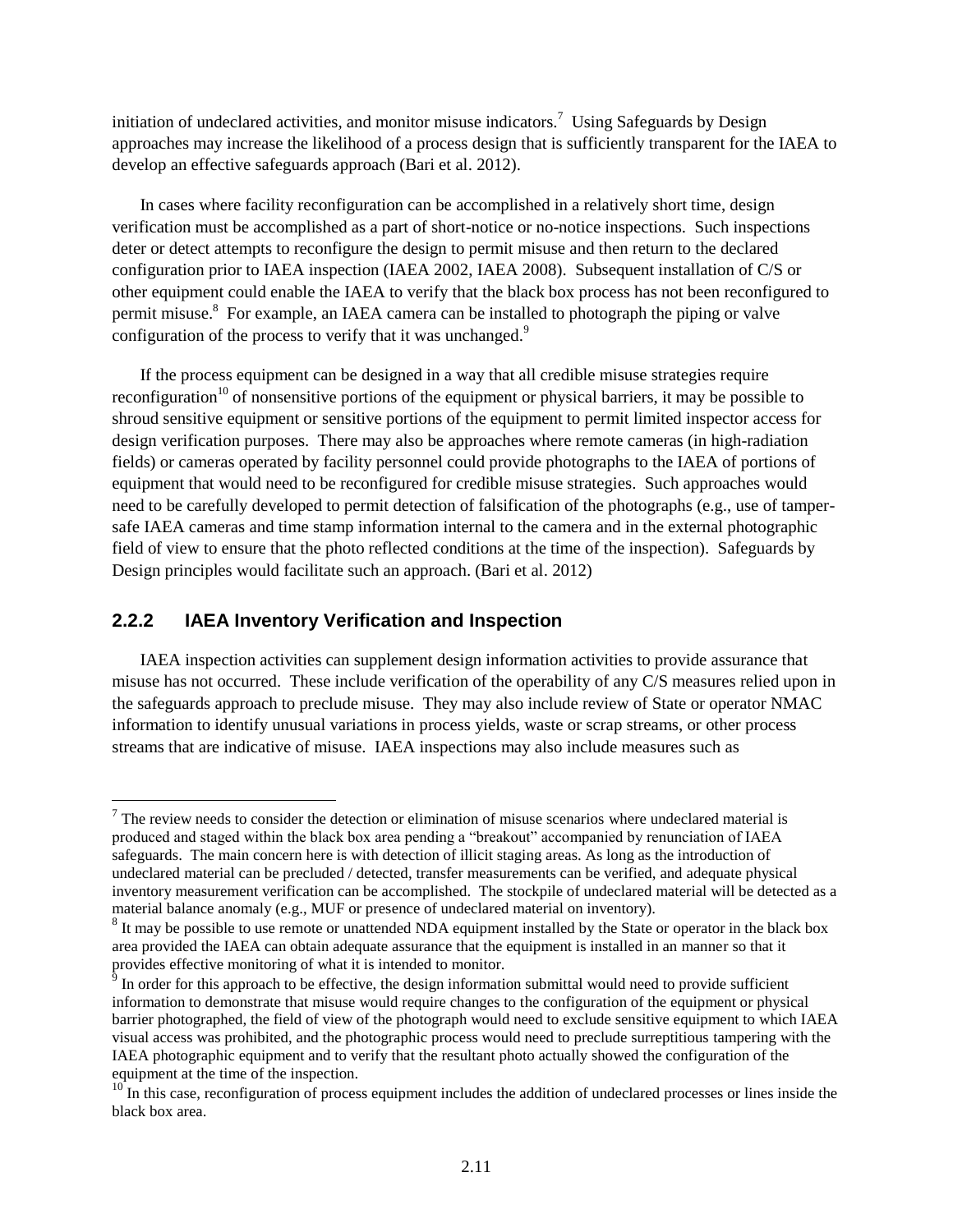environmental sampling to detect the presence of undeclared nuclear material types or forms (IAEA 2002, IAEA 2008).

#### **2.2.2.1 Black Box Process or Area Constraints on IAEA Inventory Verification and Inspections**

Measures, like C/S, deployed within the black box area to detect the presence of undeclared nuclear material types or forms may also be constrained. For example, the restriction of inspector access to an area or process equipment because of information protection or radiation safety requirements may preclude or limit environmental sampling in that area.

#### **2.2.2.2 Compensatory Measures for Black Box Constraints on IAEA Inventory Verification and Inspections**

The verification of the integrity and operability of most C/S measures outside of the black box area is not impeded by the access limitations imposed by information protection or radiation protection requirements. An important exception is the verification of the physical barrier surrounding the black box area. All areas of this barrier may not be physically or visually accessible from outside the black box area. For example, if the black box area is on the lowest floor of a facility, the floor barrier is not physically or visually accessible from outside the black box area (e.g., an undeclared tunnel into the black box area would not be readily detectable). Strategies to compensate for this limitation are discussed in Section 2.1.4 addressing design examination and verification.

IAEA inspections may also include measures to detect the presence of undeclared nuclear material types or forms. The check for undeclared nuclear material types or forms may occur using environmental sampling performed during inspections to verify of physical inventories or material transfers. In addition to building surfaces outside the black box area, environmental samples may be taken from filters in the heating ventilation and air-conditioning system serving the black box area. If this measure is to be relied upon to detect facility misuse, the filter housings should be designed to facilitate environmental sampling while maintaining radiological contamination control. Alternatively, monitoring equipment may be designed with the capability of detecting the presence of undeclared nuclear material types from outside the filter housing via non-destructive assay (NDA) methods.

Although the IAEA may be able to negotiate more extensive environmental sampling locations when the State needs to limit inspector access to facility processes, early involvement in the design may permit the IAEA to achieve both the information protection needs of the State or operator and the information needs of the IAEA by designing safeguards into the process (Bari et al. 2012). The potential combination of restricted inspector access to sensitive processes and expanded access for environmental sampling may make environmental sampling an even more useful safeguards measure in this case.<sup>11</sup>

 $\overline{a}$ 

<sup>&</sup>lt;sup>11</sup> Paragraph 76 of INFCIRC/ 153 provides that, "In the event of the State concluding that any unusual circumstances require extended limitations on access by the IAEA, the State and the IAEA shall promptly make arrangements with a view to enabling the IAEA to discharge its safeguards responsibilities in the light of these limitations." (IAEA 1972) In addition, Paragraph 73 of INFCIRC/153 provides that the IAEA may make special inspections if the "information made available by the State … is not adequate for the Agency to fulfill its responsibilities." (IAEA 1972) These provisions may permit complementary access, including environmental sampling even in a State that is not an Additional Protocol signatory.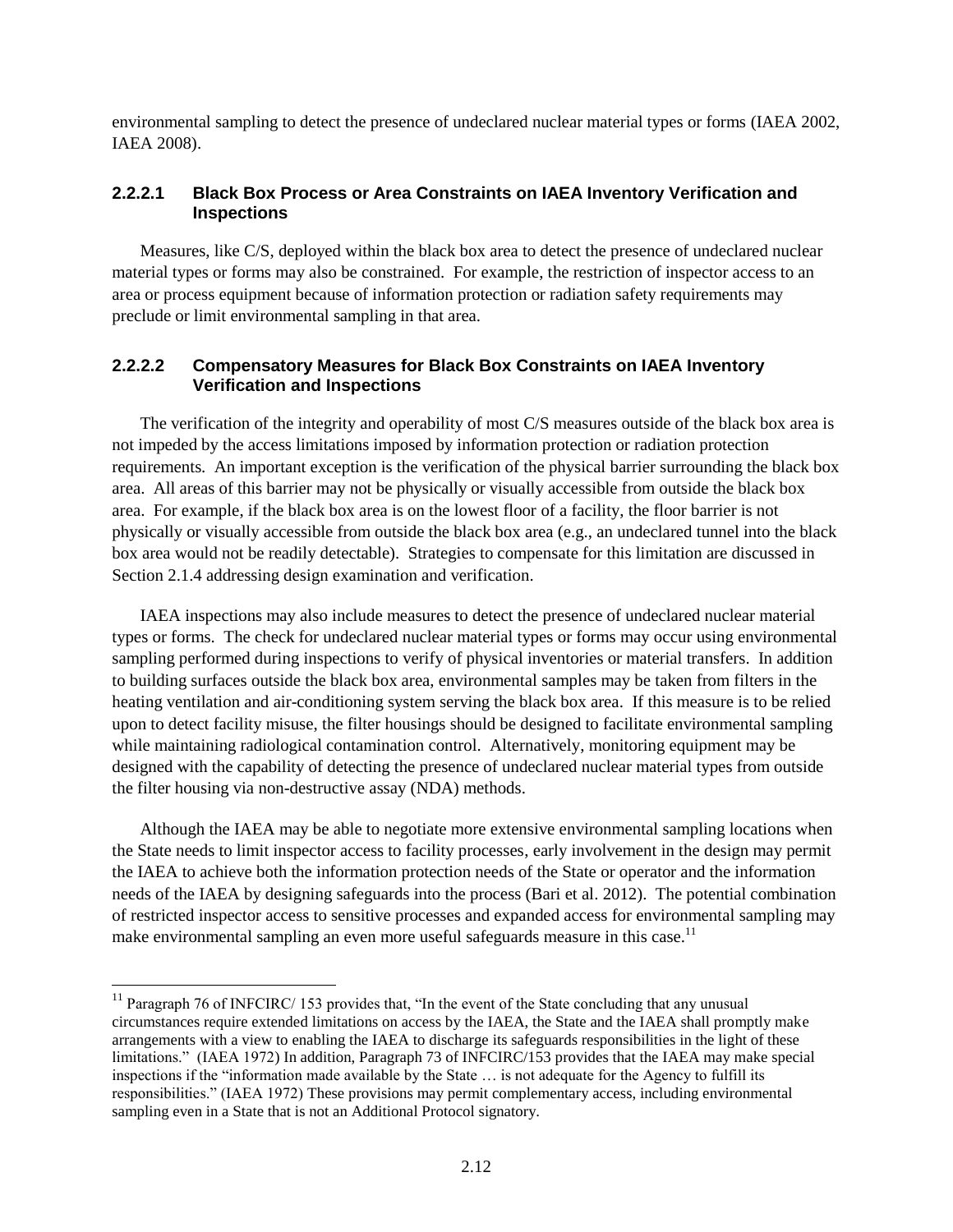#### <span id="page-21-0"></span>**2.2.3 Containment and Surveillance**

Containment and surveillance also play a role in detection of facility misuse by providing physical barriers to process reconfigurations associated with misuse and providing surveillance to detect such process reconfiguration activities.

#### **2.2.3.1 Black Box Process and Area Constraints on Containment and Surveillance**

Black box areas access limitations constrain inspector verification that the integrity of containment barriers and the surveillance devices within the black box area has been maintained. Although physical barriers in the black box process area may impede or preclude process reconfiguration, the inability to inspect such barriers means that their integrity must be verified by a means other than direct inspection. Similarly, the integrity of surveillance devices to detect process reconfiguration or misuse must be verified by a means other than direct inspection.

#### **2.2.3.2 Compensatory Measures for Black Box Constraints on Containment and Surveillance**

For black box areas where access is constrained by information requirements, there are likely to be constraints on the installation and maintenance of containment and surveillance equipment located within the black box area. There also are likely to be constraints on the field of view of any surveillance equipment observing locations within the black box areas. Similar considerations apply for black box areas where access is constrained by radiation protection requirements. The maintenance of such equipment will affect ALARA (as low and reasonably achievable) requirements and equipment reliability is likely to be adversely affected by the radiation fields. For these reasons, the safeguards approach should minimize, to the extent practicable, reliance on containment and surveillance equipment located within the black box area. In some cases it may be possible to employ process monitoring in lieu of surveillance. In other cases, it may be possible to design the layout of sensitive equipment in black box areas to permit limited surveillance of equipment that would need to be modified during process reconfiguration or of containment barriers relied upon to prevent or impede process reconfiguration. In such cases, care would be needed to ensure that tampering with C/S equipment or with the information reported by the C/S equipment would be detectable.

#### <span id="page-21-1"></span>**2.2.4 Additional Protocol**

The AP was created to expand the legal authority of the IAEA under its safeguards agreements in order to strengthen the effectiveness and improve the efficiency of IAEA safeguards. Under the AP, the IAEA has at its disposal an expanded set of tools that allows the IAEA to verify not only the correctness of a State declaration, but also its completeness. Prior to the AP the IAEA had a difficult time verifying the absence of undeclared activities in a facility or state. The AP has worked to increase the amount of information available to the IAEA of activities that occur beyond the walls of safeguarded facilities in order to capture the state of nuclear and nuclear-related activities in the State as a whole (Doyle 2008).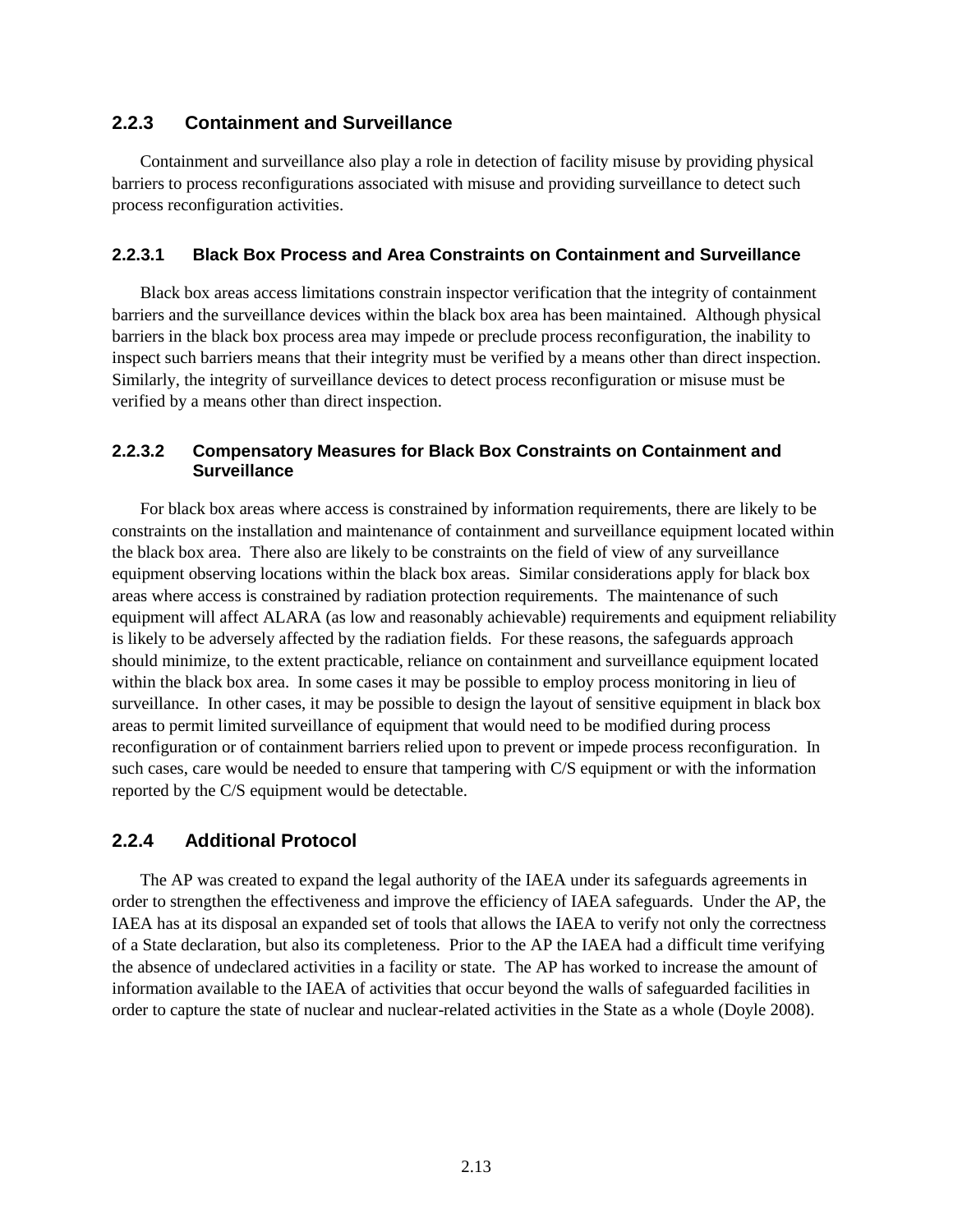#### **2.2.4.1 Black Box Process and Area Constraints on Additional Protocol Measures**

Details regarding the complete set of safeguards measures under the AP can be found in the text of the *Model Protocol Additional to the Agreement(s) Between State(s) and the Agency for the Application of Safeguards*, INFCIRC/540 (Corrected) (IAEA 1997). Presented here is a discussion of only those measures negatively affected by black box constraints.

The measure of complementary access (CA) is affected the most by black box constraints. The IAEA uses CA to resolve questions or inconsistencies in declared information and to verify declared information to ensure the absence of undeclared material or activities at all buildings on a nuclear site, locations declared under the AP, and locations where the IAEA has identified a need for access. Facilities with black box areas, or black boxes that encompass entire facilities, affect CA in two ways. First, information protection constraints may increase the occurrence of inconsistencies in declarations as not all facility information is made available to the IAEA. Second, black boxes restrict inspector access, limiting the value of activities that can be carried out during a CA. These activities include nuclear material measurement, application of C/S measures, environmental sampling, visual observation, and examination of records. As previously discussed in this report, black box constraints upon measures to perform these activities will affect the ability of the IAEA to verify State declarations, but under the AP such constraints upon CA restricts the ability of the IAEA to verify the completeness of declarations.

Also affected by black box constraints is the provision of information about all parts of the nuclear fuel cycle present in a State including mines, mills, wastes locations, and any other facility where nuclear material may be present. Any one of these facilities, or buildings on such sites, can contain a black box area or be fully encompassed by a black box. While the information provided under the AP about these facilities and buildings is limited in depth<sup>12</sup> compared to the information submitted under comprehensive safeguards agreements, restriction of the information will nonetheless impede the ability of the IAEA to develop a complete picture of activities being performed in a State.

#### **2.2.4.2 Compensatory Measures for Black Box Constraints on Additional Protocol Measures**

The AP is a voluntary mechanism that complements a State's safeguards agreement, granting the IAEA wider access to information and facilities in States that have entered the protocol into force. In regards to black box processes and facilities, the loss of benefits gained from CA and the provision of additional information can only be counterbalanced with the availability of even more information regarding nuclear and nonnuclear related activities within a State. This is where the additional measures granted under the AP will come to play a larger role in ensuring the absence of undeclared material and activities.

Beyond facility and site boundaries, the IAEA is granted access to the following additional types of information under INFCIRC/540:

 $\overline{a}$ 

 $12$  Information declared under the AP includes: location; use or intended use, and contents of buildings on a declared site; operational status; scale of operations (manufacturing locations for Annex I items); capacity and annual production (in the case of mines and concentration plants); and the quantity and chemical composition of source material and its intended use.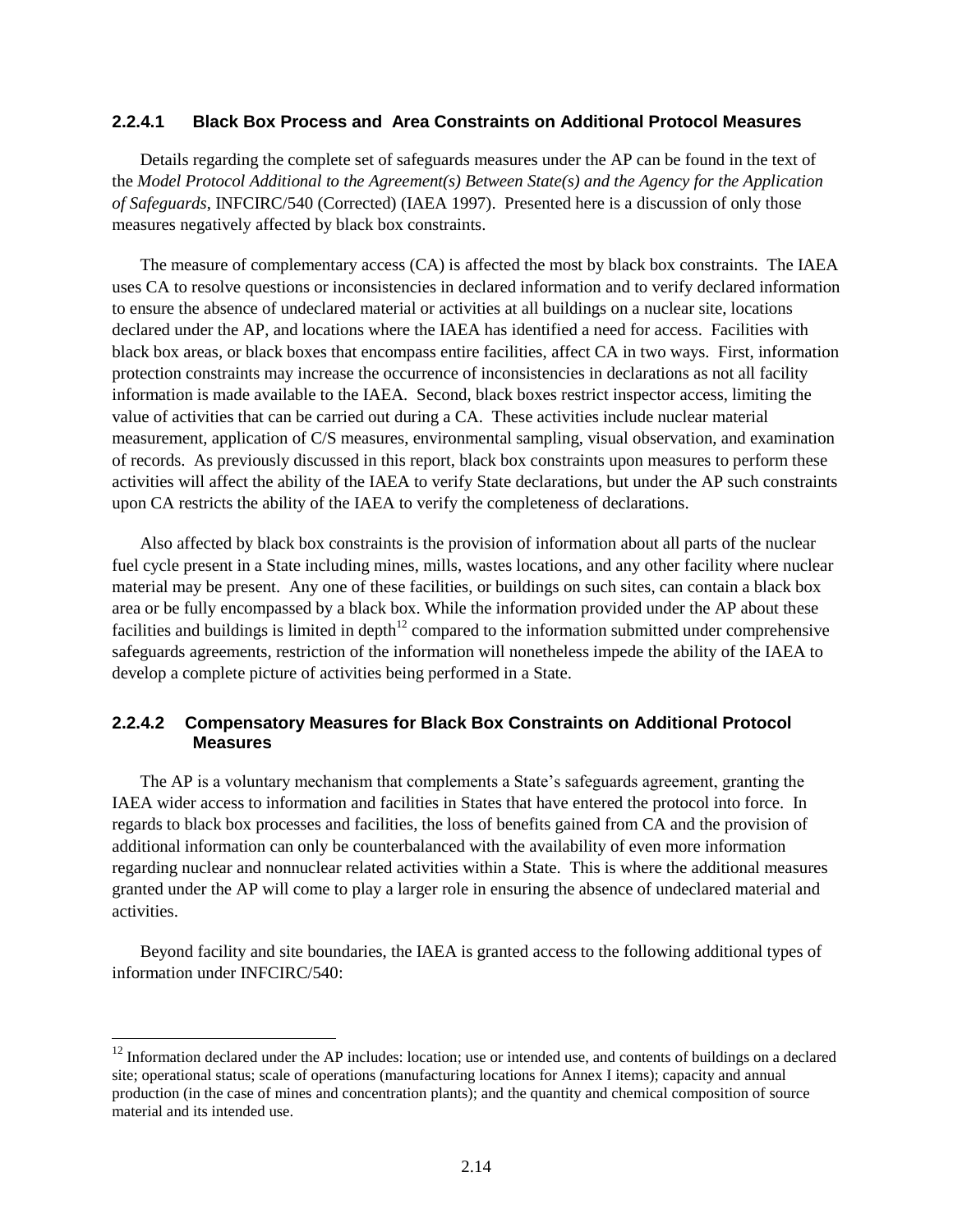- the collection of environmental samples at locations beyond those declared when necessary and widearea environmental sampling (with IAEA Board of Governors approval and consultation with the State)
- information regarding the import, export, and manufacturing of sensitive nuclear-related technologies and verification of such information provided by a State
- information regarding government-sponsored and commercially funded nuclear-fuel-cycle-related research and development activities and future fuel cycle plans.

In concert with the introduction of the AP, IAEA capabilities in gathering and analyzing open source information (including satellite imagery and published literature such as books, scientific articles, and unclassified reports) also expanded. IAEA authorities for using open source information as part of its verification activities are not dictated by the AP. However, the vast quantity of information submitted by States under the AP (and other safeguards agreements) and open source information have accelerated the ability of the IAEA to construct a snapshot as to all activities taking place within a State. For black box process areas, the availability of such additional information for analysis by the IAEA would work to increase confidence in the IAEA conclusions regarding declared and undeclared activities under way within a black box. In instances where entire facilities are enclosed within a black box and the IAEA cannot be supplied design information for information protection requirements, at a minimum the State should have entered into force an AP with the IAEA. This will grant the IAEA access to more information that can be used to connect all other fuel cycle activities that may support the operation of the black box facility, giving the IAEA some ability to detect undeclared material or activities. Furthermore, it is likely that in such a situation the IAEA and State would negotiate the use of more invasive measures allowable under the AP, such as wide-area environmental sampling to further increase confidence in IAEA conclusions regarding the black box facility.

#### <span id="page-23-0"></span>**2.2.5 Necessary Conditions for Safeguardability – Facility Misuse**

The analysis above establishes the following as necessary conditions for safeguardability from the perspective of facility misuse. That is, the following conditions must be met in order for the IAEA to draw a valid conclusion that the process has not been used for an undeclared purpose or to process undeclared material:

- The design information provided by the State is sufficient for the IAEA to identify misuse paths (scenarios) and indicators, for all planned process configurations.
- The design information is sufficient to develop a safeguards approach that closes the misuse paths, through design features or safeguards measures, or detects their use.
- The design information is sufficient to reliably identify undeclared process reconfigurations, preclude or detect initiation of undeclared activities, and monitor misuse indicators.
- The design and layout of the black box process or area permits the installation and operation of C/S that provides assurance that undeclared process reconfigurations or the introduction of undeclared material into the process would be detected.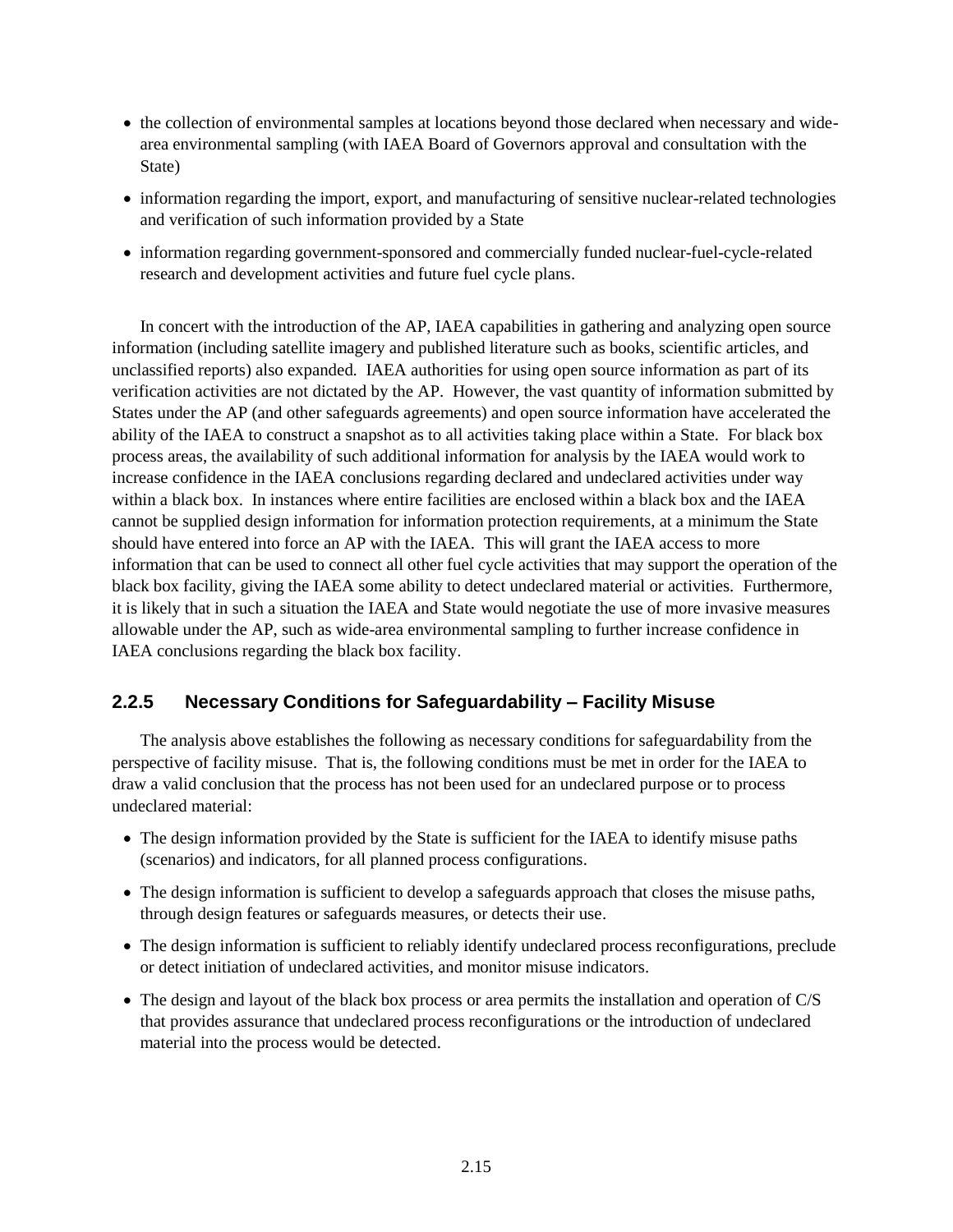The design and layout of the black box process or area permits design verification by inspector examination or other means to ensure that no undeclared penetrations have been made to the physical barrier surrounding the black box area.

The design and layout of the black box process or area permits inspector design verifications to ensure that the as-built facility has not changed in ways that degrade the effectiveness of the containment or surveillance measures relied upon for detecting misuse in the established safeguards approach.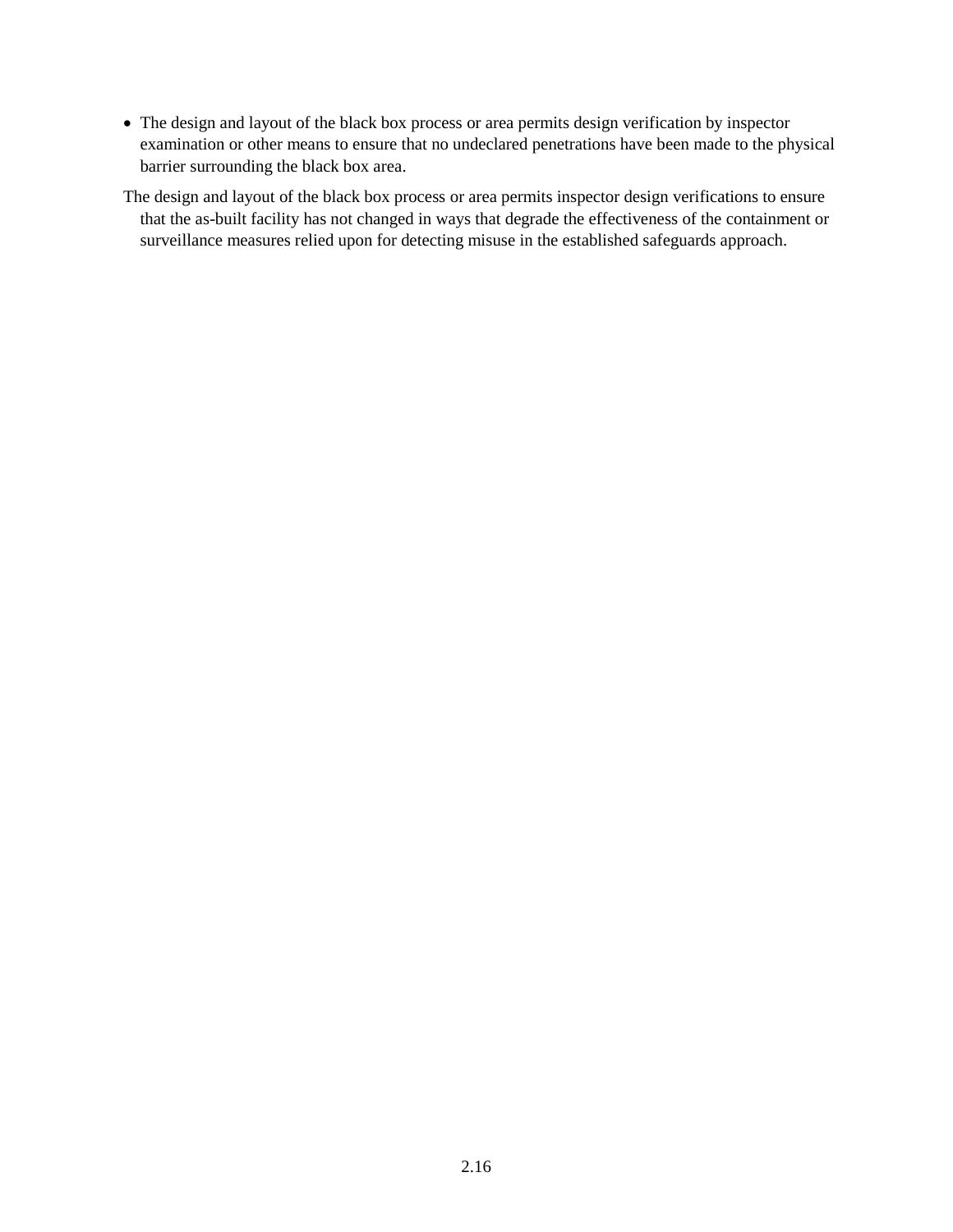## <span id="page-25-0"></span>**3.0 Technology Challenges and Recommendations**

As facility processes and technologies advance, technology that supports international safeguards must also improve. Although black box processes present complex and sometimes unique technical challenges to IAEA, there are efforts under way to resolve challenges highlighted as part of this study. The development and integration of technology areas discussed in this section will enable the IAEA to safeguard a wider range of black box facilities and to enhance safeguards effectiveness given information protection or radiation protection constraints.

#### <span id="page-25-1"></span>**3.1 Nuclear Material Measurement**

Key to the NMAC program at a black box facility is the ability of the operator to perform accurate nuclear material accountancy and measurements and the IAEA ability to perform the same, or similar, measurements as part of their verification duties. Technology advancements in both NDA and destructive assay (DA) nuclear material measurement techniques and equipment would benefit both the operator and IAEA in their ability to fulfill their respective roles at these types of facilities.

#### <span id="page-25-2"></span>**3.1.1 Non-destructive Assay Technologies**

Measurement techniques and equipment for NDA target a range of material characteristics such as mass, volume, and radioactivity. While technology developments to support measurement of attributes such as mass and volume are important, the greatest advancements for safeguards applications will likely come from advancement in systems that exploit the radioactive properties of materials. Progress in such NDA systems will be pushed most by the development of new detection materials, which will subsequently push development of new detection and analysis systems for use by operators and the IAEA to perform NMAC.

Efforts have been under way for several years to develop the next generation of detection materials. One area of focus has been the development and deployment of helium-3 alternative materials for the detection of neutrons because of a shortage in available helium-3. This has resulted in the development of systems that use boron-10 and lithium-6 based neutron detectors (GAO 2011). While research has shown that for some neutron detection applications these materials can meet the requirements imposed by the performance of the preferred helium-3, each has limitations (such as export restrictions) that may prevent widespread deployment. More recently, investigation into the detection capabilities of a new scintillation material known as  $CLYC$  ( $Cs<sub>2</sub>LiYC$ )<sub>6</sub>:Ce) has offered a glimpse into the potential capabilities of systems that use newly developed materials. Research has shown that CLYC has excellent neutron and gammaray discrimination, and potential gamma spectroscopic capabilities, such that a system using the material might be deployed for the detection and analysis of materials emitting both neutrons and gamma rays (Glodo et al. 2007, D'Olympia et al. 2013). Any reduction in the number of detectors that the IAEA must place in a black box area, without reducing effectiveness or largely decreasing efficiency over current measures, will serve to benefit the IAEA safeguards system. CLYC may not ultimately have such capabilities; more work must be completed to fully understand the material before any deployable system is available to an operator or the IAEA. Nonetheless, such advancements in detection systems will only be possible if the development of new detection materials continues to be investigated.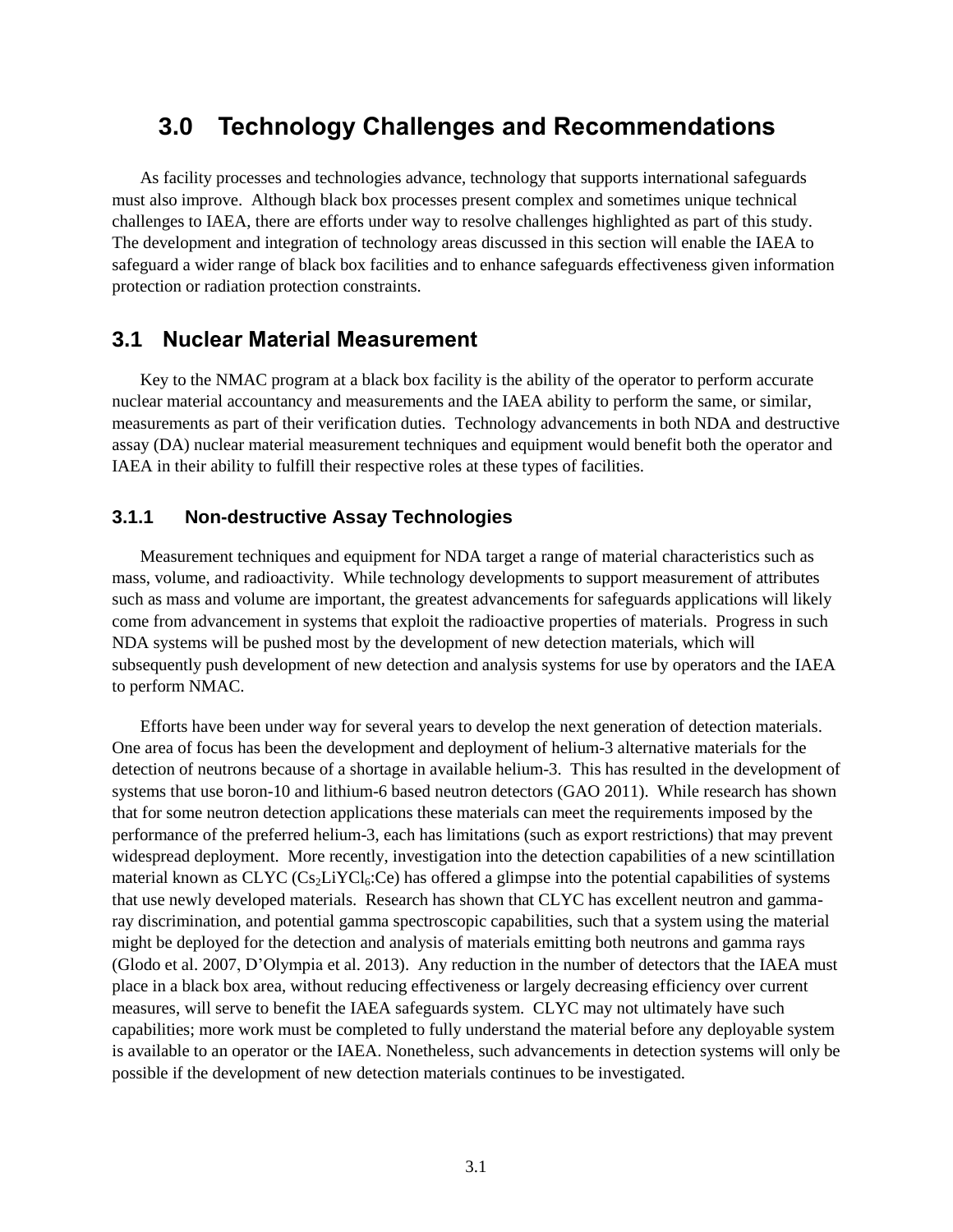#### <span id="page-26-0"></span>**3.1.2 Destructive Assay Technologies**

l

Technology development to support DA systems for NMAC needs to focus on advancements in the design of current systems used to perform DA. Facility operators perform DA measurements to ensure the quality of their process or material with high accuracy. The IAEA commonly collects and analyzes DA samples to verify operator declarations and the performance of deployed IAEA NDA systems. The role of stationary, permanent laboratories within the IAEA safeguards systems will never be replaced. These facilities offer a tightly controlled environment that the IAEA relies upon to perform traceable, defendable<sup>1</sup> measurement results. However, these facilities also limit the extent to which DA measurements can be used by the IAEA. The annual quantity of DA samples that can be collected by inspectors and subsequently analyzed is based upon the capacity of the IAEA Safeguards Analytical Laboratory (SAL) and an approved network of analytical laboratories (NWAL) available to the IAEA (2013). Any delays from, for example, shipping of samples or temporary reduction in operational capacity (e.g., maintenance issues), affects the ability of the IAEA to meet timeliness goals for the detection of diversion or misuse. This drives the need for the IAEA to have at its disposal a system, or package of technologies, that is capable of performing DA measurements more timely and efficiently, particularly on-site at facilities undergoing inspection.

With respect to black box areas, an additional catalyst for advancements in DA technologies can be found in facilities where the IAEA must rely upon remotely operated sampling systems to collect DA samples. At the Rokkasho Reprocessing Plant (RRP) in Japan, the large number of samples collected from black boxes with radiation safety constraints necessitated creation of an on-site laboratory (OSL) capable of analyzing the samples in order to meet timeliness requirements. While the laboratory at RRP represents a unique solution for the analysis of DA samples, it demonstrates the real-world need for systems capable of performing quick, accurate DA analysis in-field by inspectors.

Across the SAL, NWAL, and OSL at RRP, the DA technique with widest application is mass spectrometry (MS), particularly the techniques of inductively coupled plasma (ICP-MS) and thermal ionization (TIMS) mass spectrometry (IAEA 2011, Ludwig et al. 2010). These systems are used to determine the elemental and isotopic composition of uranium and plutonium materials, respectively (IAEA 2011). With each technique, before a sample can be analyzed for uranium or plutonium content, each sample must be processed to remove contaminants to create a homogenous, or pure, sample that only contains the element (e.g., uranium) of interest and a known tracer element. Sample preparation for such techniques requires large amounts of time (several weeks) that must be considered when using DA as part of a safeguards approach for a black box facility. This limitation is being addressed with the development of new techniques such as electrospray ionization mass spectroscopy (ESI-MS). ESI-MS requires minimal sample preparation and in particular does not require isolation of the element of interest or introduction of a known tracer prior to analysis. This reduces the time from sample collection to production of results to hours rather than several weeks. This does come with increased uncertainty in the measurement result (1 to 5 percent with ESI-MS, instead of less than 1 percent with TIMS) but the

<sup>&</sup>lt;sup>1</sup> All IAEA measurement procedures and results, whether DA or NDA based, are designed and approved so that the results are defensible to the IAEA Board of Governors, United Nations (UN) General Assembly, and UN Security Council.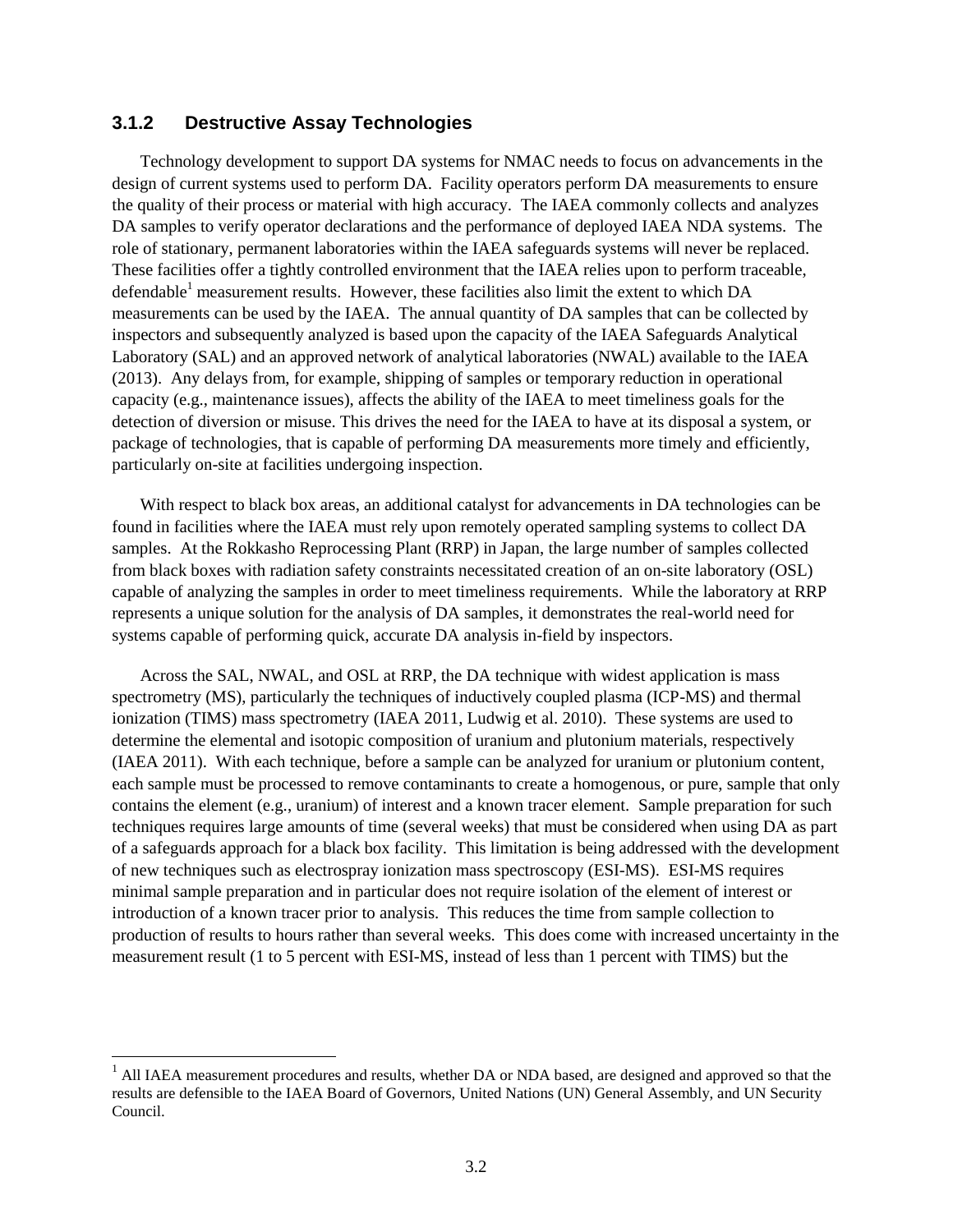availability of such a system may allow for modified safeguards approaches that use ESI-MS as an on-site prescreen to reduce the number of samples shipped to the SAL/NWAL to only those of greatest concern.<sup>2</sup>

While improvement upon current technologies is necessary, future development should also focus on the investigation of new methods for performing DA. One such system currently being developed for near-term deployment is the laser ablation, absorbance ratio spectroscopy destructive assay (LAARS-DA) system. LAARS is a laser-based spectroscopy technique that takes advantage of the difference in the atomic absorption wavelengths of  $^{235}$ U and  $^{238}$ U to determine their abundance. LAARS-DA is being developed for deployment at GCEPs to perform DA on collected samples of  $UF<sub>6</sub>$  gas from cylinders and process lines. The system has two components: the sampler assembly, and the LAARS instrument that is carried by an inspector. In application, it is expected that an inspector would expose a "coupon" of material to gaseous  $UF<sub>6</sub>$  in a cylinder or process line and then in a sealed environment transfer the coupon to the LAARS instrument for analysis (Anheier et al. 2012). While LAARS-DA represents advancement in DA technology, it is currently only applicable to facilities that handle and process  $UF_6$ . The development of such field-deployable systems that can analyze more heterogeneous material is necessary as the number of facilities processing material that requires DA measurements increases.

#### <span id="page-27-0"></span>**3.2 Enhanced Containment and Surveillance**

l

The two scenarios created by black box facilities that will push the improvement in C/S technology are the application of C/S measures within the black box area and the application at the exterior boundary of the black box area.

Within black box areas created by information protection requirements, limited inspector access may be granted. In this case, the IAEA may be permitted to apply sealing systems, or surveillance equipment that monitors parts of the process area. This has been demonstrated in cascade halls of GCEPs with the development of managed access negotiated with the operator and State and application of C/S measures in nonsensitive areas in the hall (e.g., feed and withdrawal stations are placed under surveillance). However, verification of the absence of diversion, and particularly misuse, in sensitive areas of the process is still of concern. This can be addressed with advanced sealing systems that can remotely transmit status, which can be used to indicate undeclared configuration or process design changes. Such systems exist today, one example is the electronic optical sealing system (EOSS). EOSS has been designed to operate remotely for long periods, EOSS has high reliability and tamper indication only requiring periodic inspector access, once the systems is installed by the operator (IAEA 2011). The continued development of seals, like EOSS, that incorporate the capability of monitoring position (via accelerometers, global positioning system [GPS], etc.) would allow the IAEA to remotely identify attempts to reconfigure process configurations. These seals could be placed in series along the process or attached to a black box component (whose movement would significantly degrade the effectiveness of the safeguards approach) without revealing potentially sensitive information regarding component or process design, unlike optical surveillance. These types of seals are most useful in black box areas where processes or equipment are static and not designed to be reconfigurable. However, remote monitoring at

<sup>&</sup>lt;sup>2</sup> McDonald IV, L.W., J. A. Campbell, T. Vercouter, S.B. Clark, "Comparison between Solution and Apparent Gas Phase Speciation for Uranyl Complexed to TBP and DBP using Electrospray Ionization Mass – Mass Spectrometry," invited paper for Analytical Chemistry, not submitted at the time of this report's publication.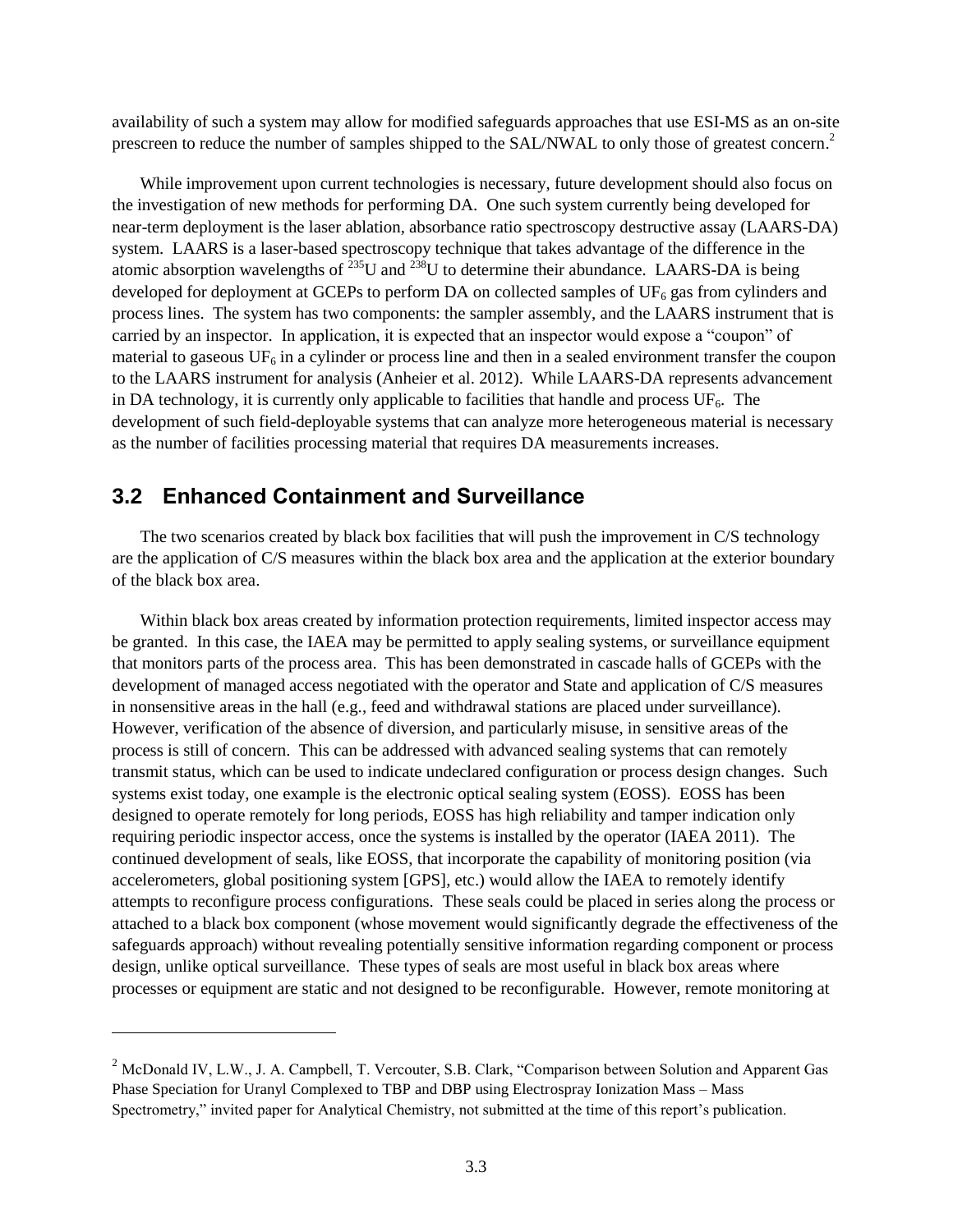such a sensitive facility could be problematic for a State and any use of remote monitoring would be subject to negotiation between the State and IAEA.

Reconfigurable processes within black boxes where inspector access is prohibited by information protection requirements present the greater technological challenge. In this case, as well as black boxes created by radiation protection requirements, approaches relying upon the application of C/S at the exterior boundary of the black box will play a significant role in detecting diversion or misuse. Use of C/S measures at the boundary of black box areas would benefit most from the development of technologies that address transport of sensitive components or highly radioactive components from a black box area to another location. The transfer of such equipment would be performed using a container that protects information regarding the sensitive component or shielding that protects personnel from any radiation hazards. This packaging or shrouding presents the operator a means to divert material from the black box area. Shrouding and shielded containers also present the operator an opportunity to introduce material or components to a black box that could be used to produce or process undeclared material without detection by the IAEA.

The IAEA has some experience in addressing the issue at GCEPs because of their information protection requirements. At select GCEPs, the IAEA and operators have agreed to operational constraints regarding the ability of the operator to introduce  $UF_6$  cylinders into the cascade hall. In this instance,  $C/S$ measures are used to identify transfers of such containers (further detail can be found in Appendix A). However, the use of ubiquitous containers to transfer sensitive components or material still presents a challenge. As such, the IAEA would benefit from the development of non-destructive technologies that would allow it to circumvent container shrouds and shielding to verify not just the integrity of containers, but also their contents.

To address verification of container integrity, the IAEA has deployed the laser mapping system for containment verification (LMCV) of shipping containers. The system works by laser scanning a container surface to create a 3D image of minute structural defects such as cracks, pits, and dents. A reference image of the container is taken against which subsequent images are compared to identify illicit attempts to access container contents by breaching the container walls (IAEA 2011). In this application, the IAEA uses a seal to ensure there is no undetected access to the container during shipping. However, this use of seals places an increased burden on the operator. If such technology is to be used within a facility, versus between facilities, for routine transfers of shrouded or shielded equipment from black box areas, the IAEA must develop a better means of verifying container integrity.

Verification of the container integrity could potentially be bypassed if the IAEA had a means to confidently verify container contents. A similar issue arises in verification of arms control monitoring arrangements where weapons design information cannot be disclosed during transfers or dismantlement. In this area, research is being performed to investigate the application of x-ray radiography or tomography instruments to image the contents of containers (Robinson et al. 2012). These imaging techniques offer a great level of detail to users, requiring the use of information barriers to protect sensitive information. Additionally, their current size and costs would prohibit their use as part of a safeguards approach for common black box areas. Thus, for transfers from black box areas the IAEA is in need of better technology solutions to efficiently safeguard against diversion or misuse paths that take advantage of shrouded or shielded containers. Any such development would need to involve the State, operator, and IAEA to ensure that the IAEA's needs are met without violating black box constraints. This not only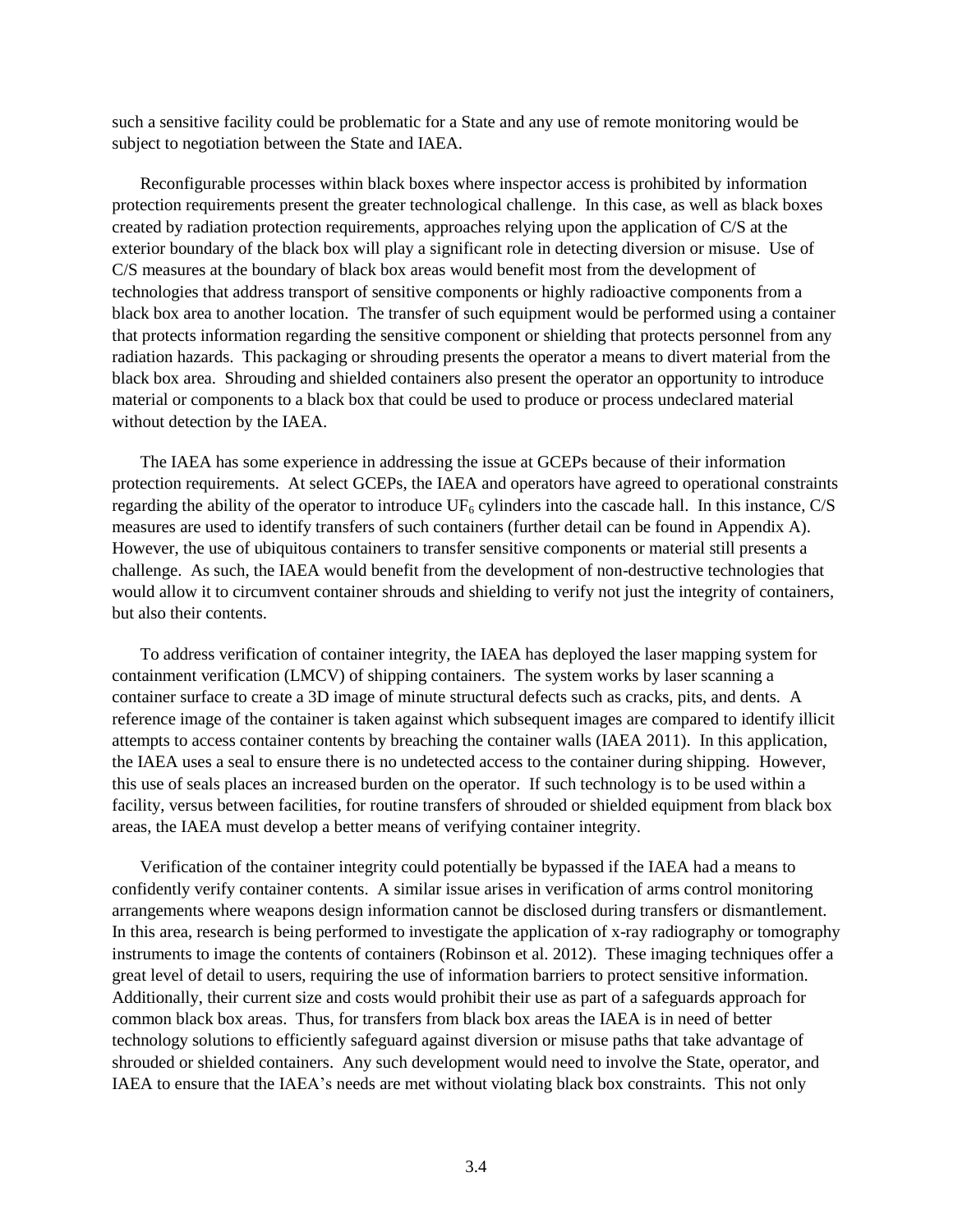includes collaboration regarding facility design, but also container design and operational constraints as to the allowance of certain containers into the black box area.

#### <span id="page-29-0"></span>**3.3 Design Information Process**

Current technologies available to the IAEA for DIE/DIV are restricted the least by black boxes created from radiation protection requirements. The IAEA has some experience in developing approaches under these constraints. In such facilities, whether they contain static or reconfigurable processes, the IAEA performs DIV activities prior to the creation of the radiation hazard within the black box area. Access ports to the black box area are then maintained under C/S measures so subsequent DIE/DIV are not required, given no changes in design are reported nor undeclared access suspected. Additionally, the IAEA can install additional C/S measures (e.g., surveillance) within the black box to maintain its conclusion that the facility was built as declared. To assist the inspector in verifying complex processes in these black boxes the IAEA has available the 3D Laser Range Finder (3DLR). The 3DLR is a mobile instrument that uses a laser to measure distances of structural objects within a facility. In its DIV role, the 3DLR is used to record a reference layout of a facility against which later scans can be compared (IAEA 2011). This technology, complemented by use of C/S, greatly enhances the ability of the inspector to verify the design of black box areas, prior to the creation of radiation hazards, or black boxes where operator needs prevent sealing of access ports.

The greater technological challenge is presented by black boxes created from information protection requirements that restrict the amount of design information reported to the IAEA. The IAEA has experience in performing design information verification in facilities where sensitive components warrant the creation of a black box. At GCEPs, inspector ability to view the centrifuges is restricted using agreed upon shrouding and managed access (discussed in Appendix A) to protect centrifuge design. However, in this instance, process piping outside of the sensitive components remains accessible to the inspector for verifying process design. When the separation of sensitive and nonsensitive components is not possible for a process design, the IAEA will need tools capable of performing DIV in a remote and unattended manner. To meet this need, it will be necessary to continue development of technologies like 3DLR that can be used to periodically scan a facility for changes. Supporting software would need to be developed that can automatically perform on-board change detection analysis to prevent disclosure of sensitive information to the IAEA. It is likely that an information barrier that provides the IAEA only a qualitative "true" or "false" as to the absence of design changes will also need to be used. Development will have to be performed in cooperation with an SSAC as IAEA responsibilities to perform maintenance may have to be carried out by an SSAC, or such DIV tools would have to be designed to be mobile, allowing the system to be carried by the inspector outside of the black box area.

DIV for processes and facilities designed to be reconfigurable within information black boxes presents additional challenges. Systems like the unattended and remote 3DLR may be applicable if a compilation of reference scans used during normal operations could be verified (potentially by the SSAC) as part of DIE and DIV activities. The system would then continue to provide assurances that misuse has not taken place as the facility design is changed as part of normal operations. Such a set of constraints upon DIV may be better addressed with the development of technologies capable of detecting undeclared penetrations from the exterior of the black box. These would be systems like ground penetrating radar that provide the IAEA a means to detect the presence of pipes concealed within structural elements. Advancements in gamma cameras, used in concert with systems like 3DLR, could also be used to exploit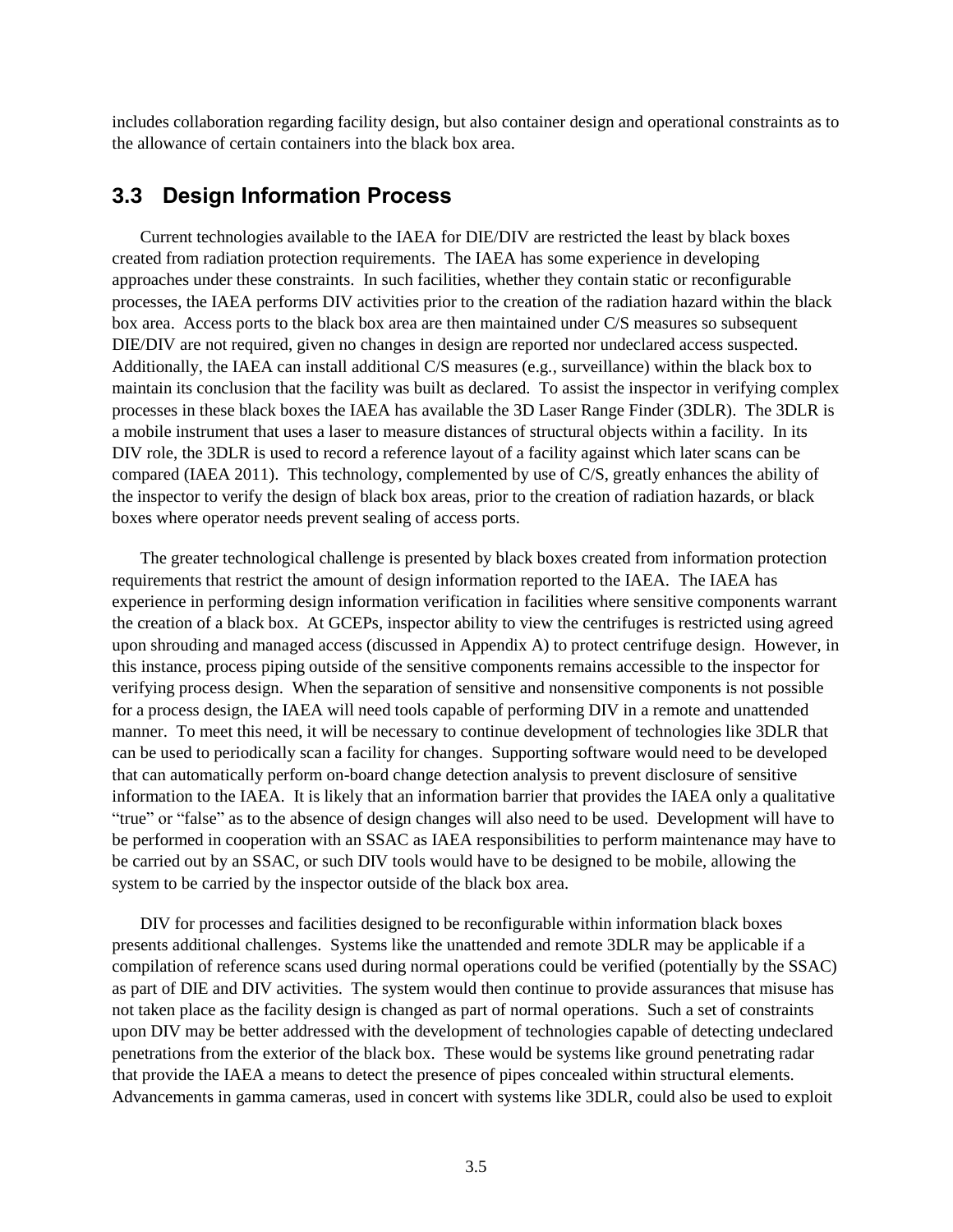the radioactive properties of complex facilities to map nuclear material flows without revealing process data (Durst et al. 2009).

### <span id="page-30-0"></span>**3.4 Environmental Sampling and Analysis**

Black box constraints, particularly in instances where DIE/DIV and application of C/S measures are restricted, will require an increased dependence upon environmental sampling and analysis by the IAEA to detect facility misuse. To meet this need and maintain detection timeliness, advancements in technologies to collect and analyze environmental samples are necessary.

The IAEA relies upon an inspector's ability to physically collect environmental samples at facilities that are then shipped (by operators with samples under IAEA seal) and processed at authorized laboratories. However, in facilities where inspector access is limited or precluded by black box constraints, this ability is restricted. As discussed in Appendix A, the IAEA currently demonstrates proficiency at collection of environmental samples under limited access constraints at GCEPs. Technology to support this capability is being furthered with development of technologies such as Laser Ablation, Absorbance Ratio Spectroscopy Environmental Sampling (LAARS-ES). LAARS-ES uses the same laser spectroscopy technique to determine <sup>235</sup>U and <sup>238</sup>U abundance as the previously discussed LAARS-DA system. However, the LAARS-ES system is designed to use an unattended collection system that stores aerosol samples on a drum covered in a specialized matrix that an inspector would then remove and analyze using the LAARS instrument during an inspection (Anheier and Bushaw 2010). This type of collection and analysis can be used verify the absence of undeclared activities in a matter of minutes, on-site, versus several weeks with current methods.

Presenting a greater technological challenge to the IAEA are black box areas that entirely preclude direct inspector access because of information or radiation protection requirements. As a safeguards measure, environmental sampling cannot be easily replaced, nor quickly placed aside, because of black box constraints since environmental sampling provides a high confidence in conclusions of misuse. As such, sampling and analysis systems must be developed that can be installed prior to the introduction of material/sensitive components, or carried by an inspector. Systems installed at a facility would be required to operate in a completely unattended manner for extended periods of time with high reliability, integrating both the collection and analysis aspects of environmental sampling. The role of an inspector is unlikely to be completely eliminated as any installed equipment will require maintenance and integrity verification, so technology development should focus on systems capable of being carried by an inspector. Such development could focus on creation of autonomous mobile platforms capable of collecting swipe samples, or aerosol samples, with analysis completed outside of the black box area using techniques such as LAARS. The mobile platform would need to be designed with tamper indication enclosures, but also an ability to detect attempts to tamper with sample collection. The use of such equipment would eliminate the need for inspector access to black box areas but maintain the benefits of environmental sampling in facilities containing such areas.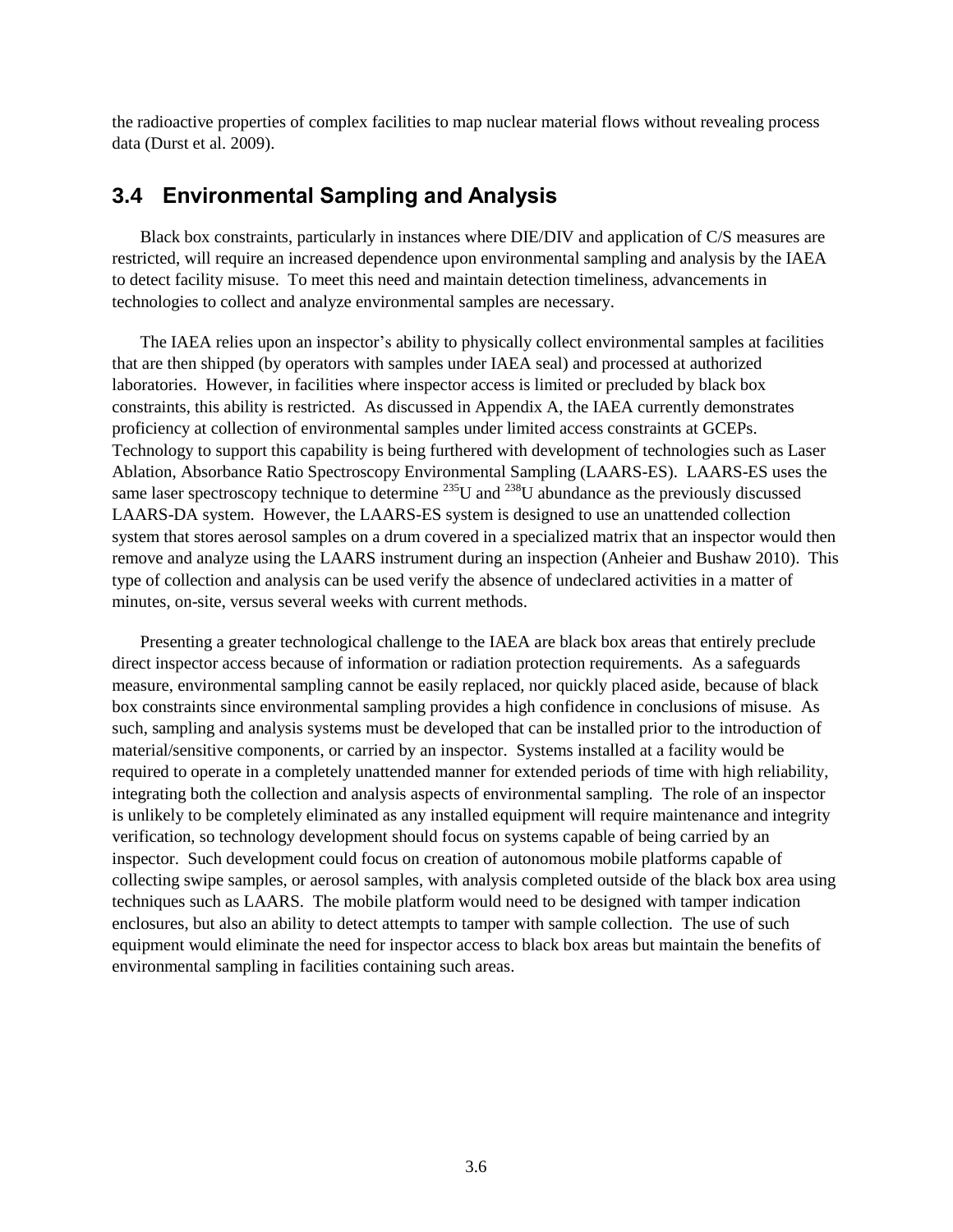#### <span id="page-31-0"></span>**3.5 Process Monitoring**

Indications of material diversion and facility misuse can be found through application of process monitoring systems in black box areas. The IAEA has demonstrated a capability to perform process monitoring in instances of black box areas created by both information protection and radiation protection requirements.

The IAEA has gained experience with applying process monitoring in information protection black boxes in select GCEPs as discussed in Appendix A. In these facilities, the IAEA relies upon the continuous enrichment monitor (CEMO) to verify the absence of the production of highly enriched uranium (HEU) in cascade outlet pipes. This measurement technique takes approximately 2 1/2 hours, given data collection and software analysis needs. To protect proprietary information, this analysis only results in a qualitative "yes" or "no" as to the presence of HEU in the pipe for inspectors. The advancement of this process monitoring system has led to the development of the advanced enrichment monitor (AEM). The AEM operates much like CEMO, however AEM is installed further downstream of the cascade outlet pipes in a location where information regarding process parameters is not considered sensitive. The drawback to this approach is that the expected installation location for the AEM is after material take-off consoles, meaning there is an opportunity to remove material prior to its measurement (Ianakiev et al. 2010).

Most recently with the Rokkasho Reprocessing Plant, the IAEA has gained experience with application of process monitoring under radiation protection constraints. During the design of the facility, the IAEA worked with the State and operator to design the solution measurement and monitoring system (SMMS). The SMMS is capable of remotely verifying inventories and transfers of highly radioactive materials among MBAs using a complex system of pressure and temperature sensors installed on key process tanks throughout the facility (IAEA 2011). Using evaluation software, the SMMS is capable of distinguishing between tank filling, holding, mixing, and transferring activities and determining if the facility is operating as declared. The system works in concert with the automatic sampling and authentication system (ASAS) that collects samples of process material and transfers the samples to an on-site laboratory for analysis using destructive and non-destructive techniques (Johnson et al. 2001).

Development of technologies to support process monitoring under black box constraints should continue to address the unique, facility specific challenges presented by enrichment and reprocessing facilities. At GCEPs, the IAEA currently has the ability to verify on-line the absence of the production of HEU with systems like CEMO. However, the IAEA's ability to verify if a facility is being used to produce undeclared material within allowable purities is spread across application of C/S measures, limited frequency unannounced access (LFUA), and NMAC. Technologies that monitor process control data throughout the facility (e.g., real-time monitoring of load cell data, monitoring of flow rates, etc.) to create a system analogous to SMMS would better assist the IAEA in completing its verification objective. In reprocessing facilities, SMMS provides the IAEA the ability to remotely and autonomously verify that no undeclared production has occurred. However, the IAEA must rely upon sampling systems such as ASAS to verify that material produced is as declared. The IAEA would gain benefit from the development of systems that allow for the online, non-destructive analysis and verification of materials. The need for off-site sample analysis or on-site laboratories with such a system would be reduced, or eliminated, increasing efficiency and improving the timeliness of information available to inspectors.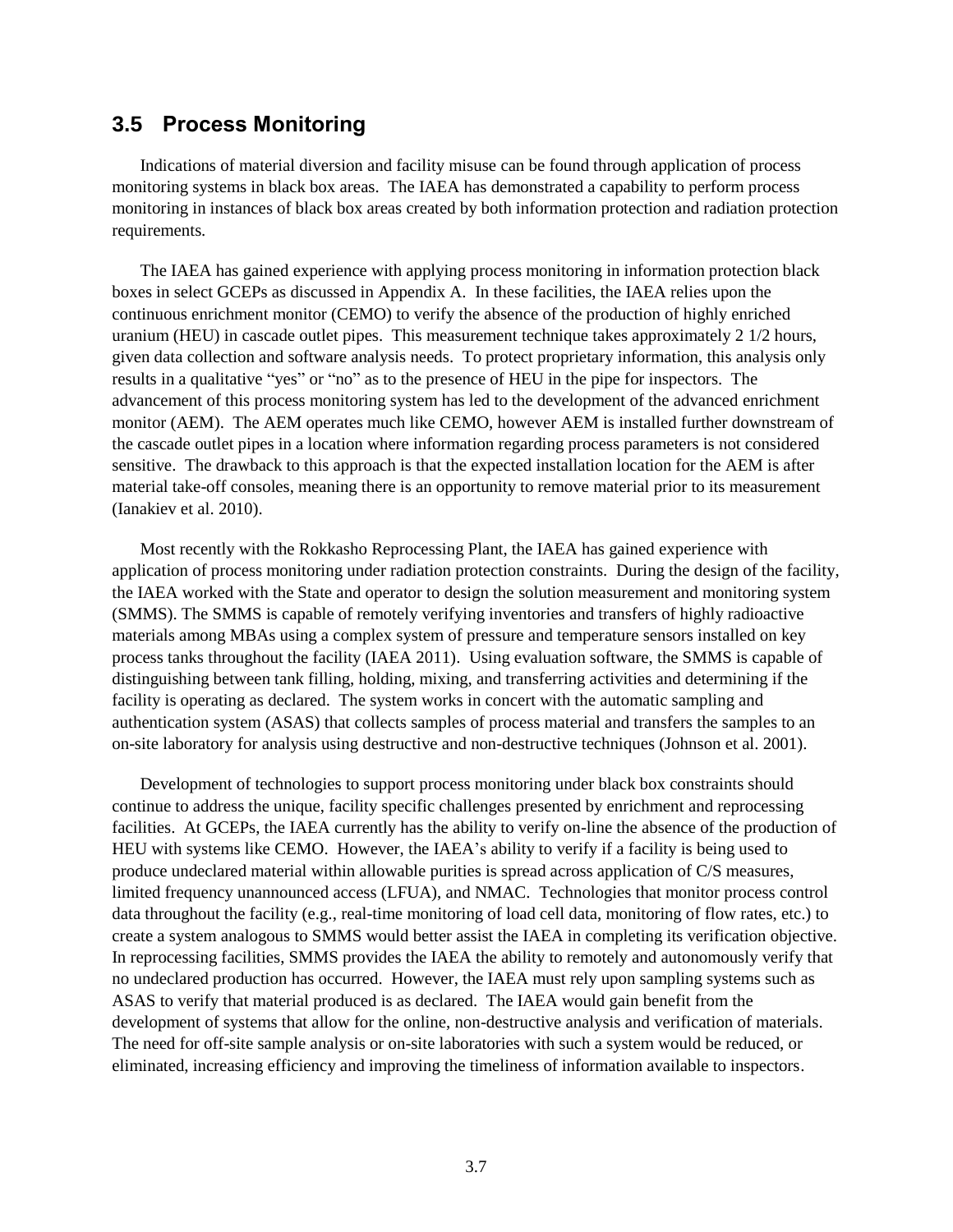## **4.0 Conclusions**

<span id="page-32-0"></span>The determination of whether a black box process is safeguardable is very dependent upon the details of the process type, design, and layout; the specific limitations on inspector access; and the design information that can be provided to the IAEA. Therefore, this analysis has focused on deriving necessary conditions for safeguardability. That is, the black box process will be sufficiently safeguardable if the facility, black box process, and, limitations on IAEA access to equipment, areas, and information meet the following requirements:

- The black box process is located within an area of the facility that is surrounded by a physical containment barrier and has been defined as a MBA. The flow key measurement points for the black box process MBA are located outside of the containment physical barrier and are accessible for IAEA inspection.
- The NMAC system has sufficient accuracy to detect the loss or diversion of the "test statistic" from the black box process MBA in a timely fashion.
- The design and layout of the black box process or area permit inspector verification of the measured values of the material balance components for the black box process MBA, with the exception of the quantity of nuclear material in inventory identified as unverifiable in the design information submittal.
- The design and layout of the black box process or area permit the installation and operation of C/S that provide assurance that all physical transfers and all transfers of nuclear material are reflected in the NMAC system, including measures to ensure that transfers of sensitive or radioactive equipment into and out of the black box process MBA cannot be used to conceal transfers of undeclared nuclear material.
- The design and layout of the black box process or area permit design verification by inspector examination or other means to ensure that no undeclared penetrations have been made to the physical barrier surrounding the black box area.
- The design and layout of the black box process or area permit inspector design verifications to ensure that the as-built facility has not changed in ways that degrade the effectiveness of the containment or surveillance measures relied upon for detecting diversion and misuse in the established safeguards approach.
- The design information provided by the State is sufficient for the IAEA to identify misuse paths (scenarios) and indicators, for all planned process configurations and to develop a safeguards approach that closes the misuse paths, through design features or safeguards measures, or detects their use and that can reliably identify undeclared process reconfigurations preclude or detect initiation of undeclared activities, and monitor misuse indicators.

Although these requirements are necessary for safeguardability, additional measures may be required to establish safeguardability in specific cases. For example, IAEA measures typically relied upon to detect diversion and misuse will be of little use at facilities enclosed by a black box that entirely prohibits inspector access and restricts all access to design information. In this instance, the powers granted to the IAEA in a State with an AP in force will be essential to the ability of the IAEA to verify that no diversion has occurred and that no undeclared material or activities have been pursued by the State.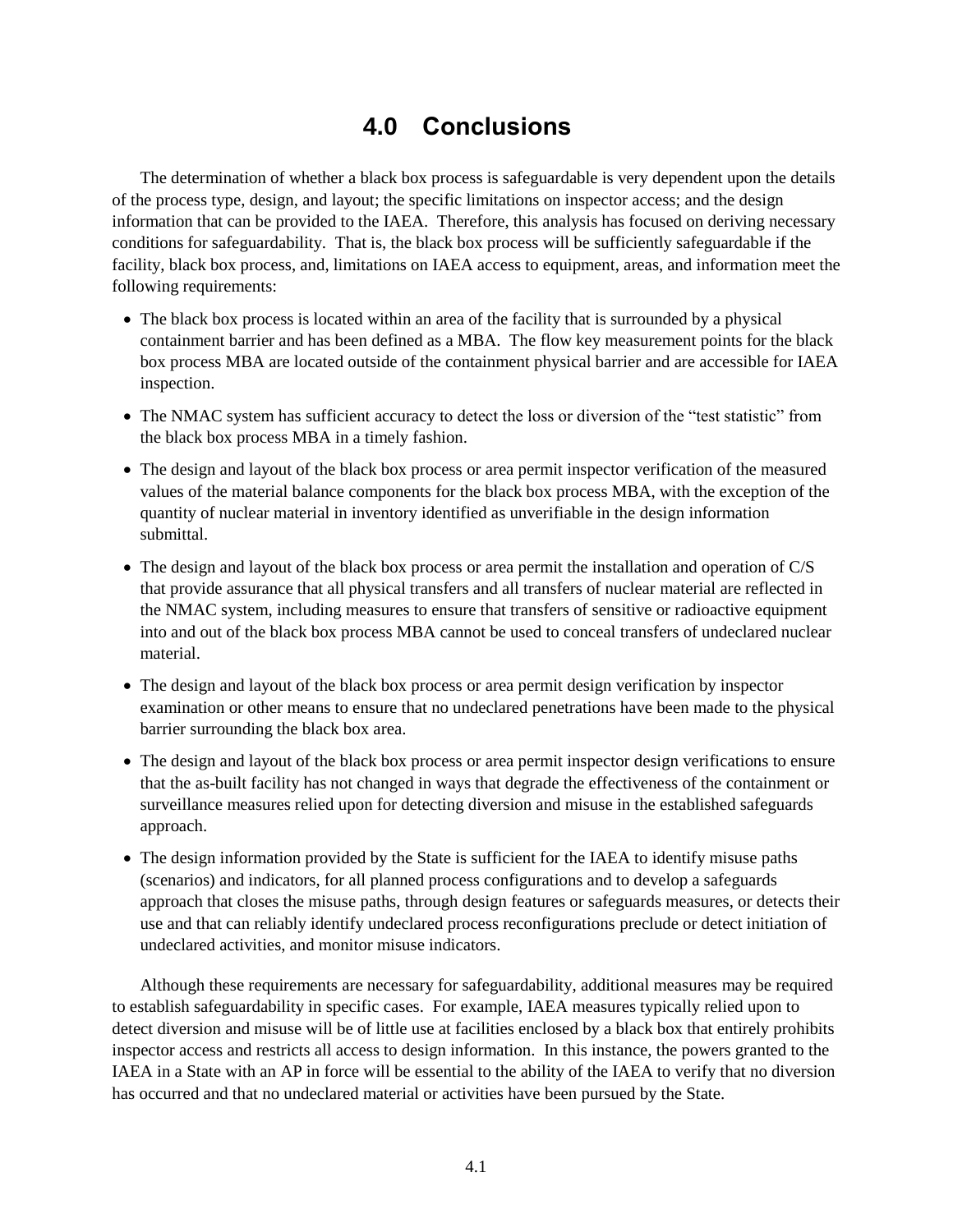In practice it is likely that, should a State pursue the construction of a facility entirely enclosed by a black box, the facility designer, operator, and State would have to work with the IAEA to reduce the size of the black box. However, as much of the facility information may be considered sensitive by the State, the IAEA could only play a limited role. Thus, the development of safeguards design guidance and tools for determining safeguardability for use by facility designers, operators, and States, independent of engagement with the IAEA, will be crucial to reduce the need for black boxes that encompass entire facilities. With these types of tools, the safeguardability evaluation of black box processes can be initiated early in the design process such that design or process modifications can be completed to ensure that the as built facility is safeguardable.

While the compensatory measures proposed address the ability of the IAEA to perform verification activities at black box facilities, ultimately there may be instances where the IAEA must rely upon an SSAC or regional system for accounting and control to perform the verification action. The IAEA has established a precedent for such alternative inspection procedures with light-water reactors (LWRs) without mixed-oxide (MOX) fuel<sup>1</sup> and low enriched uranium (LEU), depleted, and natural uranium conversion and fuel fabrication plants<sup>2</sup>. Such a cooperation arrangement could be developed between the IAEA and SSAC that is responsible for the black box facility.

Some of the challenges discussed will be best addressed by operational constraints or modification of safeguards approaches at facilities with black box areas. However, challenges that necessitate advancement in available technology to support the application of safeguards measures in these facilities remain. Verification capabilities of the IAEA at black box facilities can best be enhanced with the development of

- advanced detection materials that will push advancement in the NDA and DA systems available to perform nuclear material measurement in support of NMAC
- C/S measures designed for use within black boxes where the IAEA has limited access and for use at the exterior of the black box boundary to verify container integrity and contents
- systems capable of performing unattended, remote design information verification within black box areas and technologies capable of detecting undeclared, or hidden, penetrations from outside the black box
- advanced systems capable of performing environmental sampling and analysis on-site
- real-time, or near real-time, process monitoring systems capable of operating in an unattended manner and remotely or in sensitive process areas.

 $\overline{a}$ 

<sup>&</sup>lt;sup>1</sup> Safeguards Manual, SMC 14, Annex 10, Alternative Procedures for Interim Inspections for Timely Detection at LWRs Without MOX Fuel

 $2$  Safeguards Manual, SMC 14, Annex 11, Alternative Procedures for DNLEU Conversion And Fuel Fabrication Plants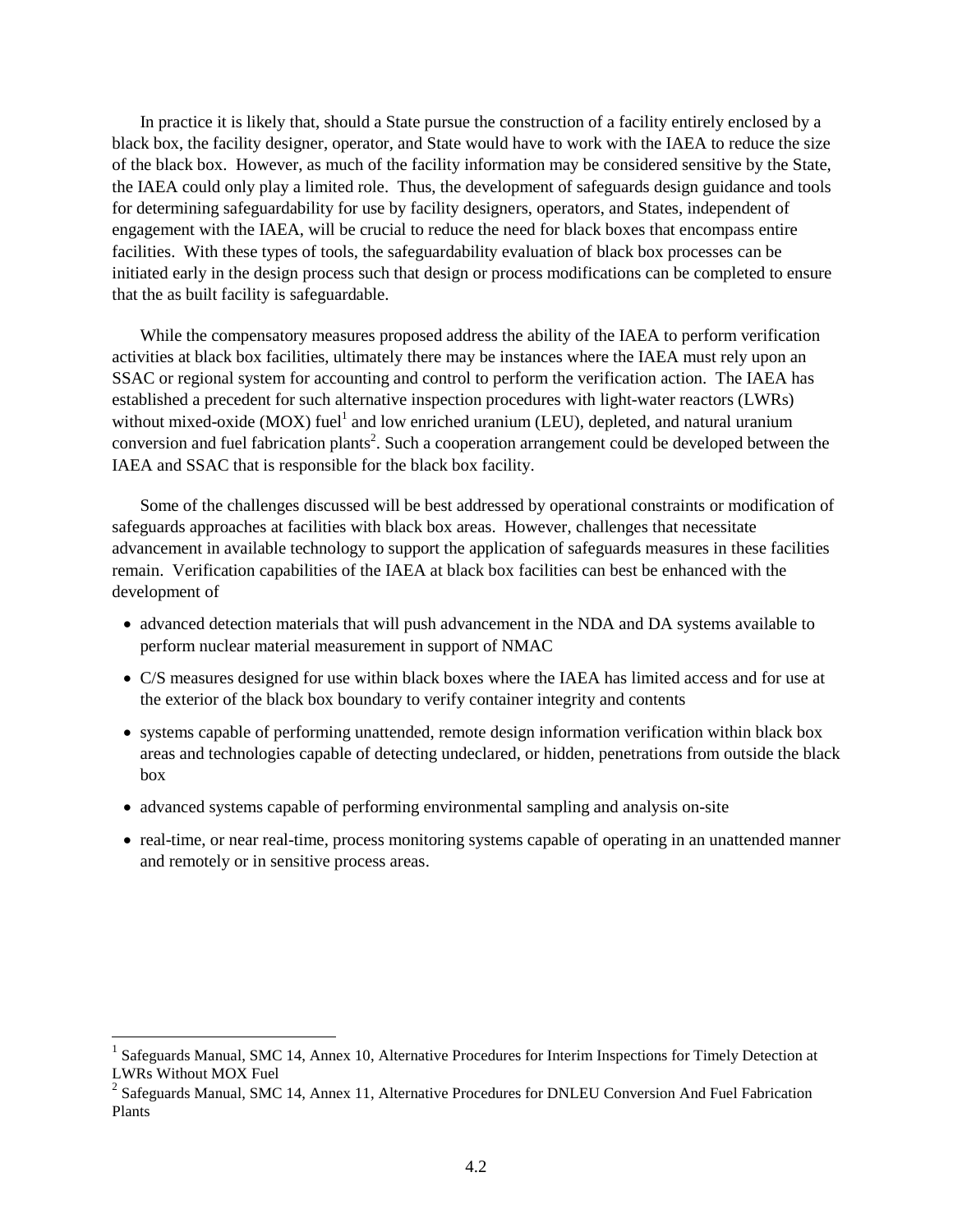## **5.0 References**

<span id="page-34-0"></span>Anheier N and B Bushaw. 2010. "Unattended Environmental Sampling and Laser-based Enrichment Assay for Detection of Undeclared HEU Production in Enrichment Plants", Pacific Northwest International Conference On Global Nuclear Security – the Decade Ahead, Portland Oregon, April 11-16, 2010. Available at http://www.inmm.org/PNNL\_Conference\_Papers.htm.

Anheier, N, BD Cannon, HA Qiao, JC Carter, BK McNamara, MJ O'Hara, JR Phillips, and MM Curtis. 2012. "Onsite Gaseous Centrifuge Enrichment Plant UF6 Cylinder Destructive Assay." In *53rd Annual Meeting of the Institute of Nuclear Materials Management 2012*, p. 764. Curran Associates, Inc., Red Hook, New York.

Bari RA, J Hockert, EF Wonder, III, SJ Johnson, R Wigeland, and MD Zentner. 2012. *Overview of the Facility Safeguardability Analysis (FSA) Process*. PNNL-21698, Pacific Northwest National Laboratory, Richland, Washington.

Boyer B, JM Whitaker, JL White-Horton, KR Durbin, "Next Generation Safeguards Initiative: Overview and Policy Context of UF6 Cylinder Tracking Program," In *53rd Annual Meeting of the Institute of Nuclear Materials Management 2012*, p.3250. Curran Associates, Inc., Red Hook, New York.

D'Olympia N, P Chowdhury, CJ Lister, J Glodo, R Hawrami, K Shah, U Shirwadkar. 2013 "Pulse-shape analysis of CLYC for thermal neutrons, fast neutrons, and gamma-rays." *Nuclear Instruments and Methods in Physics Research A* 714 :121-127.

Doyle JE (ed.). 2008. *Nuclear Safeguards, Security, and Nonproliferation: Achieving Security with Technology and Policy*, Butterworth-Heinemann, Burlington, Massachusetts.

Durst PC, R Metcalf, R Bean, T Bjornard, B Boyer, M Burks, A Dougen, B Smith, M Watkins, M Ehinger, D Few, D Hanks, G Lancaster, K Michel, L Mihailescu, J Morgan, and K Tolk. 2009. *Report on the Workshop on Nuclear Facility Design Information Verification for Safeguards*. INL/EXT-09-15744, Idaho National Laboratory, Idaho Falls, Idaho..

GAO - United States Government Accountability Office. 2011. *Technology Assessment: Neutron detectors, Alternatives to using helium-3.* GAO-11-753. Available at [http://www.gao.gov/assets/590/585514.pdf.](http://www.gao.gov/assets/590/585514.pdf)

Glodo J, W Brys, G Entine, WH Higgins, EVD van Loef, MR Squillante, and KS Shah 2007. "Cs2LiYCl6:Ce Neutron Gamma Detection System," In *2007 IEEE Nuclear Science Symposium Conference Record*. p 959. IEEE, Piscataway, New Jersey,

Guizzo, E. 2006. "How Brazil Spun the Atom." *IEEE Spectrum*, , March 2006. Accessed August 19, 2013 at [http://spectrum.ieee.org/energy/nuclear/how-brazil-spun-the-atom/0.](http://spectrum.ieee.org/energy/nuclear/how-brazil-spun-the-atom/0)

IAEA – International Atomic Energy Agency. 1968. *The Agency's Safeguards System (1965, as Provisionally Extended in 1966 and 1968)*. INFCIRC/66/Rev.2, International Atomic Energy Agency, Vienna. Available at [http://www.iaea.org/Publications/Documents/Infcircs/Others/infcirc66r2.pdf.](http://www.iaea.org/Publications/Documents/Infcircs/Others/infcirc66r2.pdf)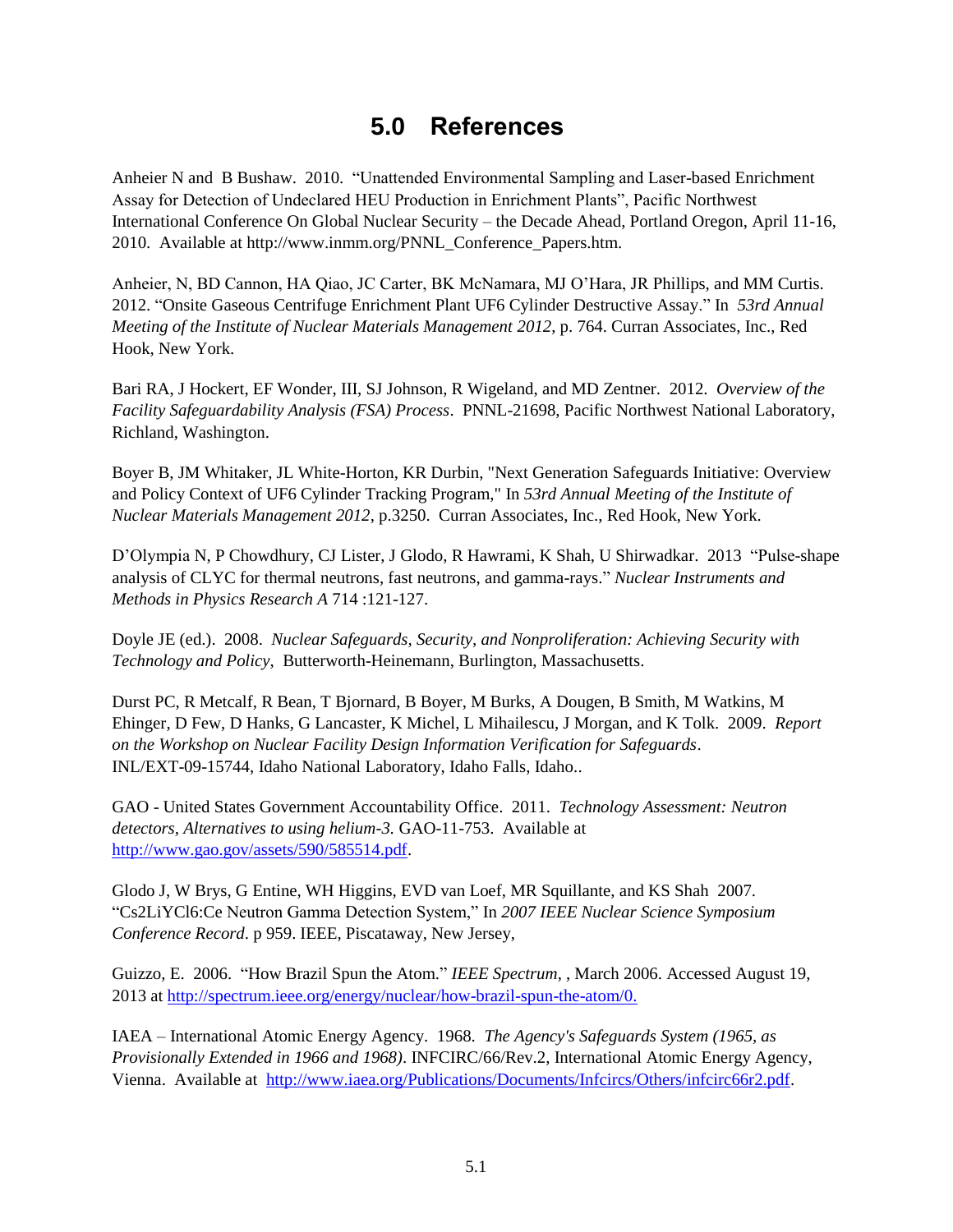IAEA – International Atomic Energy Agency. 1972. *The Structure and Content of Agreements between the Agency and States Required in Connection with the Treaty on the Non-Proliferation of Nuclear Weapons.* INFCIRC/153 (corrected), International Atomic Energy Agency, Vienna. Available at <http://www.iaea.org/Publications/Documents/Infcircs/Others/infcirc153.pdf>.

IAEA – International Atomic Energy Agency. 1982. *IAEA Safeguards Technical Manual*, *Part F Volume 3*. IAEA-TECDOC-261, International Atomic Energy Agency, Vienna, 1982. Available at [http://www-pub.iaea.org/MTCD/publications/PDF/te\\_261\\_web.pdf.](http://www-pub.iaea.org/MTCD/publications/PDF/te_261_web.pdf)

IAEA – International Atomic Energy Agency. 1997. *Model Protocol Additional to the Agreement(s) between State(s) and the International Atomic Energy Agency for the Application of Safeguards*. INFCIRC/540 (corrected), International Atomic Energy Agency, Vienna. Available at [http://www.iaea.org/Publications/Documents/Infcircs/1997/infcirc540c.pdf.](http://www.iaea.org/Publications/Documents/Infcircs/1997/infcirc540c.pdf)

IAEA – International Atomic Energy Agency. 2002. *Safeguards Glossary, 2001 Edition*. International Nuclear Verification Series No. 3, International Atomic Energy Agency, Vienna. Available at [http://www-pub.iaea.org/MTCD/publications/PDF/nvs-3-cd/PDF/NVS3\\_scr.pdf.](http://www-pub.iaea.org/MTCD/publications/PDF/nvs-3-cd/PDF/NVS3_scr.pdf)

IAEA – International Atomic Energy Agency. 2008. *Nuclear Material Accounting Handbook*. IAEA Services Series 15, International Atomic Energy Agency, Vienna. Available at [http://www](http://www-pub.iaea.org/MTCD/publications/PDF/svs_015_web.pdf)[pub.iaea.org/MTCD/publications/PDF/svs\\_015\\_web.pdf](http://www-pub.iaea.org/MTCD/publications/PDF/svs_015_web.pdf)

IAEA – International Atomic Energy Agency. 2010. *International Target Values 2010 for Measurement Uncertainties in Safeguarding Nuclear Materials*. STR-368, International Atomic Energy Agency, Vienna, Available at [http://www.iaea.org/OurWork/SG/documents/International\\_Target\\_Values\\_2010.pdf.](http://www.iaea.org/OurWork/SG/documents/International_Target_Values_2010.pdf)

IAEA – International Atomic Energy Agency. 2011. *IAEA Safeguards Techniques and Equipment: 2011 Edition*, International Nuclear Verification Series No. 1 (Rev.2), International Atomic Energy Agency, Vienna. Available at [http://www-pub.iaea.org/MTCD/Publications/PDF/nvs1\\_web.pdf.](http://www-pub.iaea.org/MTCD/Publications/PDF/nvs1_web.pdf)

IAEA – International Atomic Energy Agency. 2013. *Safeguards Statement for 2011*, International Atomic Energy Agency, Vienna, Austria. Accessed August 20, 2013 at [http://www.iaea.org/safeguards/documents/es2011.pdf.](http://www.iaea.org/safeguards/documents/es2011.pdf)

Ianakiev K, B Boyer, A Favalli, JM Goda, T Hill, C Keller, M Lombardi, M Paffett, DW MacArthur, C McCluskey, CE Moss, R Parker, MK Smith, MT Swinhoe, R Gunnink, and S Joe. 2010. "Paper #182 Advanced Technology for Enrichment Monitoring in UF6 Gas Centrifuge Enrichment Plants." LA-UR-10-06263, Los Alamos National Laboratory, Albuquerque, New Mexico.

Ianakiev KD, M Lombardi, DW MacArthur, RF Parker, MK Smith, C Keller, PJ Friend, and A Dunford. 2012. "Field Trial of LANL On-Line Advanced Enrichment Monitor for UF6 GCEP." In the *53rd Annual Meeting of the Institute of Nuclear Materials Management*. p.773. Curran Associates, Inc., Red Hook, New York.

Johnson SJ, R Abedin-Zadeh, C Pearsall, K Hiruta, C Creusot, M Ehinger, E Kuhn, B Chesnay, N Robson, H Higuchi, S Takeda, K Fujimaki, H Ai, S Uehara, H Amano, and K Hoshi. 2001. "Development of the Safeguards Approach for the Rokkasho Reprocessing Plant."IAEA-SM-367/8/01, *In*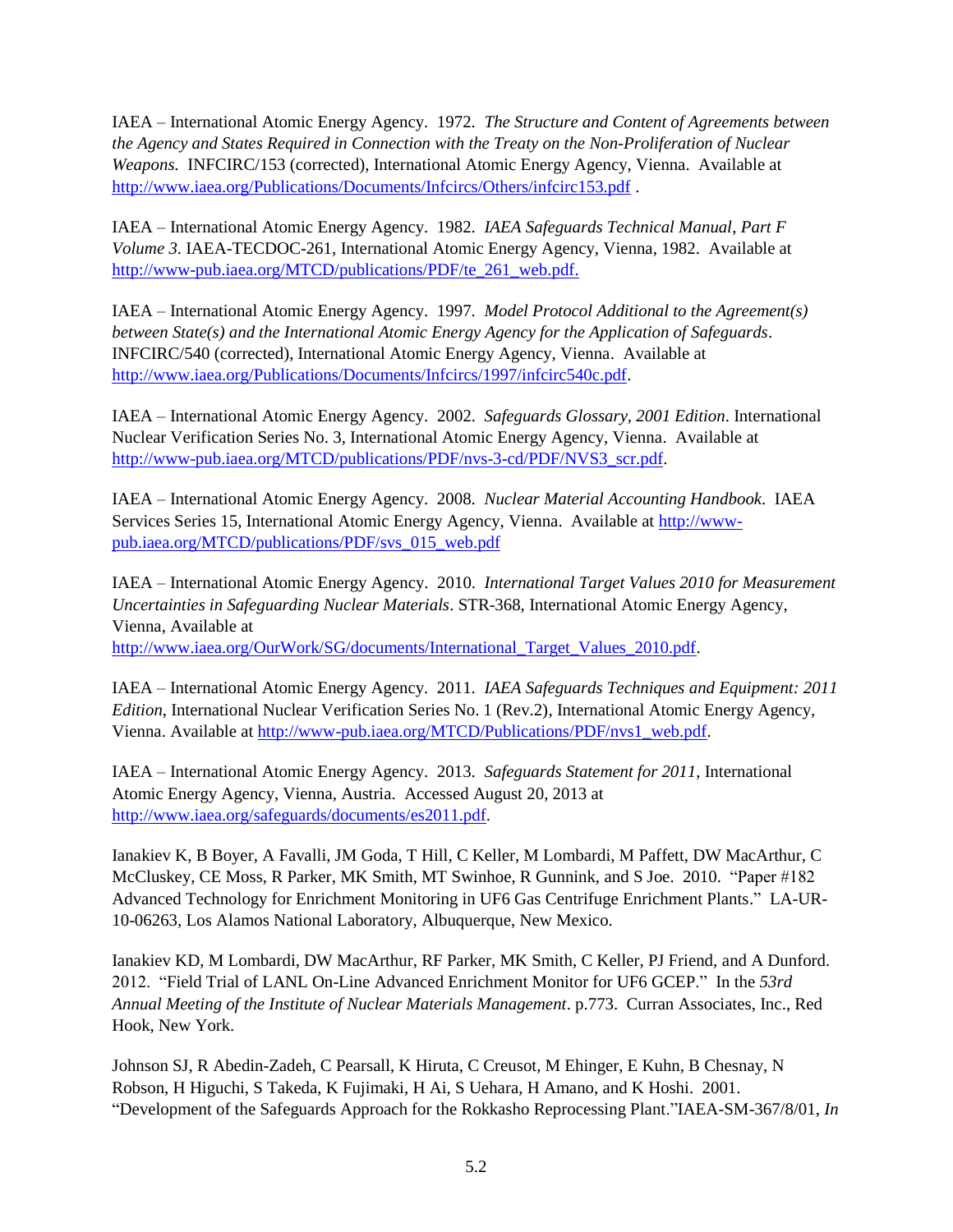*Proceeding of the IAEA Symposium on International Safeguards: Verification and Nuclear Material Security*, International Atomic Energy Agency, Vienna, Austria.

Ludwig R, G Duhamel, V Mayorov, K Nagy, K Raptis, T Hayakawa, M Midorikawa, Y Sato, S Hara, T Itoh, Y Itoh, and T Suto. 2010. "Quality Control in the OSL Rokkasho: Status after Four Years of Operation," *ESARDA Bulletin*, No. 44:40-47.

Peixoto, OJM and OC Larrieu. 2009. "Safeguards at the Commercial Centrifuge Plant at Resende, Brazil." In the Proceedings of the *59th Annual Meeting of the Institute of Nuclear Materials Management Annual Meeting 2009*, Curran Associates, Red Hook, New York, p.3042.

Robinson, SM, KD Jarman, WK Pitts, A Seifert, AC Misner, ML Woodring, and MJ Myjak. 2012. "Imaging for dismantlement verification: Information management and analysis algorithms." *Nuclear Instruments and Methods in Physics Research Section A: Accelerators, Spectrometers, Detectors and Associated Equipment*, 662(1):81-89.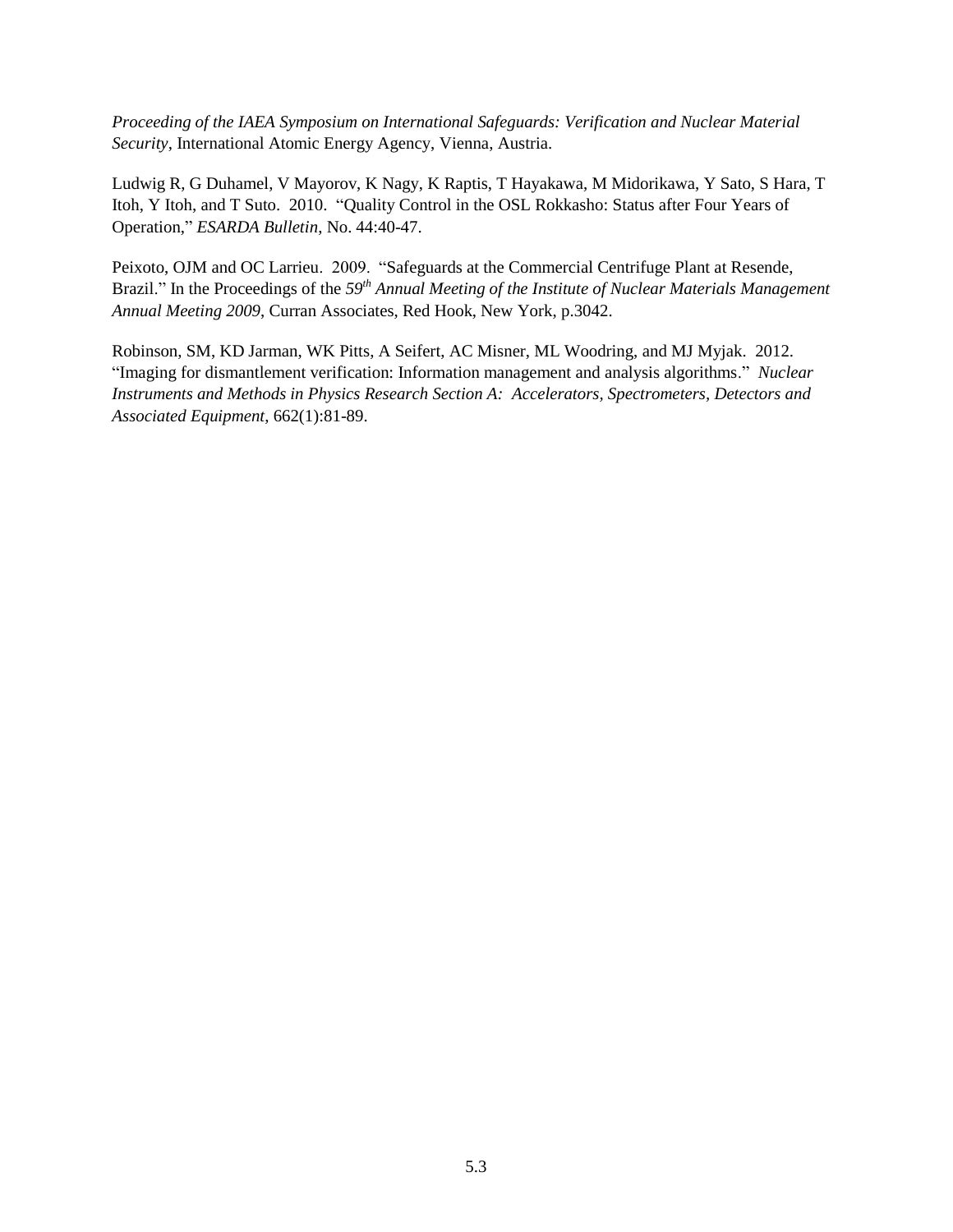## **Appendix A**

## <span id="page-37-0"></span>**Information/Technology Protection Measures at Current GCEP**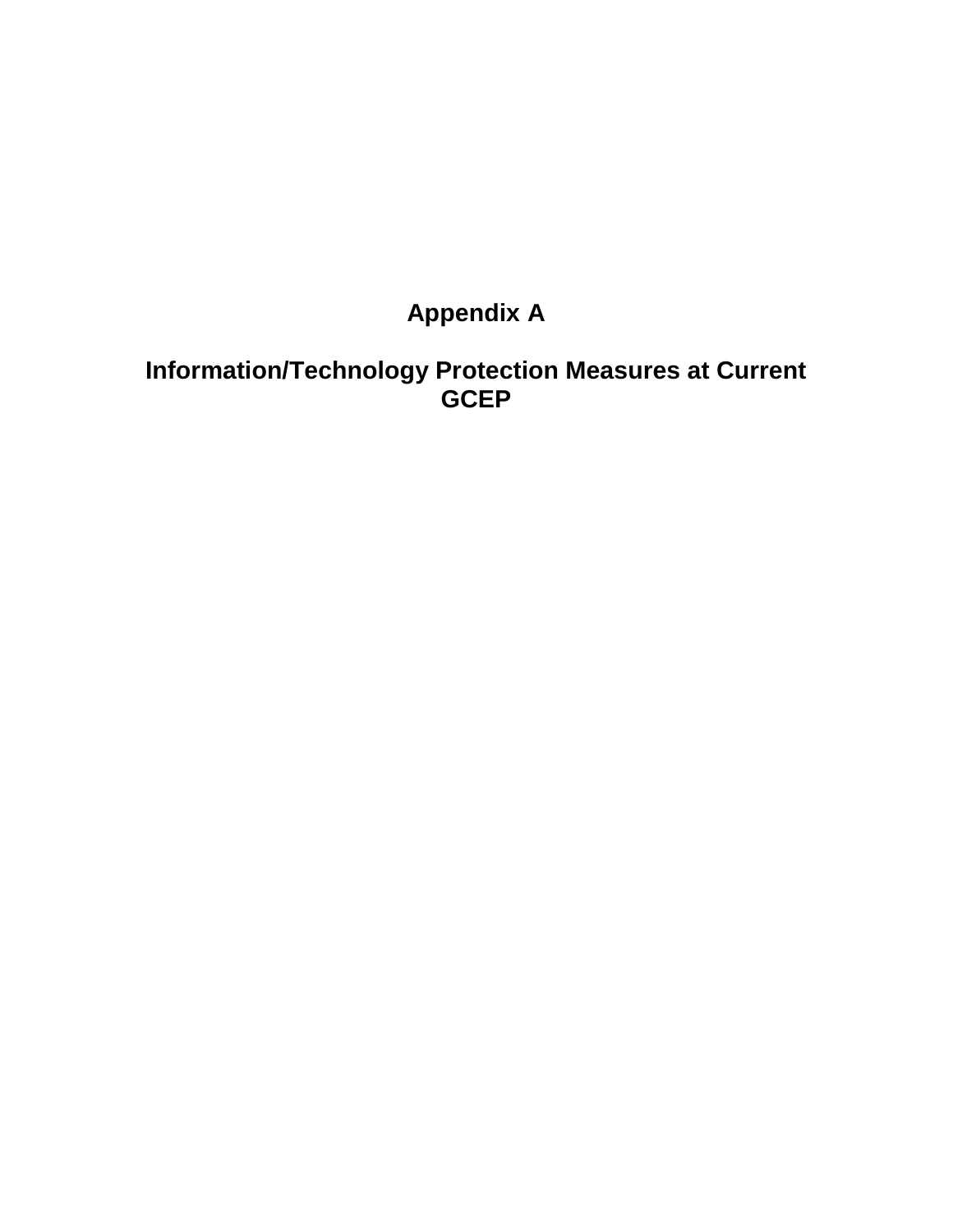## **Appendix A**

## **Information/Technology Protection Measures at Current GCEP**

The enrichment facility at Resende, Brazil is a gas centrifuge enrichment plant (GCEP) with a capacity of less than 114 metric tonnes - separative work units (MTSWU) per year.<sup>1</sup> However, the capacity of the plant will increase to 200 MTSWU when the second stage is completed (INB 2013). The plant has a large number of centrifuges in cascades that are installed in the process area, grouped in modules, and housed in independent buildings.<sup>2</sup> All the cascades are connected in parallel and the capacity of each cascade is declared in the design information. The facility is designed to produce less than 5 percent enriched uranium handled in 30 B cylinders. Both the natural uranium used as feed material and the tails of depleted uranium are handled in 48 Y cylinders. The process facility sampling points are delineated in the design information and sampling locations and procedures permit the application of International Atomic Energy Agency (IAEA) containment and surveillance measures at these points. There is a common feed and withdrawal (F&W) station, where the access to process weighing system is allowed for inspection purposes. The feed cylinders are connected to standard commercial autoclaves and the product and tail cylinders are taken out through pressure and temperature measurement devices. Measures to facilitate the identification of connected cylinders at any moment in the F&W station have been adopted by design. All the junctions in the main cascade headers between the cascade hall and the F&W station are welded. However, the piping has been designed and installed so that the facility has some flexibility to realign portions of the cascade to optimize the process. All the cascades have a common vacuum system.

For this facility, the sensitive information to be protected relates to the design of the centrifuges. During inspections, the inspectors have full access to the F&W station to observe and verify measurements of cylinder uranium element and isotope weight. The inspectors have access to the general vacuum station and to the building (confinement). Inspectors also have physical access to the cascade halls but not complete visual access. The facility has been designed to permit visual access to the cascade piping and the main header to permit inspector verification that the configuration has not been changed. The upper piping going to each centrifuge is visible to inspectors; however, the centrifuges are concealed behind panels to protect sensitive design information. In addition, the inspector visual access is sufficient to verify that clandestine piping or unidentified support equipment has not been installed in the portions of the process area outside of the panels that conceal the centrifuges.

The design of this enrichment facility corresponds to one of the more transparent types of conceivable black box facilities. This limited the inspectors' ability to directly observe some aspects of the configuration of the centrifuge cascade.

l

<sup>&</sup>lt;sup>1</sup> The separative work unit (SWU) is a measure of the work expended during an enrichment process that is a function of the concentrations of the feedstock, the enriched output, and the depleted tailings; and is expressed in units which are so calculated as to be proportional to the total input (energy/machine operation time) and to the mass processed.<br><sup>2</sup> Information in the remainder of this introductory material is taken from Peixoto and Osvaldo 2009 and one

author's (Helly Diaz Marcano) personal knowledge as an IAEA inspector at the Resende GCEP.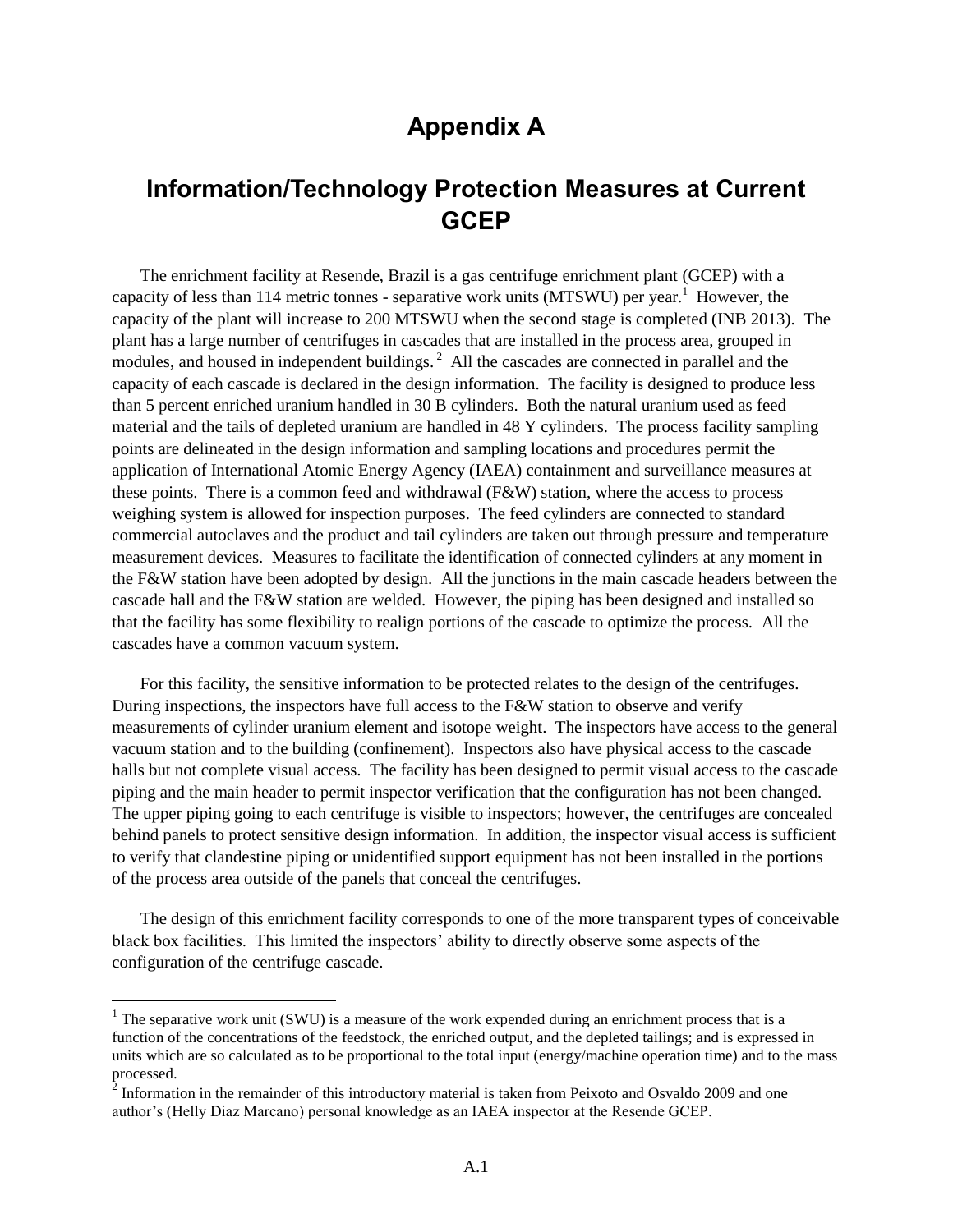### **A.1 IAEA Safeguards Approach for Facilities with Black Box Areas or Processes**

The safeguards approach for the Resende facility agreed to by the IAEA and the State includes<sup>1</sup> containment and surveillance, inspection regime, physical inventory verifications, environmental sampling, and verification of  $U^{235}U$  mass balance and SWU capacity usage.

#### **A.1.1 Containment and Surveillance**

The following containment and surveillance (C/S) measures are employed:

- $\bullet$  C/S at the UF<sub>6</sub> feed and withdrawal (F&W) station in order to maintain the continuity of knowledge on all connected feed and withdrawal cylinders
- C/S measures on strategic points inside the vacuum system<sup>2</sup>
- special coverage by C/S measures of any potential feed point in the feed line
- continuity of knowledge on the disconnected cylinders using variable coding seal system (VACOSS) seals linked with the surveillance system.

#### **A.1.2 Inspection Regime**

The inspection regime includes all of the following:

- one annual physical inventory verification (PIV)
- 11 monthly interim inspections (mainly for flow verification)
- verification of nuclear material inventory of the feed, product, and tail cylinders, including receipts and shipments. The operator had to hold the feed cylinders (before being fed into the process) and the tails and products cylinders (before being shipped off-site) for verification
- auditing of facility records and State reports routinely submitted to the IAEA (i.e., Inventory Change Report, Physical Inventory Listing, and Material Balance Report)
- material balance evaluation

l

• application of agency seals to  $UF_6$  cylinders.

Inspectors also review surveillance data during both interim and unannounced inspections. During interim inspections the review covers the entire period since the last interim inspection. During unannounced inspections, the review is limited to the period since the event that triggered the inspection and the review of camera data is limited to cameras covering critical points.

<sup>&</sup>lt;sup>1</sup> Information in Section 1.0 of Appendix A is taken from Peixoto and Larrieu 2009 and one author's (Helly Diaz Marcano) personal knowledge as an IAEA inspector at the Resende GCEP.

 $2^2$  The available design information about the Resende GCEP is quite limited. Peixoto and Larrieu (2009) imply that there are also C/S measures on sampling points in the cascade hall and in feed lines where undeclared feed or withdrawal activities are feasible. The author with personal knowledge does not recall any C/S measures inside the cascade hall at the time of his inspections (up to July 2011). Such measures would be appropriate for this type of black box process; but the surveillance field of view might need to be limited to protect sensitive information.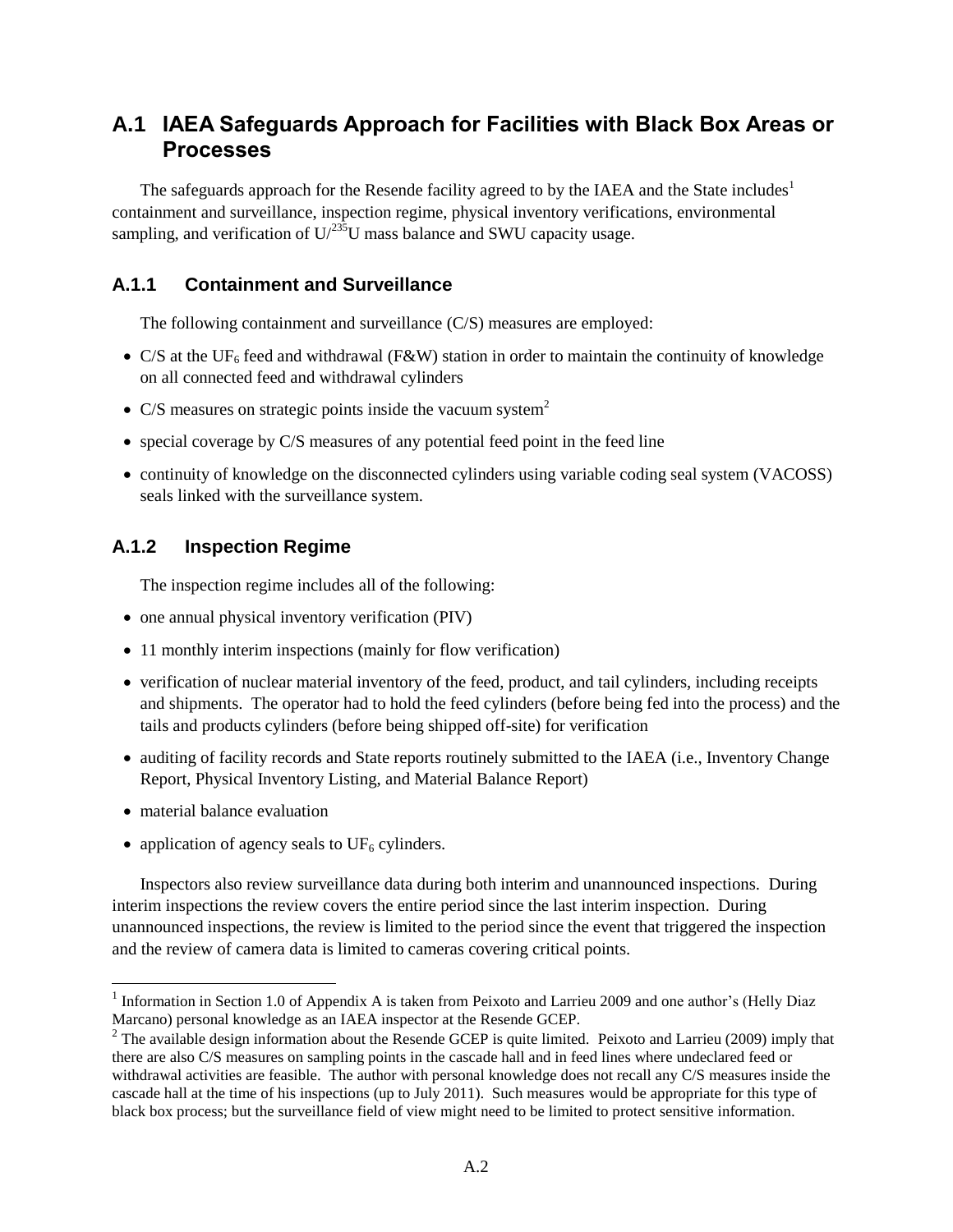Inspectors also visit the process areas during routine, interim, and unannounced inspections to verify the design information and to provide assurance that the facility has not been reconfigured to permit misuse. Inspector access to the process areas is governed by agreed-upon procedures to ensure that sensitive information is protected. To verify the configuration of piping in the areas concealed by panels, to which inspector visual access is denied, the operator is asked to take pictures of piping on randomly selected centrifuges.<sup>1</sup> These pictures are compared to pictures taken when the cascade first started. The pictures are left at the facility under IAEA and Brazilian-Argentine Agency for Accounting and Control of Nuclear Materials (ABACC) seals. A review of all surveillance camera images within a given period is performed to confirm the absence of undeclared activities or nuclear material. Randomly selected cascade panels and points are used for 'go - no go' gamma and transmissivity measurements. This process uses a gamma detector system set up to detect a gamma source situated on the opposite side of the cascade, at the exact position of the detector. The process is then repeated without the source to account for background. The background radiation data measured are expected to be equal to or below the baseline data collected when the cascade was first started because an increase in the gamma radiation level being monitored could be an indication of the presence of higher uranium enrichment levels in the cascade hall.

#### **A.2 Physical Inventory Verifications**

All UF<sub>6</sub> cylinders in the storage yard are inventoried. In addition, UF<sub>6</sub> cylinders connected to the cascade and to the process vessel (F&W stations) are inventoried. Flow is verified during both PIVs and interim inspections. The flow includes  $UF_6$  feed, product, and tails cylinders, as well as minor waste streams, such as trap material.

The inspector weighs a random number of non-empty  $UF_6$  cylinders under each stratum (e.g., 30 B and 48 Y), using the IAEA load-cell based weighing system. The operator's scales are also authenticated using IAEA calibrated weights. A random number of  $UF<sub>6</sub>$  cylinders are also selected for gross and partial non-destructive assay (NDA) measurements, as well as destructive assay (DA) measurements to estimate bias.

### **A.3 Environmental Sampling**

l

Environmental swipe sampling is carried out on random basis during the year. Swipe samples are collected following agreed upon procedures on those strategic areas referenced in the Facility Attachment. Strategic areas located inside the cascade hall are sampled during unannounced inspections and areas located outside the cascade hall are sampled during interim inspections. During the PIV, samples can be collected at any area identified in the Facility Attachment.

## **A.4 Verification of U/<sup>235</sup>U Mass Balance and SWU Capacity Usage**

During the PIV and randomly selected inspections during the year, the inspector takes simultaneous DA samples from the feed, product, and tails line, and collects information from the load cells at the  $UF_6$ 

 $<sup>1</sup>$  It should be noted that the inspector does not see the actual picture taking operation as this takes place behind the</sup> shielded area.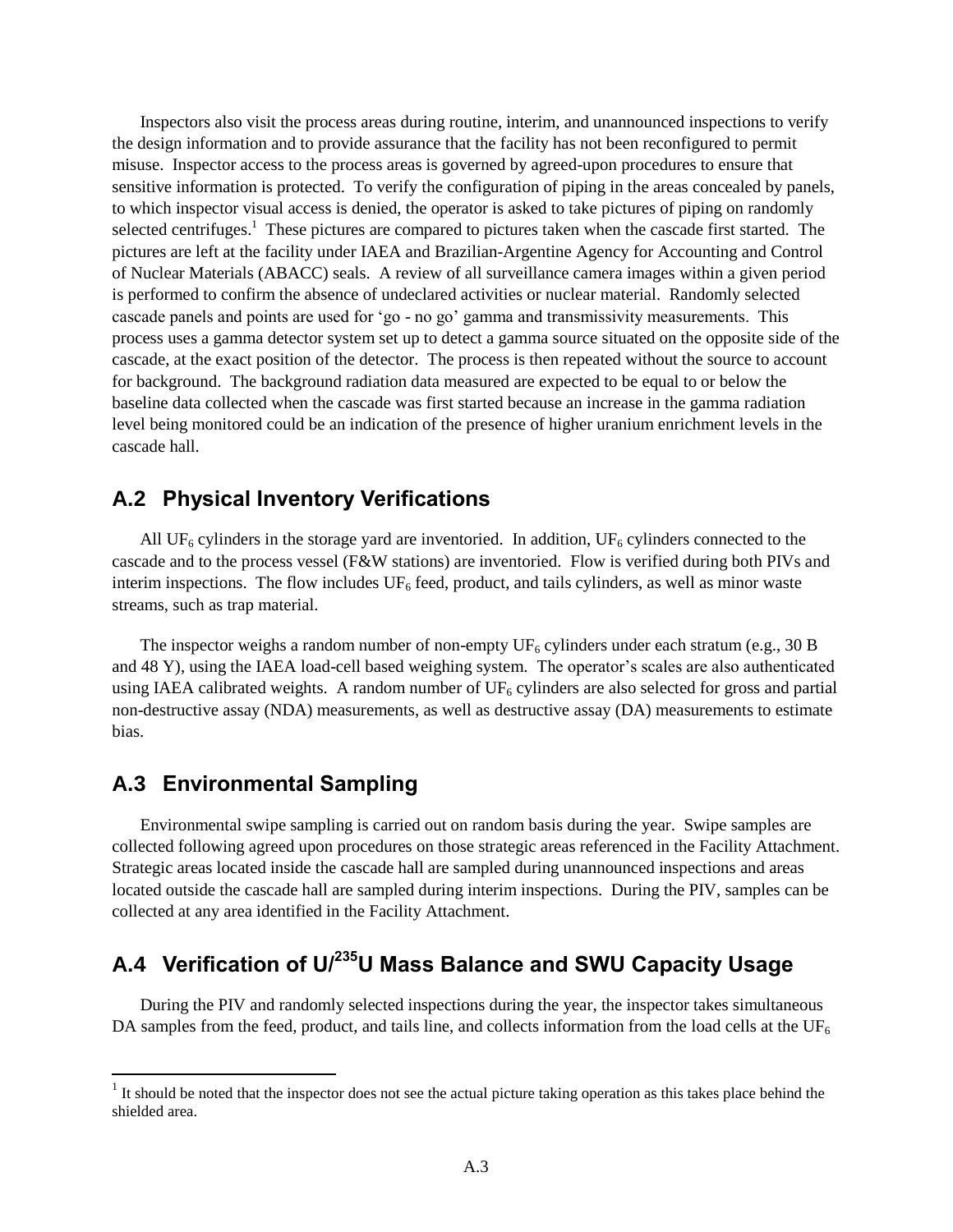F&W station. This information is compared with the following information that is reported monthly to the IAEA:

- amounts of feed, product, and tails forecast for each of the next three months
- the weights of the feed, product and tails cylinders connected to the process expressed as unified uranium (element and isotope)
- forecast monthly separative work unit (SWU) to be processed for each of the next three months.

In addition, the following information is requested in advance of inspections:

- projected  $UF<sub>6</sub>$  receipts from outside facilities
- projected shipments from the facility
- projected increase in the installed capacity
- operational and maintenance activities in the cascade area,  $UF<sub>6</sub> F&W$  station, and vacuum station that might have an impact on the safeguards approach
- the scheduled date for PIV.

## **A.5 References**

IAEA – International Atomic Energy Agency. 2013. "INB -Resende Enrichment Plant." IAEA Nuclear Fuel Cycle Information System. Accessed on August 19, 2013 at [http://infcis.iaea.org/NFCIS/FacilityDetails/694.](http://infcis.iaea.org/NFCIS/FacilityDetails/694)

Peixoto, OJM and OC Larrieu. 2009. "Safeguards at the Commercial Centrifuge Plant at Resende, Brazil." In the Proceedings of the *59th Annual Meeting of the Institute of Nuclear Materials Management Annual Meeting 2009*, Curran Associates, Red Hook, New York, p.3042.